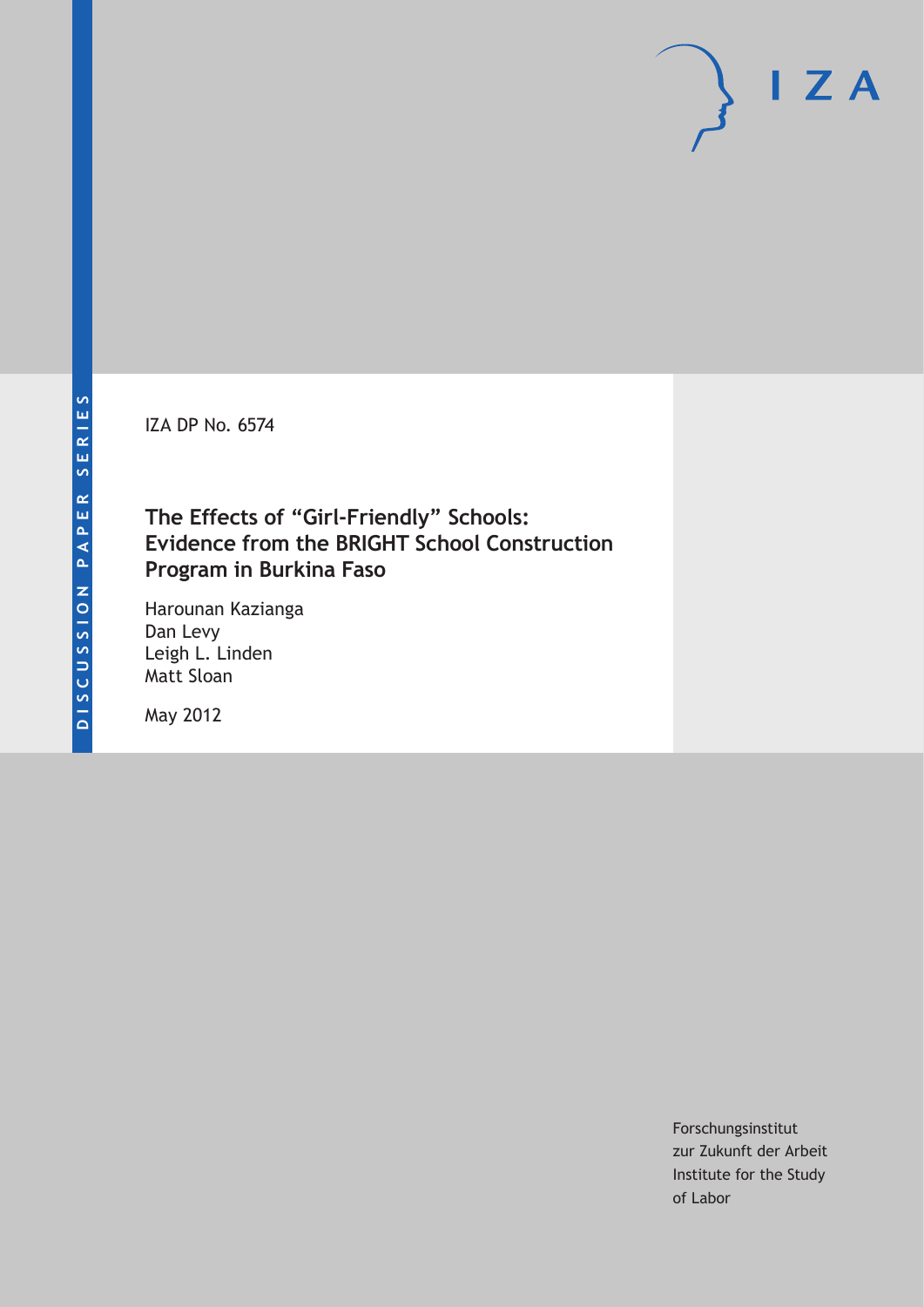# **The Effects of "Girl-Friendly" Schools: Evidence from the BRIGHT School Construction Program in Burkina Faso**

# **Harounan Kazianga**

*Oklahoma State University* 

# **Dan Levy**

*Harvard Kennedy School* 

# **Leigh L. Linden**

*University of Texas at Austin, BREAD, IPA, IZA, J-PAL and NBER* 

# **Matt Sloan**

*Mathematica Policy Research* 

# Discussion Paper No. 6574 May 2012

IZA

P.O. Box 7240 53072 Bonn Germany

Phone: +49-228-3894-0 Fax: +49-228-3894-180 E-mail: [iza@iza.org](mailto:iza@iza.org)

Any opinions expressed here are those of the author(s) and not those of IZA. Research published in this series may include views on policy, but the institute itself takes no institutional policy positions.

The Institute for the Study of Labor (IZA) in Bonn is a local and virtual international research center and a place of communication between science, politics and business. IZA is an independent nonprofit organization supported by Deutsche Post Foundation. The center is associated with the University of Bonn and offers a stimulating research environment through its international network, workshops and conferences, data service, project support, research visits and doctoral program. IZA engages in (i) original and internationally competitive research in all fields of labor economics, (ii) development of policy concepts, and (iii) dissemination of research results and concepts to the interested public.

IZA Discussion Papers often represent preliminary work and are circulated to encourage discussion. Citation of such a paper should account for its provisional character. A revised version may be available directly from the author.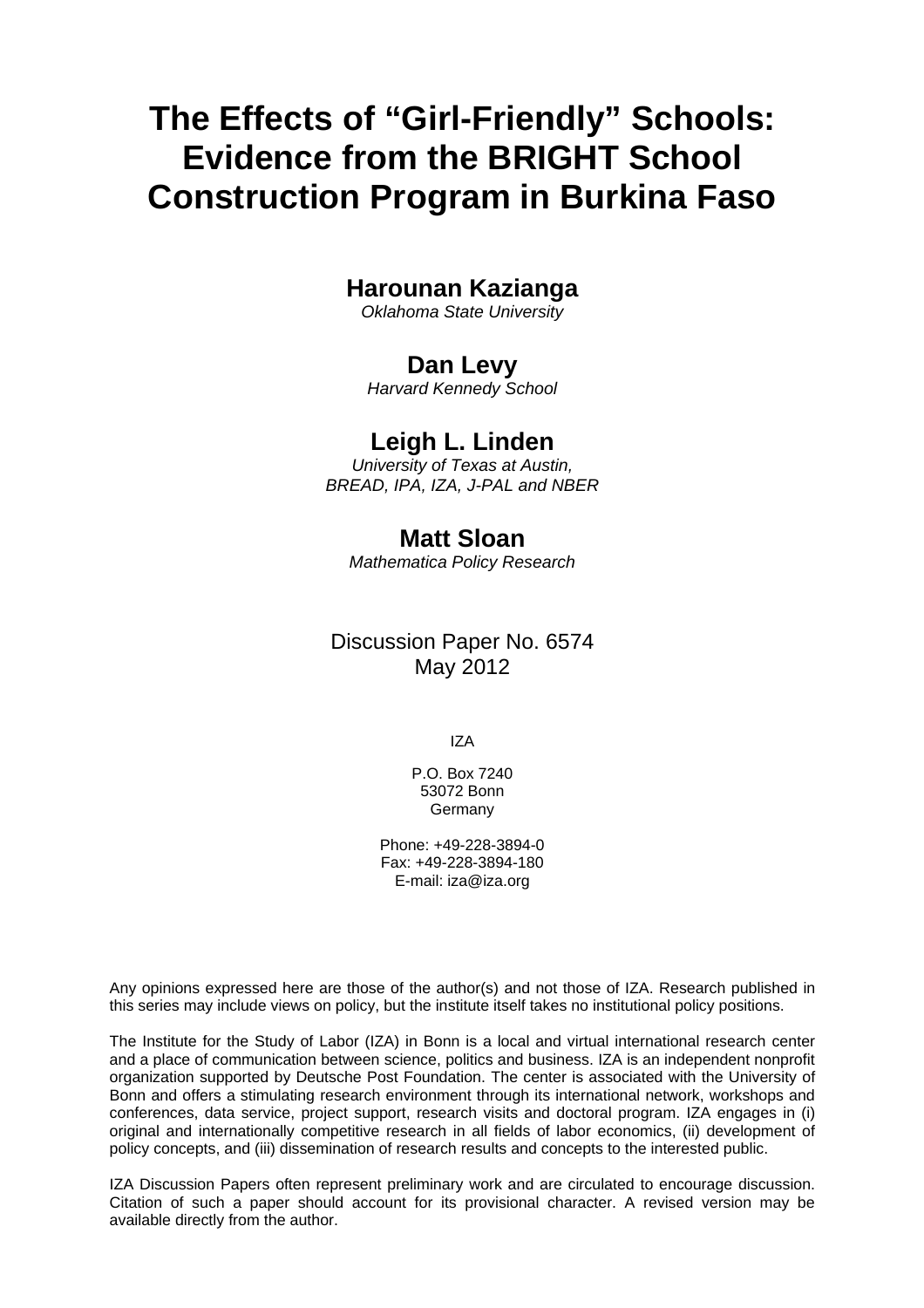IZA Discussion Paper No. 6574 May 2012

# **ABSTRACT**

# **The Effects of "Girl-Friendly" Schools: Evidence from the BRIGHT School Construction Program in Burkina Faso<sup>1</sup>**

We evaluate the causal effects of a program that constructed high quality "girl-friendly" primary schools in Burkina Faso, using a regression discontinuity design 2.5 years after the program started. We find that the program increased enrollment of all children between the ages of 5 and 12 by 20 percentage points and increased their test scores by 0.45 standard deviations. The change in test scores for those children caused to attend school by the program is 2.2 standard deviations. We also find that the program was particularly effective for girls, increasing their enrollment rate by 5 percentage points more than boys', although this did not translate into a differential effect on test scores. Disentangling the effects of school access from the unique characteristics of the new schools, we find that the unique characteristics were responsible for a 13 percentage point increase in enrollment and 0.35 standard deviations in test scores, while simply providing a school increased enrollment by 26.5 percentage points and test scores by 0.323 standard deviations. The unique characteristics of the school account for the entire difference in the treatment effect by gender.

JEL Classification: I24, I25, I28, O15

Keywords: Africa, education, gender inequality, enrollment

Corresponding author:

 $\overline{\phantom{a}}$ 

Leigh L. Linden University of Texas at Austin Department of Economics 2225 Speedway, C3100 Austin, TX 78712 USA E-mail: [leigh.linden@austin.utexas.edu](mailto:leigh.linden@austin.utexas.edu) 

<span id="page-2-0"></span> $1$  This paper is based on an evaluation of the BRIGHT program funded by the Millennium Challenge Corporation (MCC), a U.S. government agency. We are grateful to several officials at MCC, including Sophia van der Bijl, Malik Chaka, Sophia Sahaf, and Franck Wiebe, for their help throughout the project. We are also grateful to the many people in Burkina Faso who were instrumental in making this study possible, including Michel Kabore (USAID) and several Ministry of Education officials who allowed us to interview them and gave us access to the application data, a key source of data. We also thank staff members at the four implementing agencies (Plan International, CRS, TinTua, and FAWE) for the information they provided to us, in particular to Fritz Foster (Plan International), Makasa Kabongo (chief of party, BRIGHT project), and Debra Shomberg (CRS country director). This study would not have been possible without the work and commitment of the many people who collected data in the evaluation. Collecting school and household data in almost 300 rural villages in Burkina Faso was an important and challenging task in this study. We are particularly grateful to Jean Pierre Sawadogo, Robert Ouedraogo, and Pam Zahonogo at the University of Ouagadougou for their commitment, hard work, advice, and leadership in the data collection process. We would like to thank Ama Baafra Abeberese, Jesse Antilles-Hughes, Joel Smith, and Ama Takyi for excellent research assistance. Finally, we would also like to thank many people who gave us insightful comments on the research, including Peter Schochet, Anu Rangarajan, and seminar participants at APPAM, Harvard Kennedy School, Mathematica Policy Research, MCC, SREE, and USAID.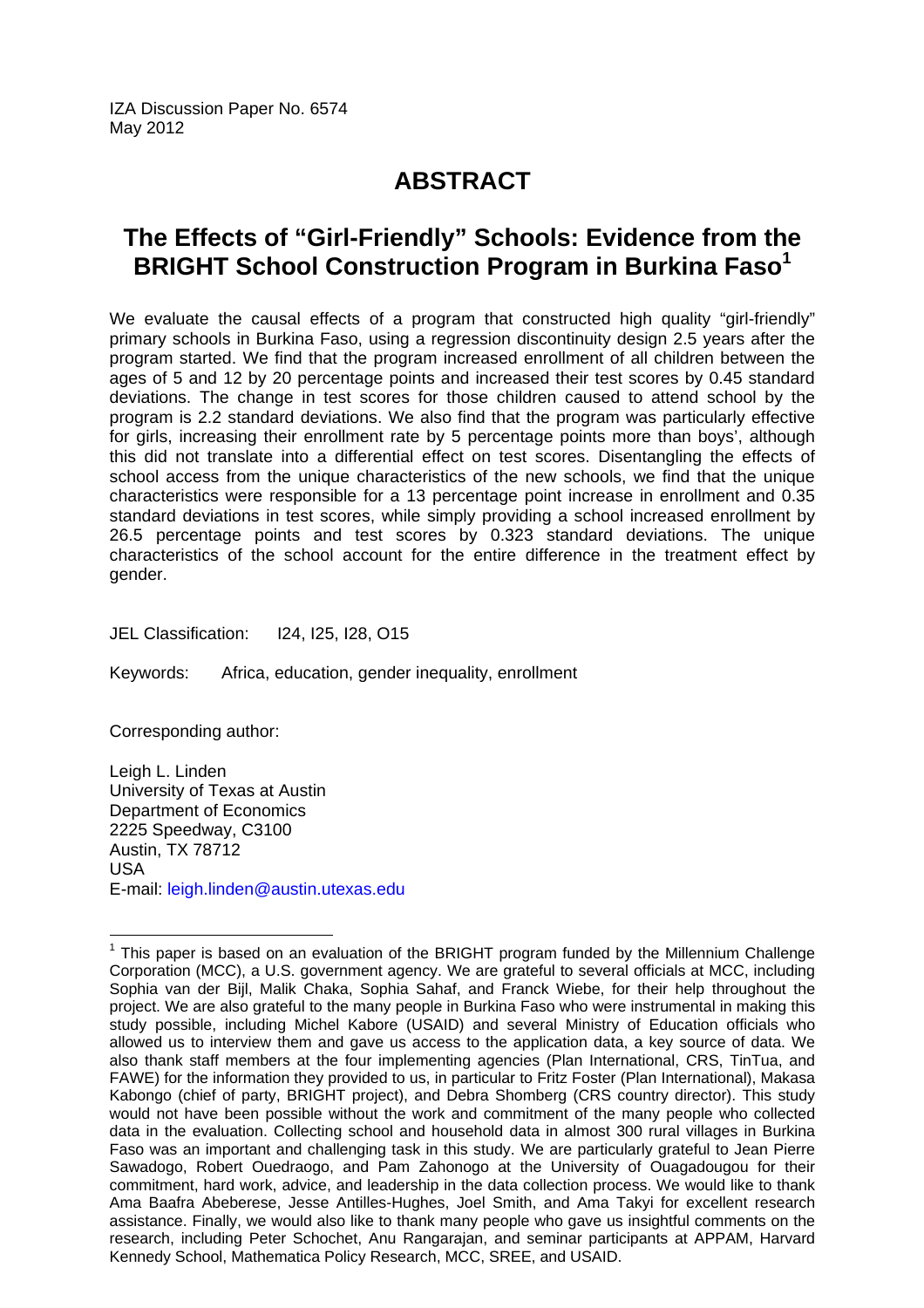#### **I. Introduction**

Governments and donor agencies around the world have implemented several strategies to increase enrollment and close gender disparities in education. However, while primary school enrollment levels are increasing globally (UN, 2008a), enrollment rates and the gender gap in enrollment remain stubbornly low in many countries. For example, 113 countries failed to meet the Millennium Development Goal for gender equity by 2005, and of these, only 18 are considered to be "on track" to achieve it by 2015. Geographically, these problem countries are disproportionately located in Sub-Saharan Africa, Oceania, and Western Asia (UN, 2008b).

From an economic perspective, a key issue to understand is the underlying household decision surrounding the investment in an individual child's human capital through the participation in primary school. While there are many possible determinants of these choices, infrastructure has been hypothesized as a major factor. In many parts of the world schools may simply be inaccessible, but also, given gender divergent cultural preferences and opportunity costs, the existing schools may better serve the needs of boys than girls. This paper examines the effects of high quality, "girl-friendly" schools by assessing the effects of the Burkinabé Response to Improve Girls' Chances to Succeed (BRIGHT) school construction program, which placed relatively well-resourced schools with a number of amenities directed at encouraging the enrollment of girls in 132 rural villages in Burkina Faso. Amenities included inputs such as separate latrines for boys and girls, canteens, take-home rations and textbooks, and "soft" components such as a mobilization campaign, literacy training, and capacity building among local partners.

The difficulty in estimating the effect of school construction on schooling outcomes is that communities with schools may differ from those without schools in ways that both affect the

 $-1 -$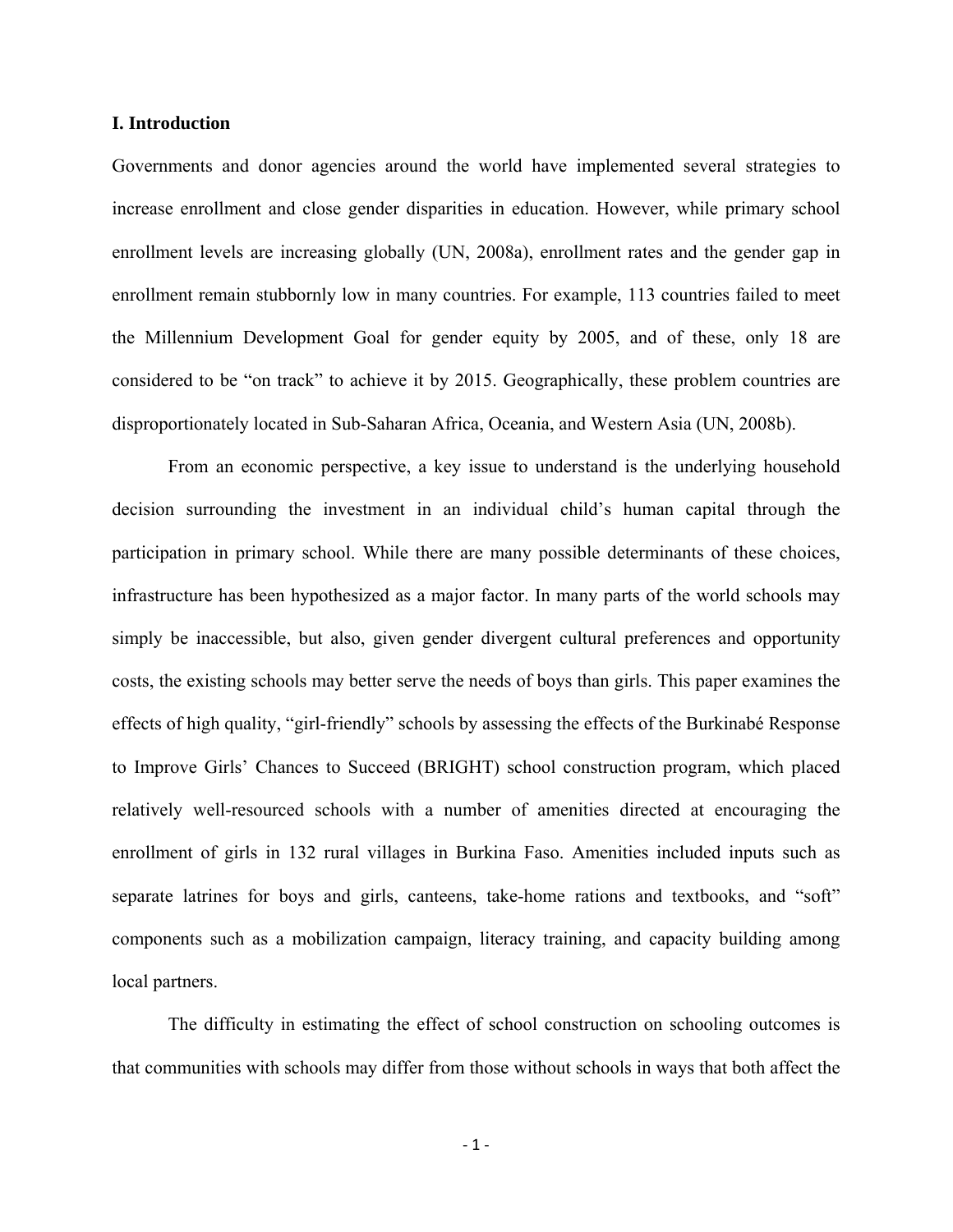outcomes of interest and are difficult to measure. However, for the BRIGHT program, the Ministry of Education scored each of the 293 villages that requested a school, based on the villages' claims about the number of primary school-aged girls that would be likely to attend a school both from the village under consideration as well as neighboring villages. Since the Ministry then assigned schools to the highest ranking villages based on this score, we are able to leverage the official rules for assigning BRIGHT schools to villages to evaluate the effects of the program on enrollment and test scores using a regression discontinuity design.

Additionally, because the scores used to rank the villages prove to be unrelated to the actual outcomes observed for each village (most likely because the original claims were inaccurate), our design has the added advantage that the villages directly around the discontinuity closely resemble the other villages in the sample, minimizing the normal concerns of generalizability associated with regression discontinuity designs. In fact, as we show below, the treatment effects estimated for the regression discontinuity design are always similar to the average differences observed between villages selected for the program and those not selected.

Overall, the construction of schools with girl-friendly amenities proves to be a successful strategy for improving enrollment and test scores for all children three years after the start of the program. The impact of BRIGHT on enrollment was an improvement of 20 percentage points for all children. This change in enrollment is also associated with large changes in test scores. The program improved test scores for all children by 0.45 standard deviations on a test that covered math and French subjects, and for those children caused to attend school by the program, test scores increased by 2.2 standard deviations. The effects are consistent across both subjects.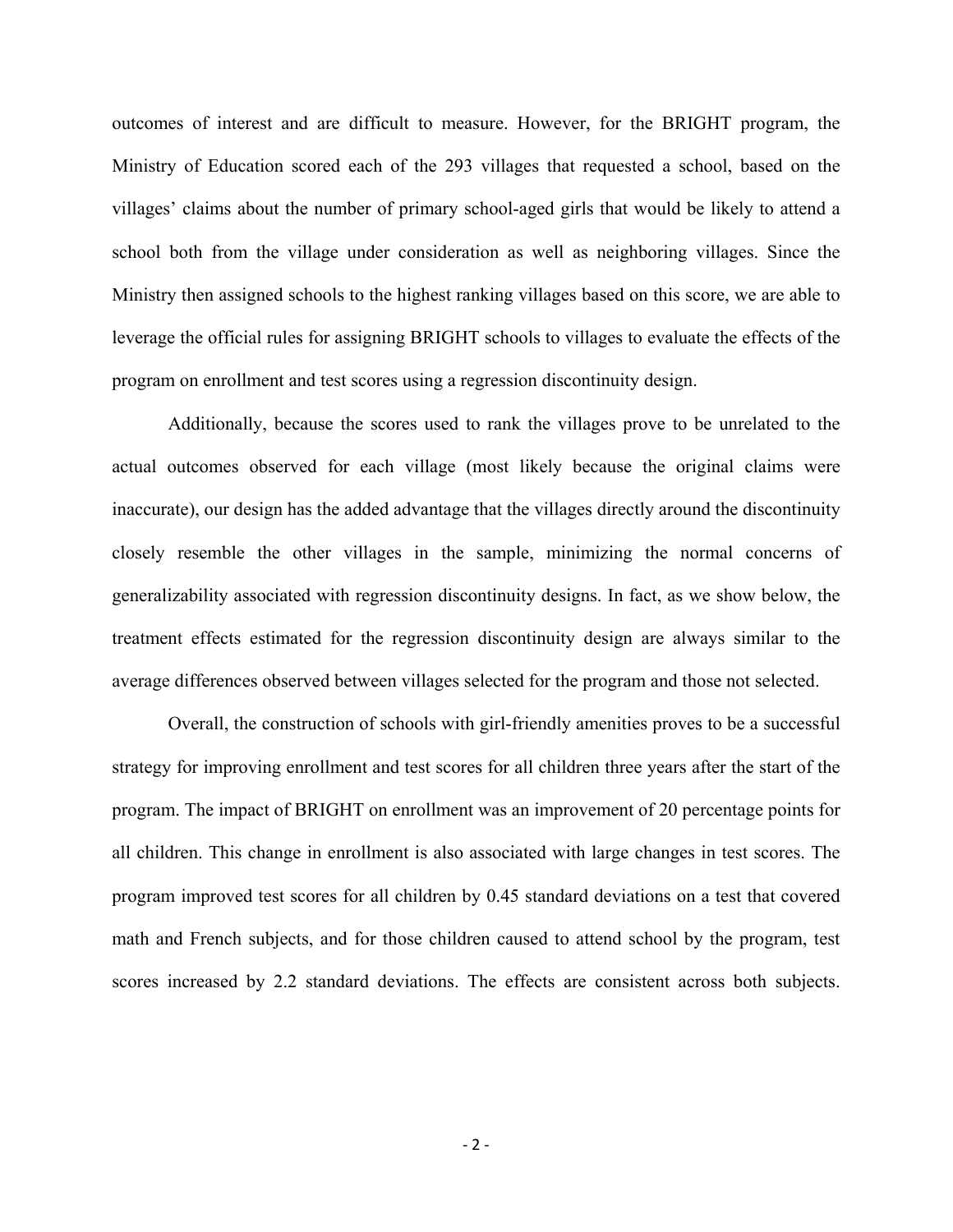Consistent with these results, we find reductions in children's engagement across a range of household activities.<sup>2</sup>

With respect to the program's focus on gender, we find the schools were successful at targeting the enrollment of girls. It increases their enrollment by 5 percentage points more than boys. However, we do not find that the higher enrollment rates led to a differential impact on test scores for all children by gender—boys and girls test scores increased by the same amount.

Finally, using both the regression discontinuity design and the fact that assignment to the set of villages selected for treatment seems largely random, we estimate the individual effects of the unique characteristics of the BRIGHT schools relative to the impact of providing a traditional school alone. All three estimation strategies yield consistent results, suggesting that these "girlfriendly" amenities increase enrollment by 13 percentage points above the 26.5 percentage point effect of providing a regular school, and increase test scores for all children in the village by 0.35 standard deviations, over the 0.33 standard deviation effect of providing a non-BRIGHT school. We also find the BRIGHT amenities account for the entire difference in treatment effects observed between boys and girls.

Our work builds on a large literature investigating the determinants of school enrollment and attendance. This includes the investigation of the cost of education, including scholarships (Kremer et al. 2009), direct incentives (for example, Schultz, 2004; Barrera-Osorio, 2011), school fees (Barrera-Osorio, 2007) as well as changes in the quality of schools (Banerjee et al., 2007; He et al., 2008, Borkum et al., 2012). More directly, our work complements existing work on the effects of the presence of a school on both the overall level of enrollment and existing gender gaps in enrollment. The large changes in overall enrollment that we observe confirm

 $2$  Our findings related to child work are in contrast to those of de Hoop and Rosati (2012) who argue that the BRIGHT program increased children's participation in these activities.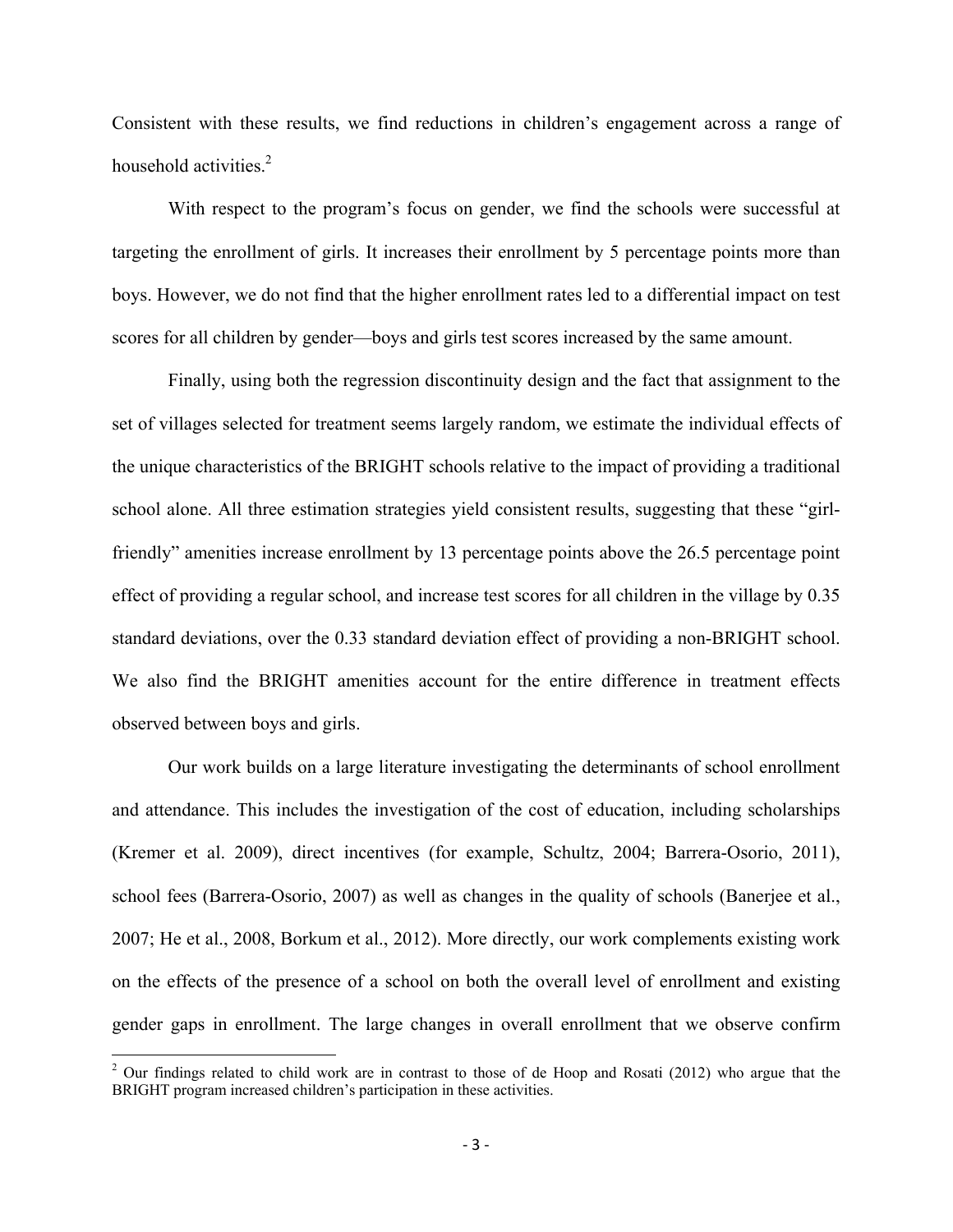studies that investigate the effects of school construction (Duflo, 2001; Andrabi et al., 2010) as well as existing evidence that the characteristics of schools can affect the relative participation of girls (Burde and Linden, 2011). Our findings are inconsistent with existing cross-section studies that demonstrate a low elasticity of enrollment in the distance to the nearest school (for example, Filmer, 2007).

The rest of this paper is organized as follows. Section II characterizes the context of education in Burkina Faso and describes the BRIGHT program in more detail. Section III presents and assesses our research design. Section IV shows our verification of the internal validity of the research design, and Section V presents the main results. In Section VI, we offer estimates that attempt to disentangle the effects of providing access to a school versus providing access to a school with the unique characteristics of the BRIGHT program. Section VII contains estimates of the cost-effectiveness of the intervention. Finally, we present our conclusions in Section VIII.

#### **II. Burkina Faso and the BRIGHT Program**

### **A. Education in Burkina Faso**

Households in Burkina Faso can enroll their children in primary school free of charge, although in practice they often are asked to support some school-related direct expenditures in addition to the opportunity costs of their children's time. Officially, children are supposed to attend primary school between the ages of 6 and 12, although late entries and grade repetitions suggest that many children complete primary school after they turn 12. Students attend primary school for six years, and a national exam at the end of the 6th grade determines advancement to the secondary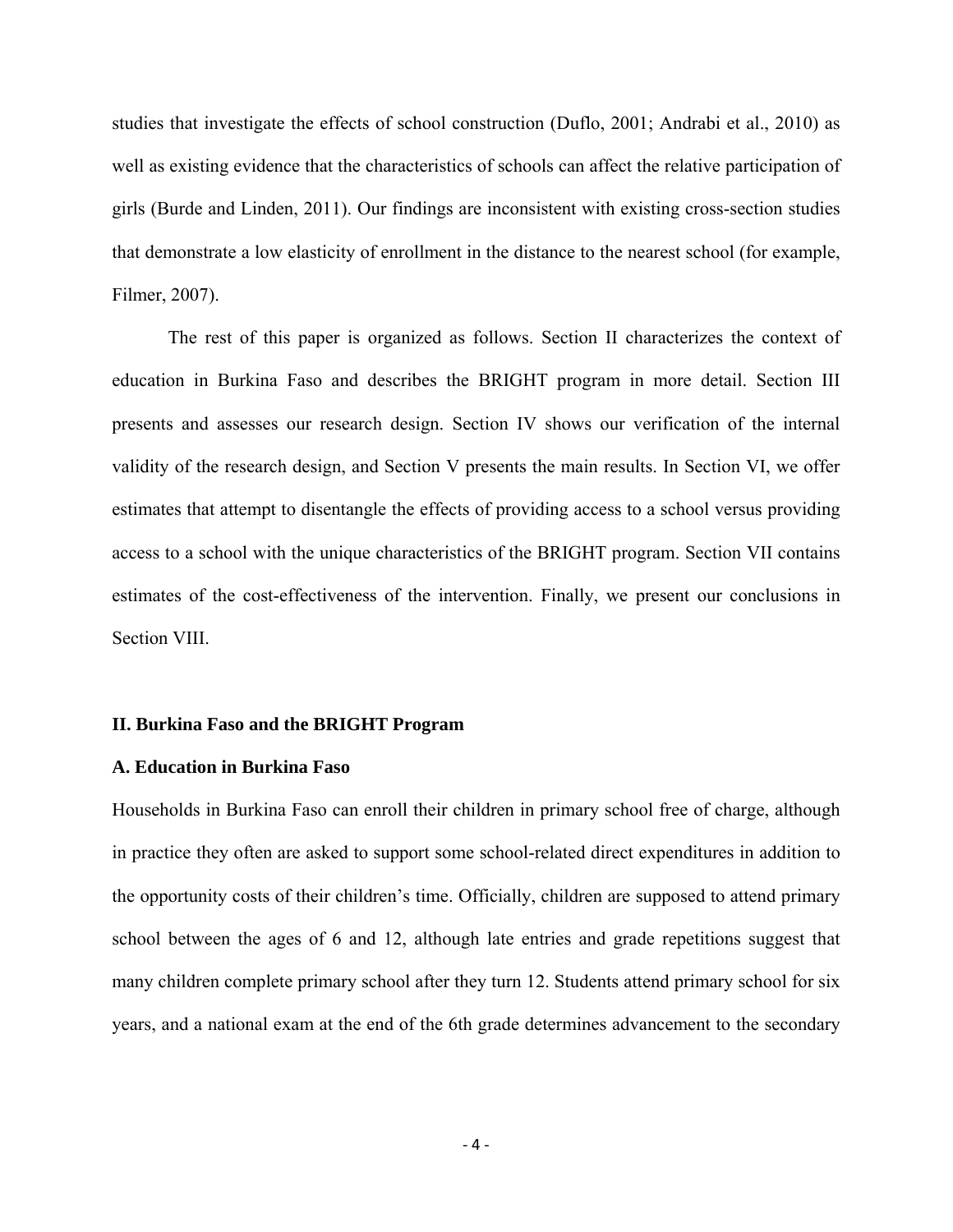level. By law, schooling is compulsory until age 16. However, due to various factors including an inadequate number of schools, this law has not been enforced, especially in the rural areas.

Primary school enrollment rates in Burkina Faso remain some the lowest in the world, despite sustained efforts by the government over the past few years. At the time of independence from France in 1960, school enrollment rates were around 6.7 percent (Kobiane, 2006). Enrollment rates gradually increased in subsequent years, growing from 12 percent in 1970 to 56 percent in 2005 (UNESCO 2009). During the same period, the primary school completion rate grew from 7 percent to 30 percent. Nevertheless, Burkina Faso's primary school enrollment rate remains very low, even by African standards. Moreover, these national figures also do not show the large disparities that exist between rural and urban areas. There are also marked differences in school participation between boys and girls. The net enrollment rate was estimated in 2003 to be 42 percent for boys and 29 percent for girls (Back et al., 2003).

To some extent, the low school participation can be attributed to a lack of schools, especially in the remote rural areas. However, it is well documented that even in villages where a primary school is available, a sizable fraction of school-age children are out of school at any given time (see for example, Akresh et al., forthcoming; Kazianga et al., 2012). It is apparent that placing school buildings in a village (or reducing distance to a school) may not by itself be enough to induce enrollment of all children, let alone enrollment of all girls of school age.

Prior to the BRIGHT program, the government initiated the 10-year Basic Education Development Plan (PDDEB) that started in 2002 and was supposed to last until 2011. The stated objective of the PDDEB was to "provide quality education for all", especially in the rural areas. Accordingly, the program sought to expand basic education infrastructures as well as to improve quality (Ki and Ouedraogo, 2006). PDDEB structured its activities around increasing access to

‐ 5 ‐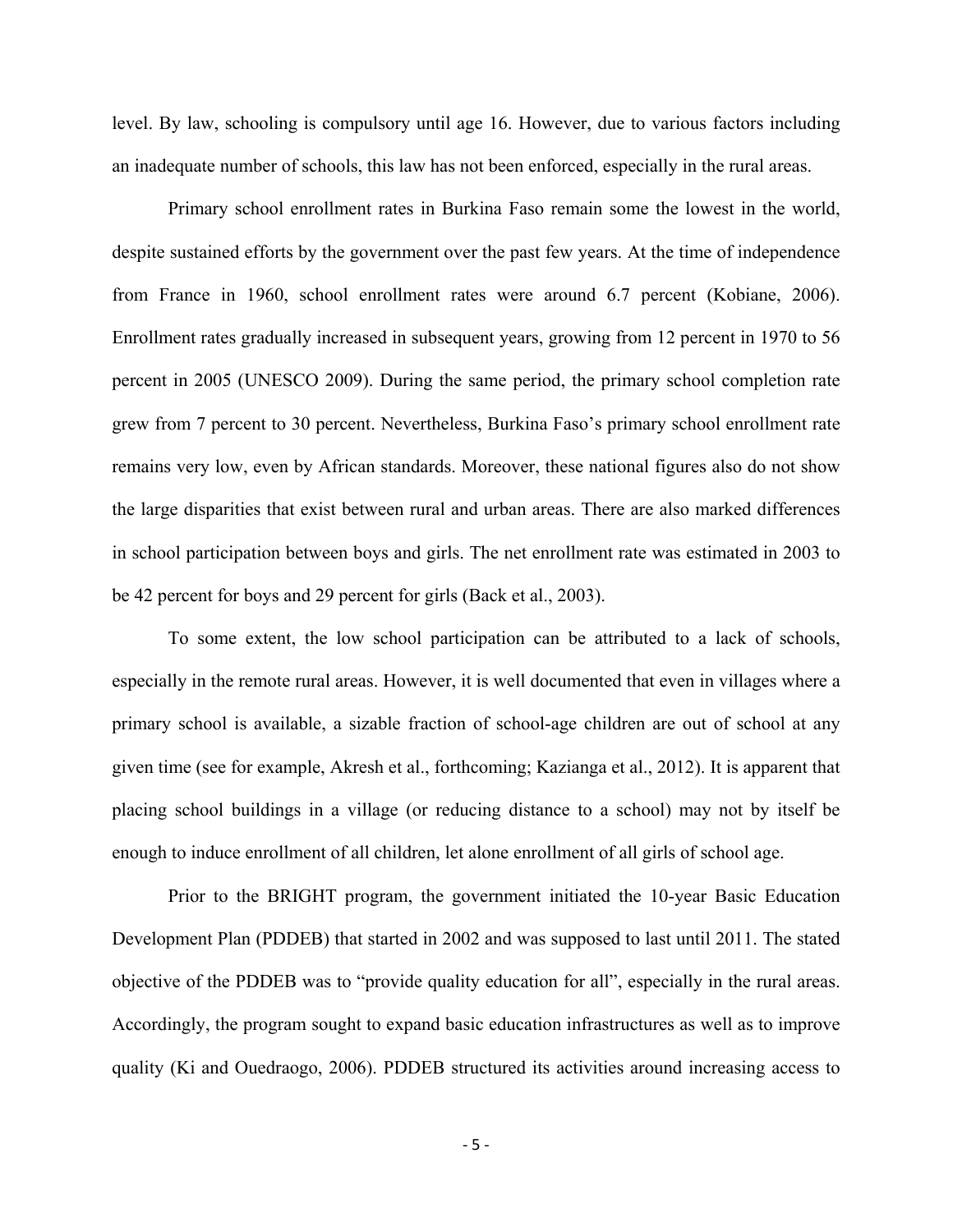education, improving education quality, and capacity building. Its activities to increase access included the construction and restoration of schools, and several initiatives to promote girls' education. PDDEB operated in 20 provinces across the country, including the 10 provinces of the BRIGHT program. Partly because of PDDEB, the average number of schools per province increased between 1998 and 2004, and more than doubled in BRIGHT provinces during the same period (Levy et al, 2009).

### **B. The BRIGHT Program**

The BRIGHT program aimed to improve education outcomes of children in rural villages in Burkina Faso. The program was financed by the Millennium Challenge Corporation (MCC) and implemented by a consortium of NGOs under the supervision of USAID (Levy et al, 2009). The program started in 2005 and implemented an integrated package of education interventions in 132 rural villages. Along with school construction, the program provided incentives to children to attend school and a mechanism for mobilizing community support for education in general and for girls' education in particular.

The construction scheme itself included many amenities that are not common in public elementary schools in Burkina Faso, especially in the rural areas. The prototype school included three classrooms,<sup>3</sup> housing for three teachers, separate latrines for boys and girls, and a borehole equipped with a manual pump that served as a source of clean water. The construction also included two multipurpose halls, one office, and one storage room. All the program schools were equipped with student desks, teacher desks, chairs, and metal bookshelves, as well as a

<sup>&</sup>lt;sup>3</sup> Prior to the completion of the schools, temporary schools were operated in each location.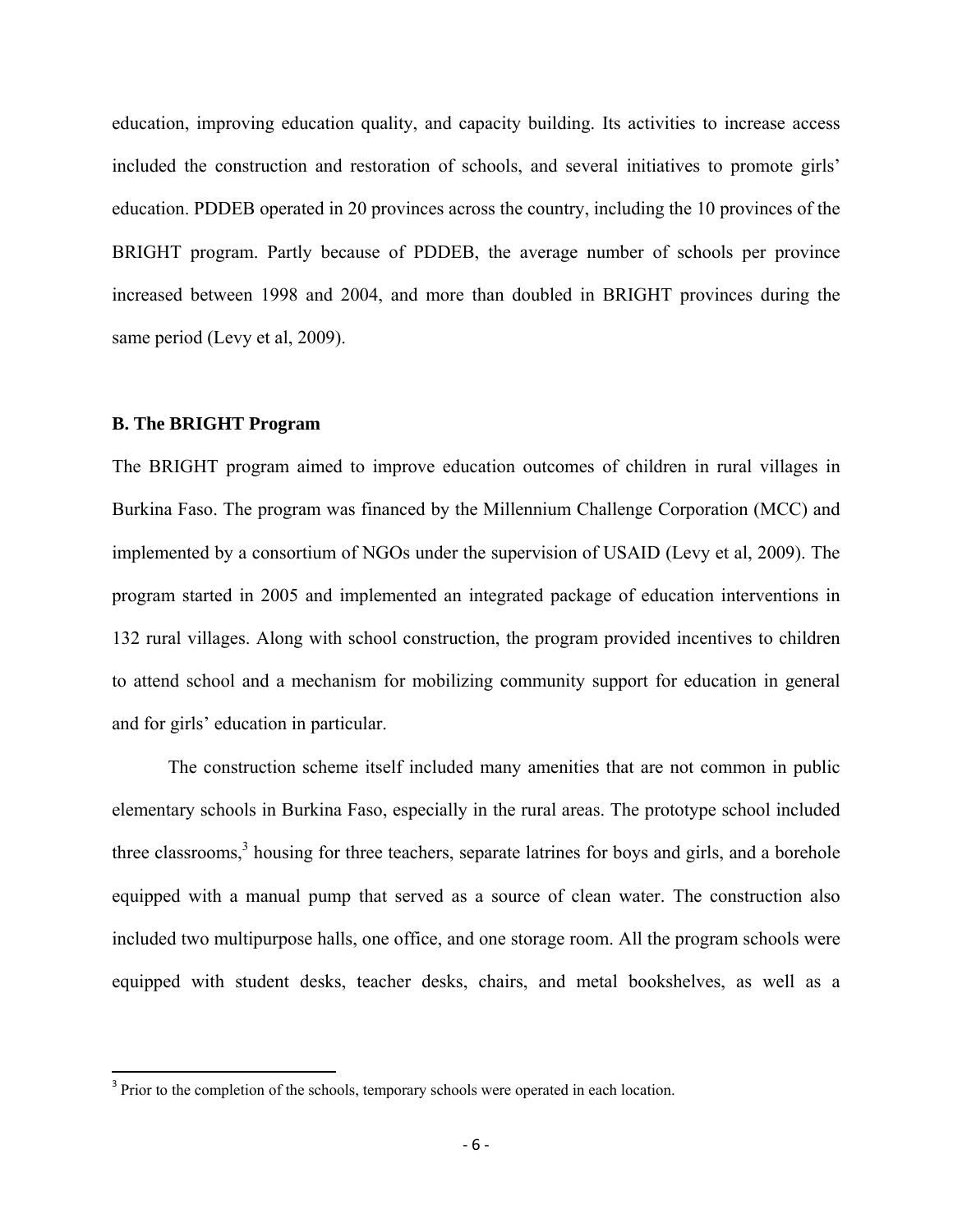playground. We show in Section IV below that the BRIGHT schools were significantly different from other schools in that there were much more likely to have these amenities.

The complementary interventions targeted students and their parents, as well as teachers. All students (boys and girls) were eligible for school meals each day they attended school. Girls were eligible for take-home rations<sup>4</sup> conditional on 90 percent attendance each month.<sup>5</sup> Students also received school kits and textbooks. Interventions that targeted parents directly included an extensive information campaign on the potential benefits of education, and particularly of girls' education; an adult literacy training program for mothers; and capacity building among local officials (Levy et al, 2009). Consistent with the goal of creating a girl-friendly environment, the program sought to place more female teachers in program schools. Finally, teachers and other officials from the ministry of education received gender-sensitivity training.

#### **III. Research Design**

#### **A. Allocation of BRIGHT Schools**

Faced with the challenge of selecting individual villages to receive BRIGHT schools, the Ministry of Education instituted a process designed to ensure that the schools would be allocated in an objective manner according to a predetermined set of criteria. This process was administered in a consistent manner, with all records retained to ensure transparency.

 Individual departments were allowed to nominate villages to be considered for a school. The goal was to identify villages that could benefit from a school because of low female enrollment rates and an interest in sending more girls to school. In total, 293 villages were

<sup>&</sup>lt;sup>4</sup> The take-home rations consisted of 5 kilograms of rice and 0.5 liter of cooking oil per student.

<sup>&</sup>lt;sup>5</sup> Bundy et al. (2009) provide a recent review of school feeding programs in low-income countries. For an evaluation of school feeding programs in Burkina Faso, see Kazianga et al. (2012).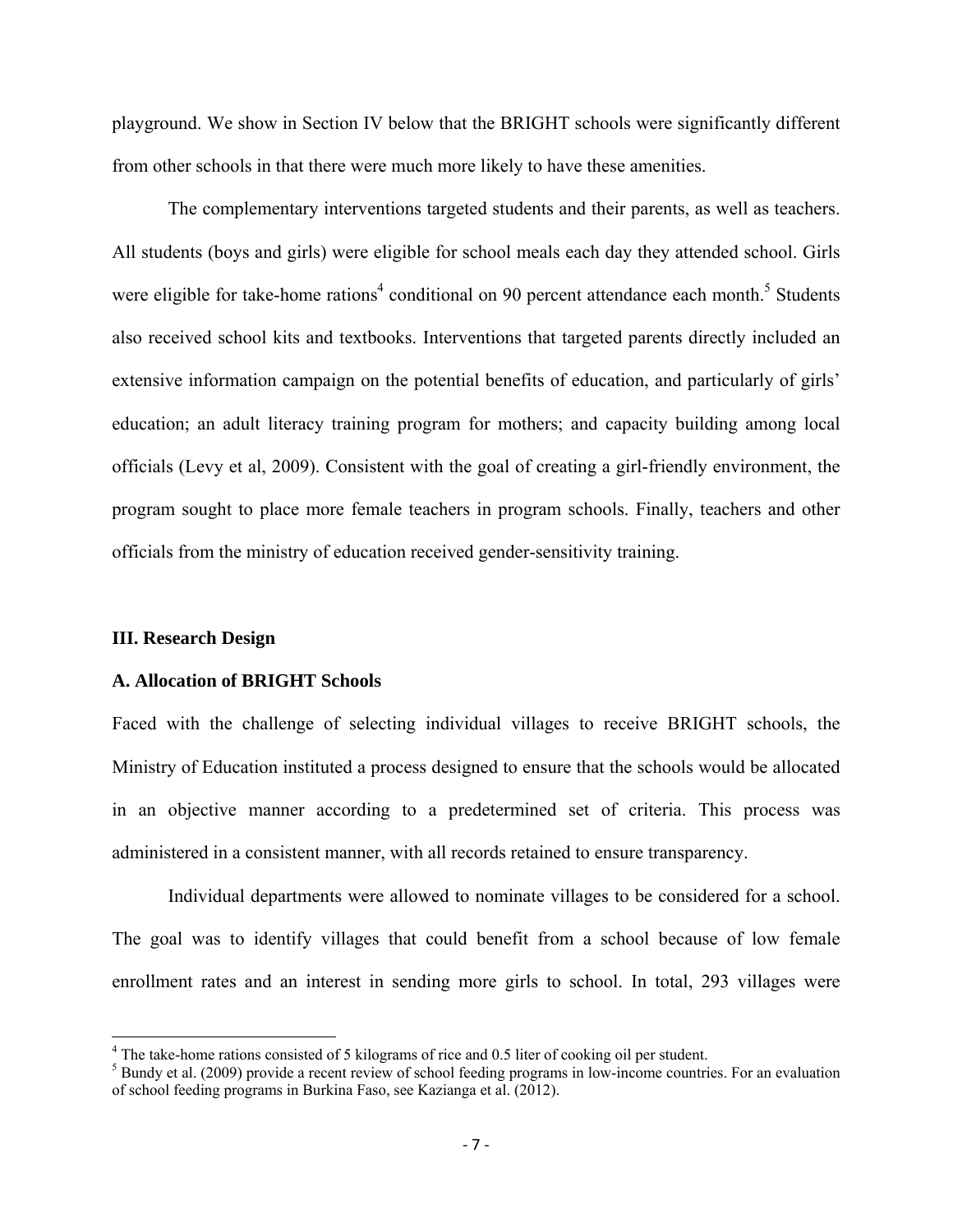nominated from 10 provinces and 49 departments. After villages were nominated, the allocation followed a four-step process:

- 1. First, each village was visited by a staff member of the Ministry of Education, who assisted the village in completing the survey which is described in detail in Table A8. The form focused on collecting information on the number of girls who would be served if a school were placed in that village. This includes the number of girls below the age of 12 and the number of primary school-aged girls in school, as well as information on the distance to the nearest villages and schools.
- 2. Once collected, this information was processed so that each village received a numerical score. The score was largely a function of the total number of children that could be served by the school. This included children in the village in question, with additional points provided for there being girls in the village who already attended school. Additional points were also awarded for having other nearby villages for the school to draw on, with points deducted for remoteness. The greatest weight was given to the number of girls in the village and in nearby villages as well as the number of girls already in school within the applicant village.
- 3. Within each department, the schools were then ranked based on this score; villages ranked in the top half received a BRIGHT school. In the event of an odd number of villages, the median village did not receive a school.
- 4. If a department only nominated one village, that village was selected to receive a school. Only two departments nominated a single village.

 The individual components of the scoring survey are provided in Table A8 of the Appendix. In general, the survey counted the number of primary school-aged girls and students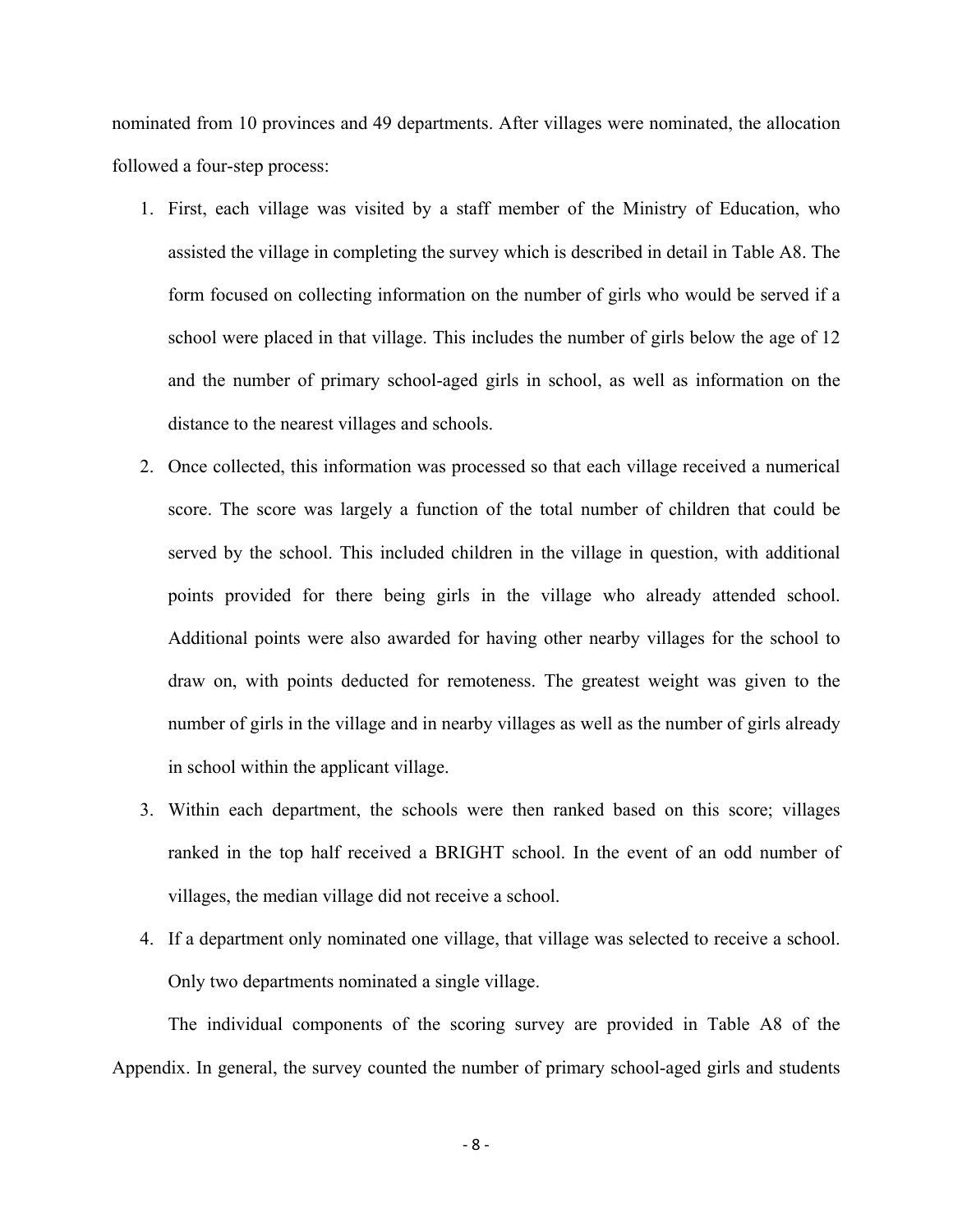in the village under consideration as well as in villages within  $3km<sup>6</sup>$  In practice, the survey was completed by representatives from the village with assistance from an enumerator from the Ministry of Education and the answers represent the "best guess" of the representatives, particularly with regard to the number of girls in surrounding villages.<sup>7</sup> They did not, for example, visit each nearby village or conduct household surveys of the villages in question. The result is that the relationship between every outcome of interest—including whether or not a village has a school—and the assigned scores is extremely small and usually statistically indistinguishable from zero across a wide range of specifications. Compared to the generalizability of most regression discontinuity designs, this presents a distinct advantage, because the villages near the discontinuity have similar characteristics to those further away from the discontinuity. And, in fact, we demonstrate for each outcome that the treatment effect estimated using the regression discontinuity design is similar to the treatment effect estimated by just comparing the average outcomes by whether or not a village was selected.

This process generated a set of 138 villages that should have received a BRIGHT school. However, not all villages selected to receive a school could receive a school, because in some cases the location proved inappropriate (for example, if there was a lack of a suitable water source). In total, 127 villages that were initially selected to receive a school did receive one; in addition five villages not initially selected to receive a school based on this process did receive one. While we were unable to learn the official rule for determining how schools were

<sup>&</sup>lt;sup>6</sup> The score was adjusted slightly if the nearest surrounding villages were far away or if there was already a nearby school. However, as shown in Table A8, these adjustments were minor compared to the number of girls falling into each category.

 $<sup>7</sup>$  In conversations about the scoring process, officials themselves expressed significant doubts about the accuracy of</sup> the information. The process was instead viewed as the best solution to objectively and expeditiously award the BRIGHT program to villages in a context in which the Ministry of Education had little current information on the set of villages that had applied to the program.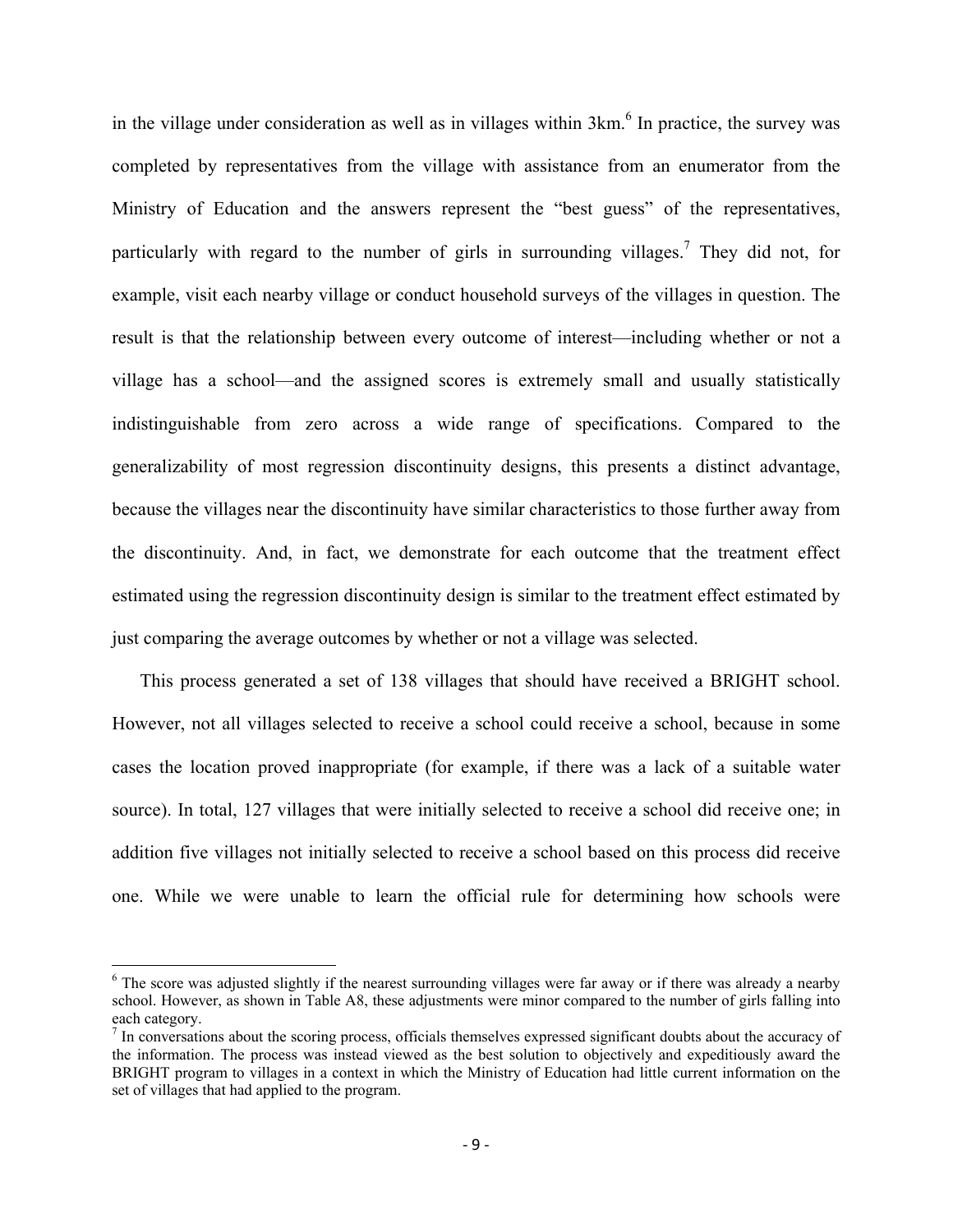reallocated if they were not assigned to a village selected through the scoring process.<sup>8</sup> So, in what follows, the number of schools that violated the assignment rule is so small that we ignore this noncompliance.

### **B. Evaluation Design**

The selection process used to allocate the BRIGHT schools to villages allows us to use a regression discontinuity design to assess the causal effect of the BRIGHT schools on child outcomes. Ignoring the information about which villages were not able to receive a school, we replicate the original assignment rule and calculate the lowest score for each village receiving a BRIGHT school in each department. We then rescale the cutoff scores so that they coincide at zero by constructing a variable,  $Rel\_Score_i$ , which is equal to the score given to each village less the cutoff score for the village's department.

We then estimate the following equation via Ordinary Least Square:

$$
y_{ihj} = \beta_0 + \beta_1 T_j + f(Rel\_Score_j) + \delta X_{ihj} + \varepsilon_{ihj}
$$
 (1)

In this equation, *i* indicates the individual child in household h in village *j*. The variable  $y_{ihi}$ represents the outcome of interest (test scores, enrollment, attendance, etc.) and the variable  $X_{ihi}$ is a vector of child and household characteristics. The variables  $T_i$  and  $Rel\_Score_i$  relate to the relative score, with  $T_i$  being an indicator variable for whether or not a village was at or above the cutoff score in the respective department and  $f(Rel\_Score_i)$  being a polynomial expansion of the relative score itself. In this model, the coefficient  $\beta_1$  provides an estimate of the discontinuity. As we show below, the relationship between villages' scores and any of the children's characteristics or outcomes is so small that we have to make two accommodations in the

<sup>&</sup>lt;sup>8</sup> Four of the five villages that received a school in contravention of the process were the next highest-ranked villages. This is consistent with a strategy of reallocating schools to the next highest-ranked school based on the survey, but we cannot be certain.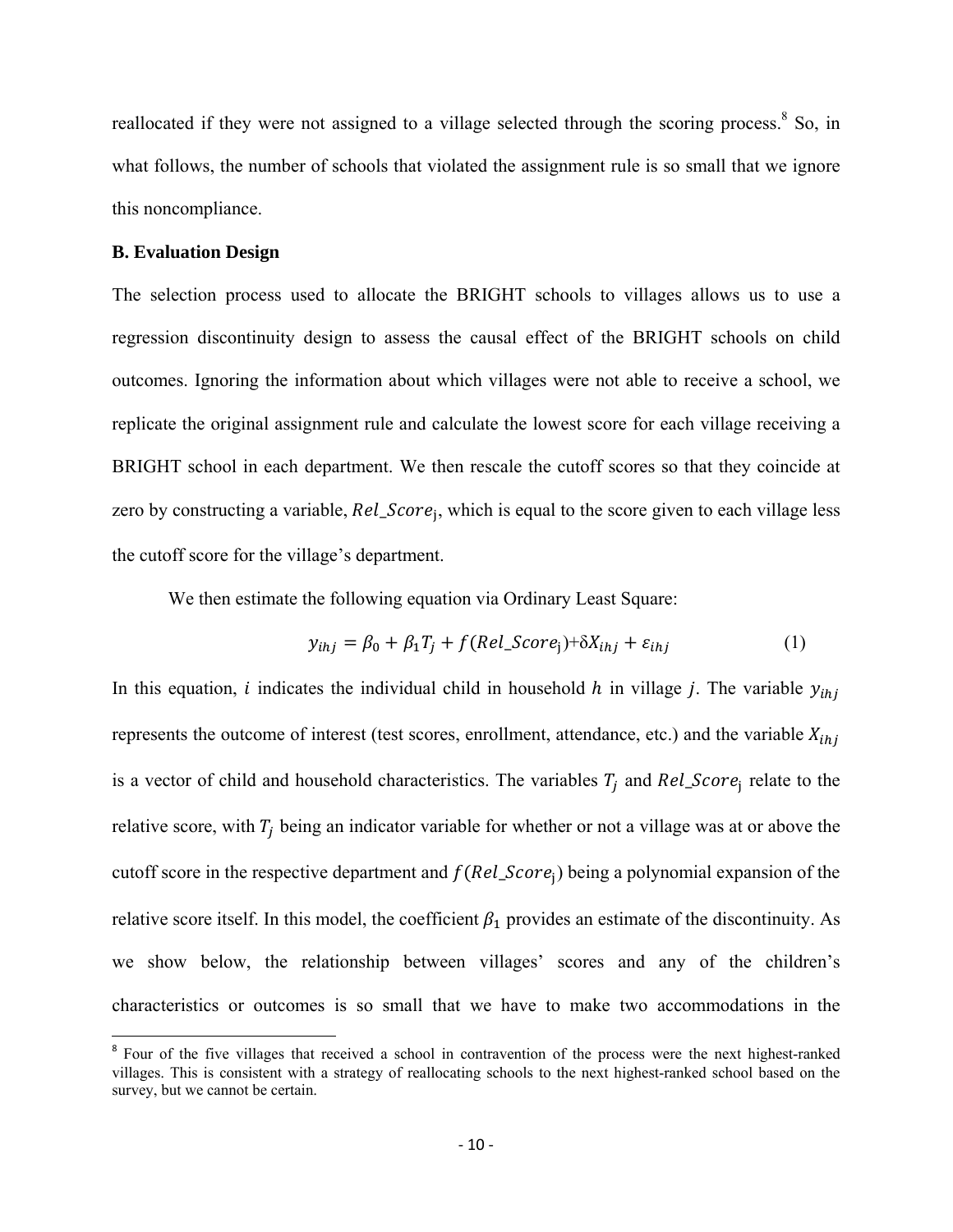estimation procedures. First, in the regression results presented in the tables, we measure the relative score in units of 10,000 points. Second, while we show that the results are robust to a wide variety of specifications, we use a linear specification for the polynomial,  $f(Rel\_Score_i)$ , as our preferred specification.

 We also must take into account the fact that the behavior and academic abilities of the children in each village are likely to be correlated. Failing to take this into account would likely lead us to underestimate the standard error of the treatment effects (Bertrand et al., 2004). This would lead us to over-reject the null hypotheses and too frequently declare the treatment effects to be statistically significant. As a result, we cluster the individual error terms at the village level using the standard Huber-White estimator.

Finally, we also conduct a simple exercise to check the location of the discontinuity for our primary outcome variables in Figures 2 through 6. Following Card et al (2008) and Hansen (2000), we estimate the following specification for values of  $\alpha$  within the range of  $Rel\_Score_i$ :

$$
y_{ihj} = \alpha_0 + \alpha_1 I_{(Rel\_Score_j \ge a)} + \varepsilon_{ihj}
$$
 (2)

We then calculate the value of  $\alpha_1$  that maximizes the  $R^2$  for each model, resulting in a consistent estimate of the point of the discontinuity.

#### **C. Survey Administration**

The survey was conducted in spring 2008. Of the original 293 applicant villages, 287 villages<sup>9</sup> were included in the data set used for the analysis. For each village, a census was conducted of

<sup>&</sup>lt;sup>9</sup> The survey company was unable to provide data for four of the villages due to logistical issues such as not being able to locate the village based on the information in the application forms. We also dropped the two departments that only chose to nominate a single village, both because treatment of these villages was guaranteed under the assignment process and because the relative score variable required for inclusion in the analysis is undefined in the case in which only a single village is included in a department.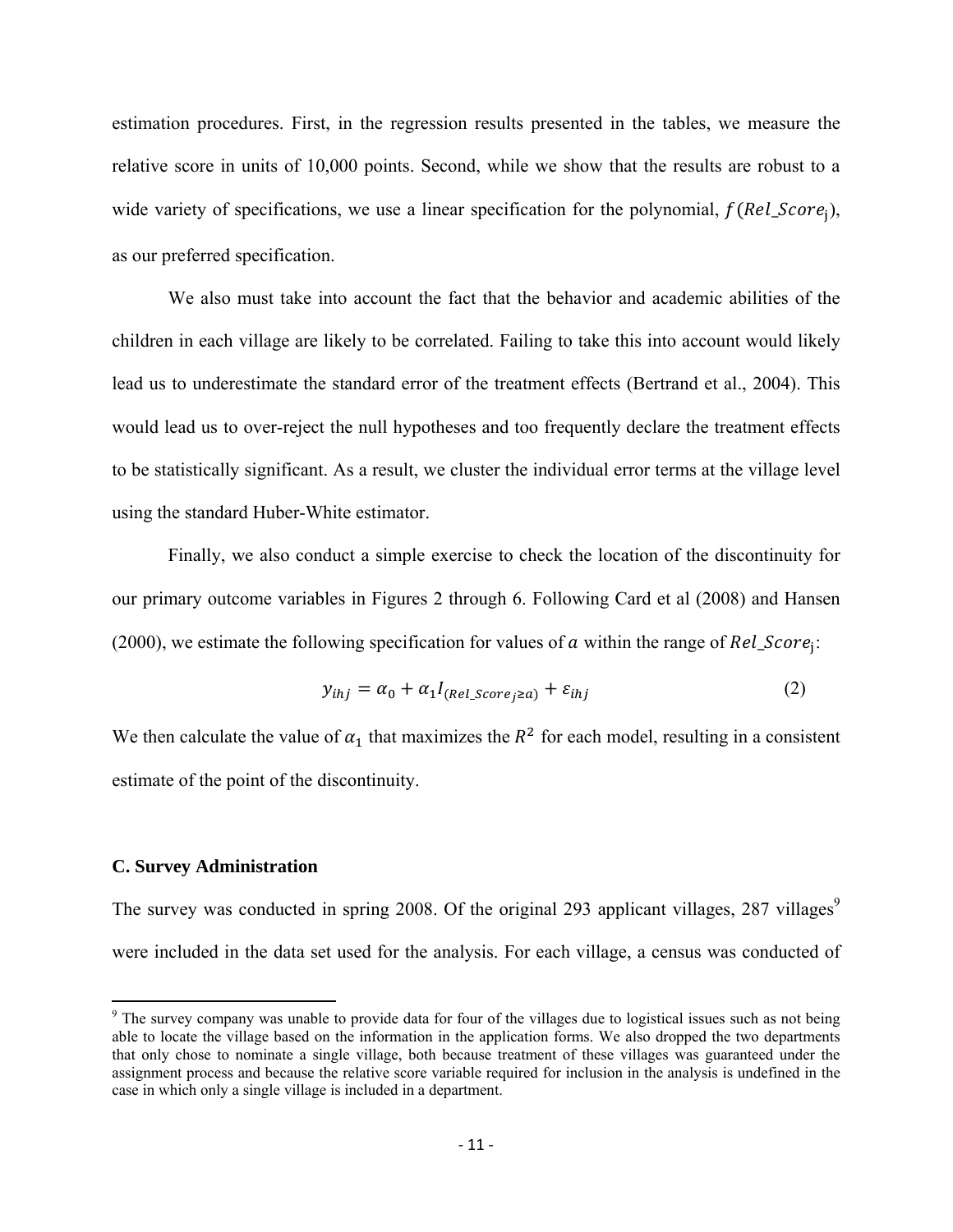all households with children between the ages of 5 and 12. From this list, 30 households were randomly sampled, with selection stratified by whether or not the family has access to a beast of burden. This yielded a total sample of 8,432 households and 17,970 children.

 The survey comprised three components. First, each household completed a household questionnaire. This included socio-demographic questions about the household. It also included an enumeration of all children between the ages of 5 and 12 living in the household and questions about their educational status and history. Second, each child in the household was asked to complete a short test in math and French. The individual questions were taken from the official government textbook and focused on competencies from grade 1. Third, we conducted a school survey of local schools and, during the visit, checked the attendance of children the household had identified as being enrolled in school.

#### **D. Description of the Sample**

Table 1 provides an overview of the characteristics of children in the 287 villages that we use for the subsequent analysis. Panel A contains the characteristics of the children's households while Panel B contains the characteristic of the children themselves. The first column contains the overall average characteristics of all of the villages. On average, children live in households with a head who is 48 years old and who is almost always male (98.2 percent). Almost all of the children's households have floors made out of basic material (usually dirt) and 55 percent of them have basic roofing material as well (thatch). Turning to asset ownership, 75 percent of children live in a household with a radio, 19 percent with a phone, and 80 percent with a watch. The average child's household has 1.5 bicycles and claims to own 5.7 cows. Fifty-eight percent of children live in a household that is Muslim (as opposed to animists and a very small number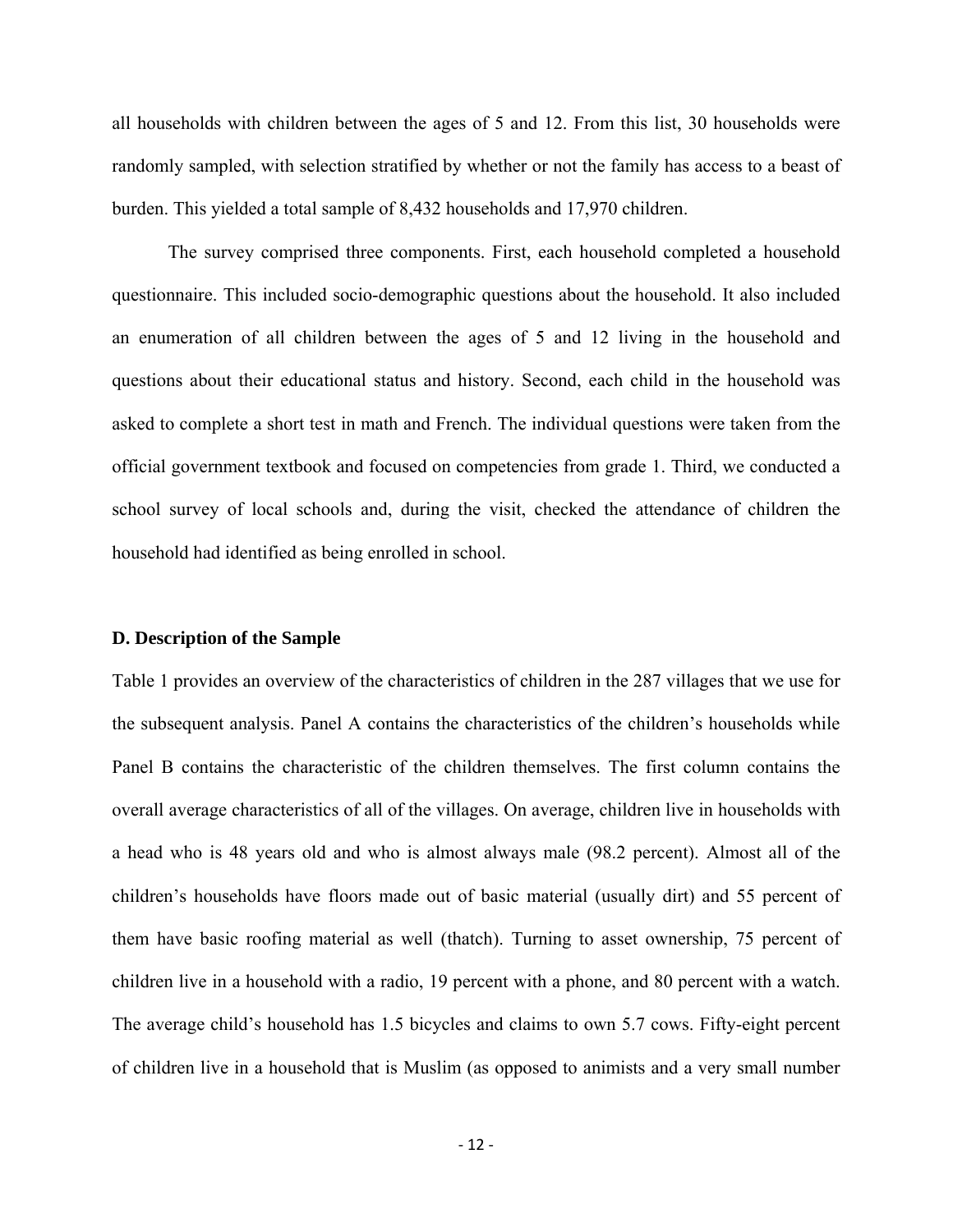of Christians). Turning to the children themselves, the average age is 8.8 years. Just over half the children are male (53.4 percent). For almost all of the children (88.4 percent), the head of the household was their parent.

Figure 1 provides an estimate of the distribution of the relative score variable. While the range is large, the bulk of the distribution falls within the range of -750 to 750. To identify the effect of the BRIGHT schools, the regression discontinuity design relies on villages that are close to the cutoff in treatment assignment. This is a valid local estimate for those schools right around the cutoff, but if these villages are extremely different from villages that are farther away from the cutoff, then the resulting estimates may not be generalizable to the other villages. To check for differences, we separately estimate the average characteristics for villages that have a relative score of less than -40 and great than 40 in column 2, and for villages that have a relative score that falls between -40 and 40 in column 3. (For reference, -40 and 40 are marked in Figure 1 by vertical dashed lines.) The villages whose characteristics are estimated in column 3 are the ones that drive the estimates of the causal effects presented below. The difference between these two groups of villages is presented in column 4, with standard errors clustered at the village level.

Consistent with the randomness inherent in the scoring process described in Section III.A, the villages near the discontinuity are very similar to the other villages in the sample suggesting that, in this study, the criteria of being near the cutoff is not very restrictive and that our estimates should be readily generalizable. None of the differences are statistically significant at even the 10 percent level, and all are small in magnitude. The fact that these differences are small suggests that villages near the cutoff are similar to ones not close to the cutoff and that the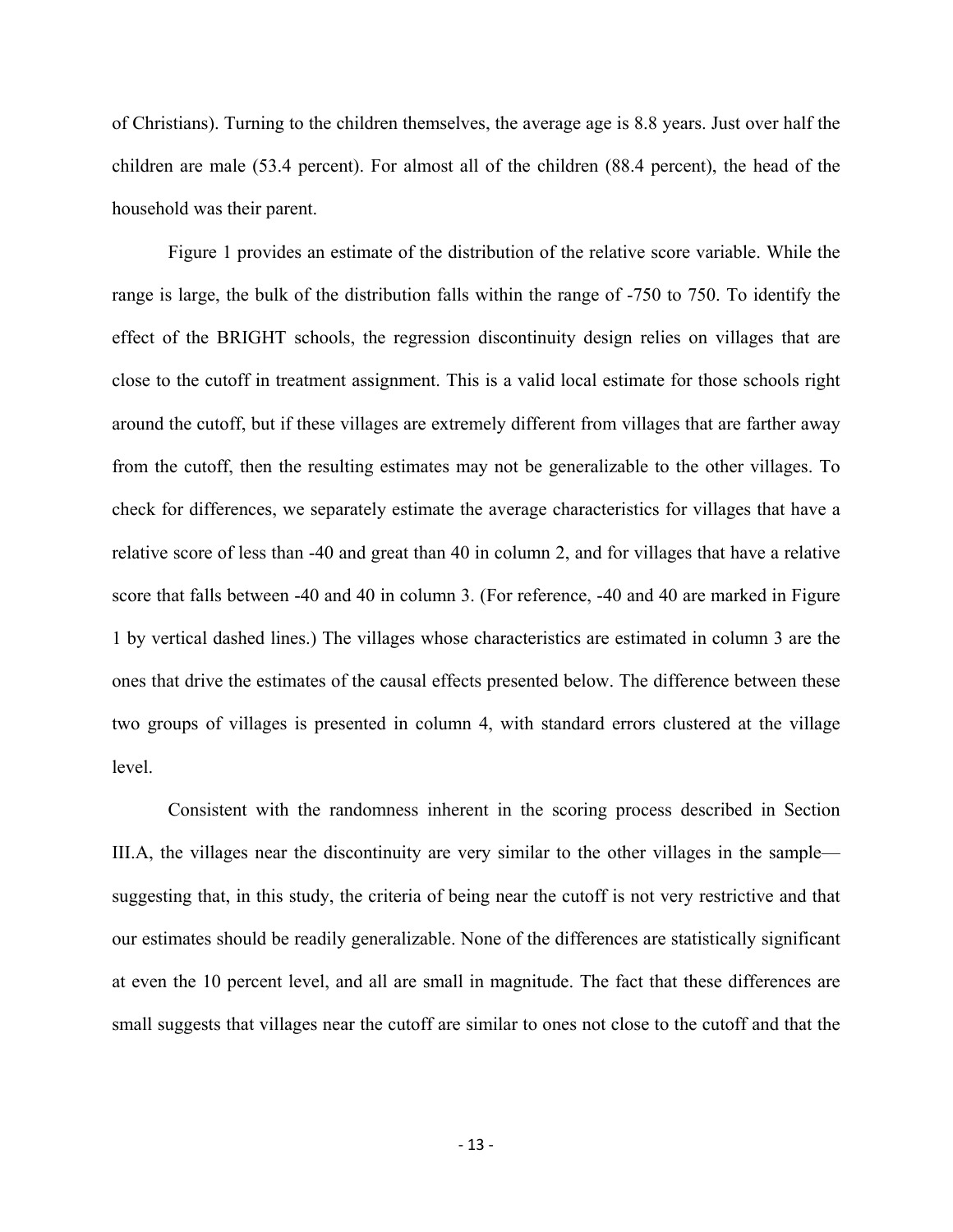estimates resulting from a comparison of villages close to the cutoff will generalize to the other villages.

#### **IV. Assessment of Internal Validity of Research Design**

### **A. Treatment Delivery Differential**

In order to implement the regression discontinuity approach, assignment to treatment should have varied discontinuously at the cutoff point. According to the assignment rule, within each department, villages with a relative score at or above zero were to be selected to receive a BRIGHT school. Therefore, if this rule was followed, at a relative score of zero, there should be a discrete jump in the probability that a village received a BRIGHT school.

 Figure 2 presents nonparametric estimates of a village's probability of receiving a BRIGHT school as a function of its relative score. The probability of receiving a BRIGHT school is shown on the left vertical axis and the relative score is shown on the horizontal axis. The solid line presents the results of a nonparametric regression, assuming a discontinuity in the probability of receiving a school at a relative score of zero, while the dashed line presents results assuming no discontinuity. In addition to these nonparametric plots, the dotted line represents the  $R<sup>2</sup>$  statistic test described in the methodology section. The circled point is the maximum value of the plotted values and the associated number indicates the maximand.

 The solid line shows a sharp jump in the probability of receiving a BRIGHT school at a relative score of zero. For villages with a relative score below zero, the probability of receiving a BRIGHT school is for the most part zero, with a few low, nonzero probabilities reflecting the small number of villages that were not supposed to receive a BRIGHT school according to the assignment rule but did get one. At the relative score of zero, the probability of receiving a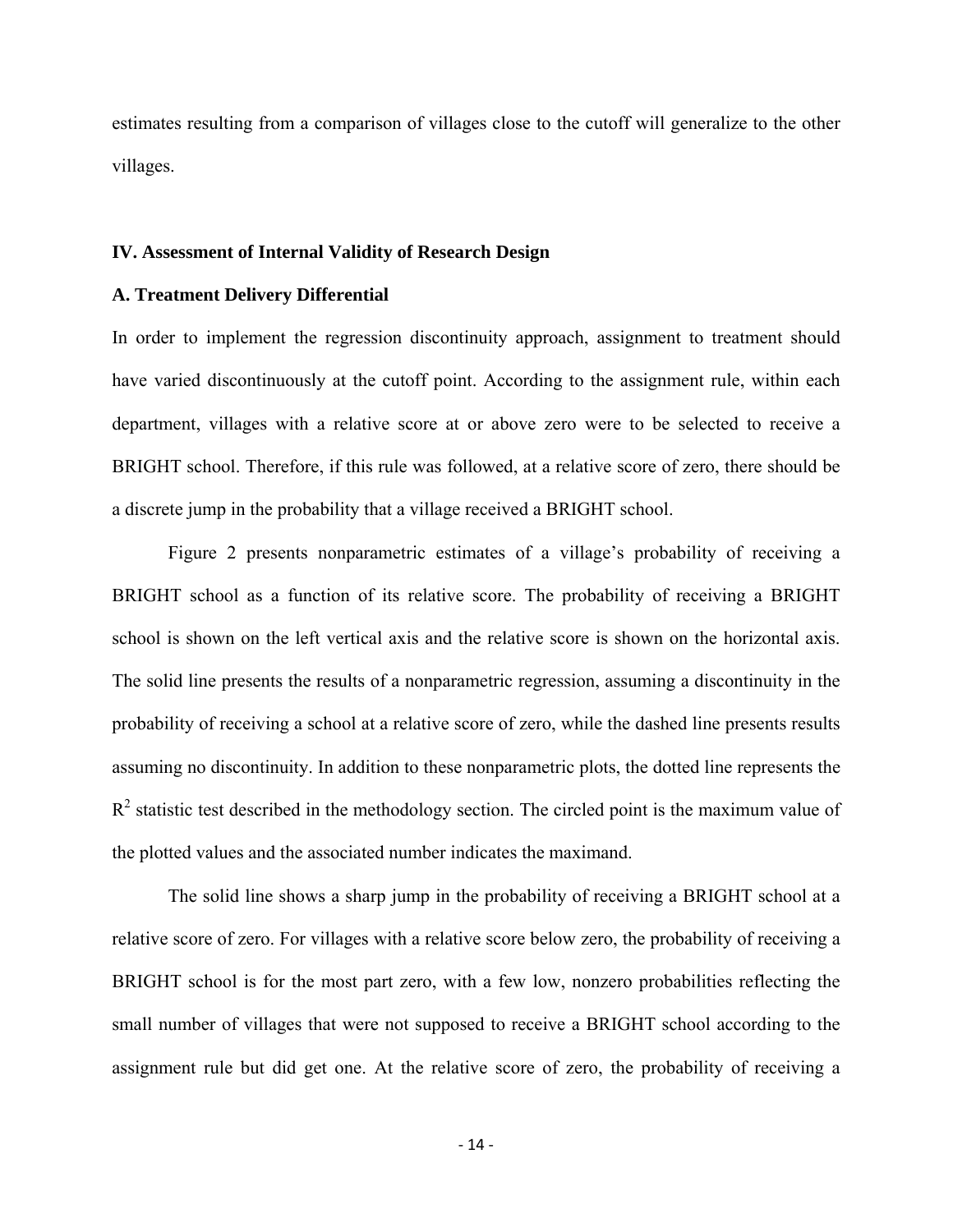BRIGHT school increases sharply from essentially zero to over 80 percent. Thus, by and large, the vast majority of villages with a relative score equal to or above the cutoff point of zero received a BRIGHT school while villages with a relative score below the cutoff point did not. Even without assuming a discontinuity at a relative score of zero, there is a noticeably sharp change in the probability of receiving a BRIGHT school between the relative scores of -100 and 50, around zero, as shown by the dashed line. Finally, the dotted line displays the  $\mathbb{R}^2$  value resulting from the estimation of Equation 2, assuming a discontinuity at the respective point. Consistent with treatment assignment occurring at zero, the maximum value occurs for a regression that assumes a discontinuity at a relative score of -1.

 In Table 2, we estimate the discontinuity in the probability of receiving a BRIGHT school using different parametric models. The results from our preferred model, the one that includes a linear function of the relative score, are shown in column 1. The results in column 2 only include the indicator variable for the relative score, while those in column 3 are from a model that includes a quadratic polynomial in the relative score. In column 4, we present the results from a model that includes both a linear term in the relative score and an interaction term between the relative score and an indicator variable of whether or not a village should have been selected to receive a BRIGHT school according to the assignment rule. Column 5 provides the estimated marginal effects from the preferred specification within a probit model. In column 6, we present the results from a model similar to that in column 2, but for which the sample is restricted to those villages with a relative score close to the cutoff score of zero, in particular, between -40 and 40.

 The results from the preferred specification in column 1 imply that villages with a relative score equal to or above the cutoff score of zero were about 87.8 percentage points more

‐ 15 ‐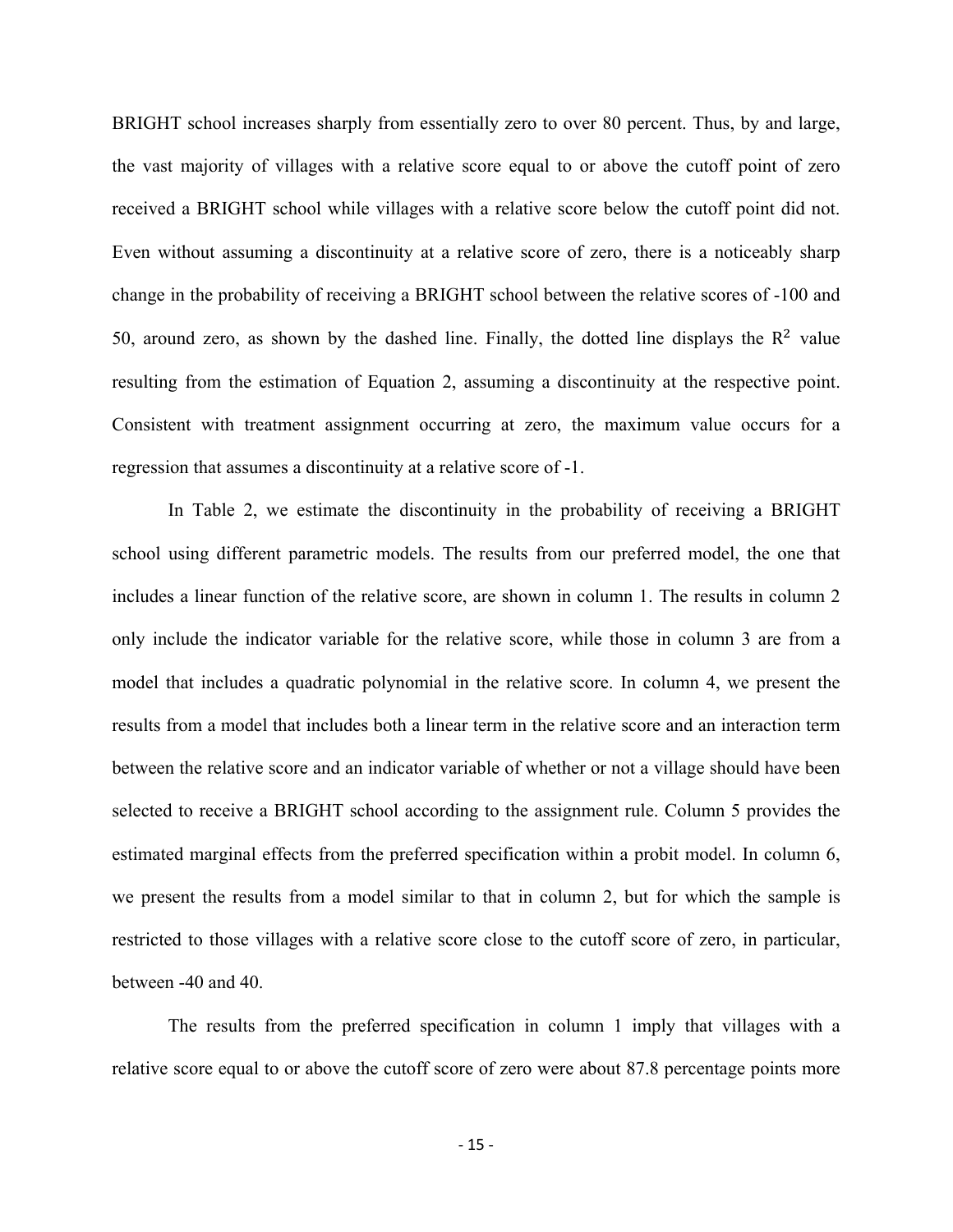likely to receive a BRIGHT school than those villages with relative scores below the cutoff value. This is consistent with the nonparametric estimates from Figure 2. This estimate is statistically significant at the 1 percent level and remains essentially invariant across the different specifications, including the simple comparison of means in column 2. The largest estimate is 92.4 percentage points from the probit model and the smallest is 87.4 percentage points from the quadratic model, both of which are very close to the estimate of 87.8 percentage points from the preferred specification.

 Also of note is the fact that the coefficients on the relative score variables are mostly statistically insignificant. The only statistically significant one is the coefficient on the relative score in the probit model in column 5, but its magnitude is too small to be of any practical relevance. The relative scores in Table 2 and successive tables are measured per 10,000 students. Hence, in column 5, the coefficient on the relative score of 8.253 implies that a village would need an extra 10,000 students to increase its probability of receiving a BRIGHT school by 8.253 percentage points. We have also performed these estimations using models that include higher order polynomials in the relative score, up to a quintic, and the results remain the same. The absence of a correlation between the relative score and the probability of receiving a BRIGHT school implies that, while the assignment rule was based on the relative score, the noisiness of the scoring process described in Section III.A made the assignment of schools essentially random.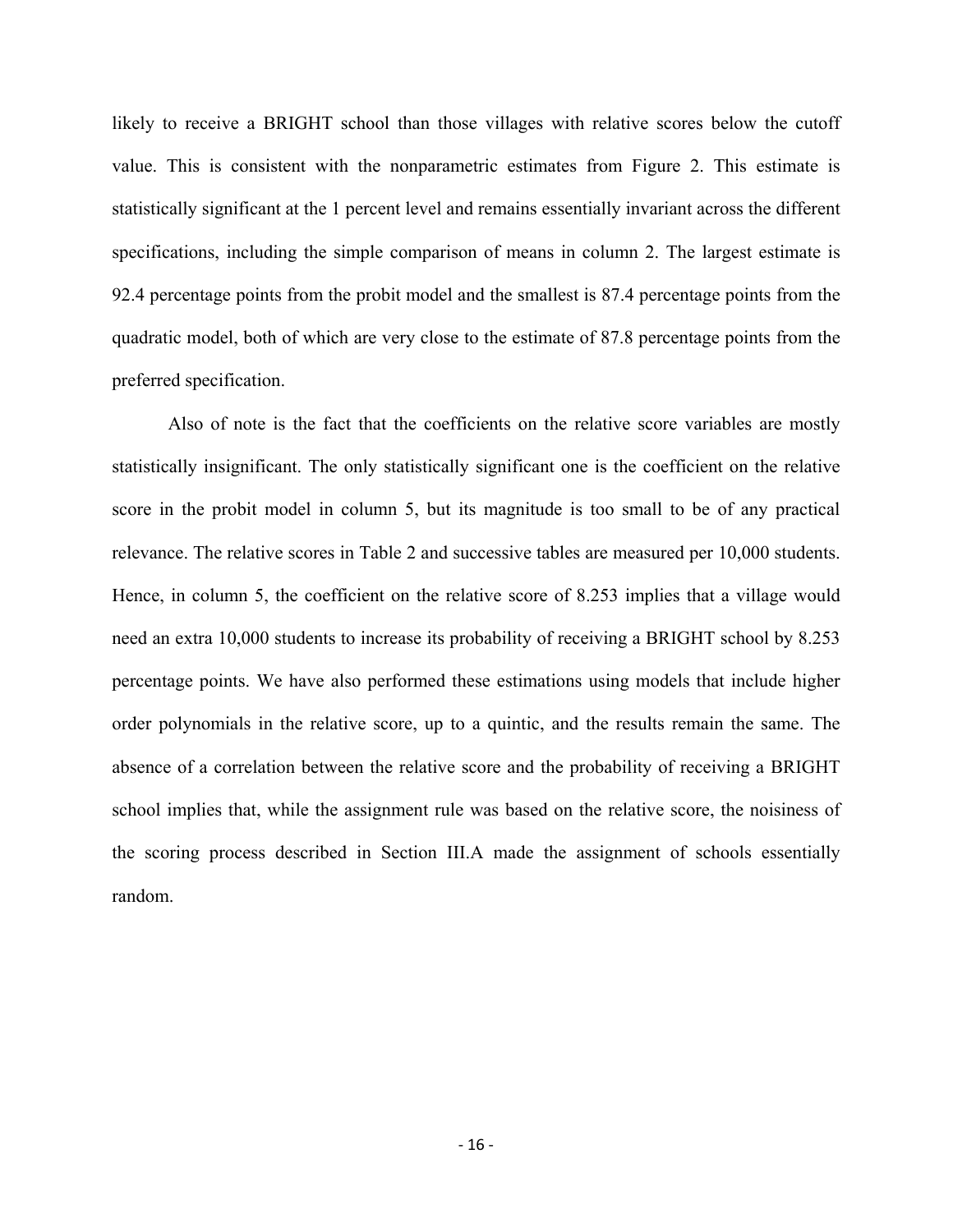### **B. Differences in Educational Infrastructure**

#### **1. Existence of a School**

While the BRIGHT program directly constructed a school in the selected villages, villages not selected by the program were also eligible to receive schools through the normal programs run by the Ministry of Education, such as the PDDEB program described in Section II.A. As a result, we first ask if the BRIGHT program increased the probability that a village had any school at all at the time of our survey.

In Table 3, we use our preferred linear model to estimate the effect of the BRIGHT program on the probability that a village has any school, including schools not provided through the BRIGHT program. Column 1 presents this estimate for 2008, the year in which the follow-up survey was conducted. Columns 2 through 6 present this estimate for each of the five years preceding 2008. In column 7, we estimate the effect on the number of years a school had been in a village starting in 2003, the year in which most of the oldest children in the sample would have started school $10$ 

 The estimates in column 1 indicate that being selected for a BRIGHT school increased the probability of having any school in 2008 by about 32 percentage points. The results in columns 2 and 3 show that there was no significant difference between the selected and nonselected villages in the existence of a school in 2003 or 2004 prior to the BRIGHT program. In 2005 when the BRIGHT program started, provisional schools were created in the villages selected to receive a BRIGHT school in anticipation of the construction of the BRIGHT schools. Consistent with this, as indicated by the results in column 4, starting in 2005 the selected villages

 $10$  Note that the sample size in column 1 is 287 villages, compared to 270 villages in the other columns. This is due to the fact that we were unable to obtain data on the history of the schools in 17 of the villages and therefore have excluded them from the regressions in columns 2 to 7.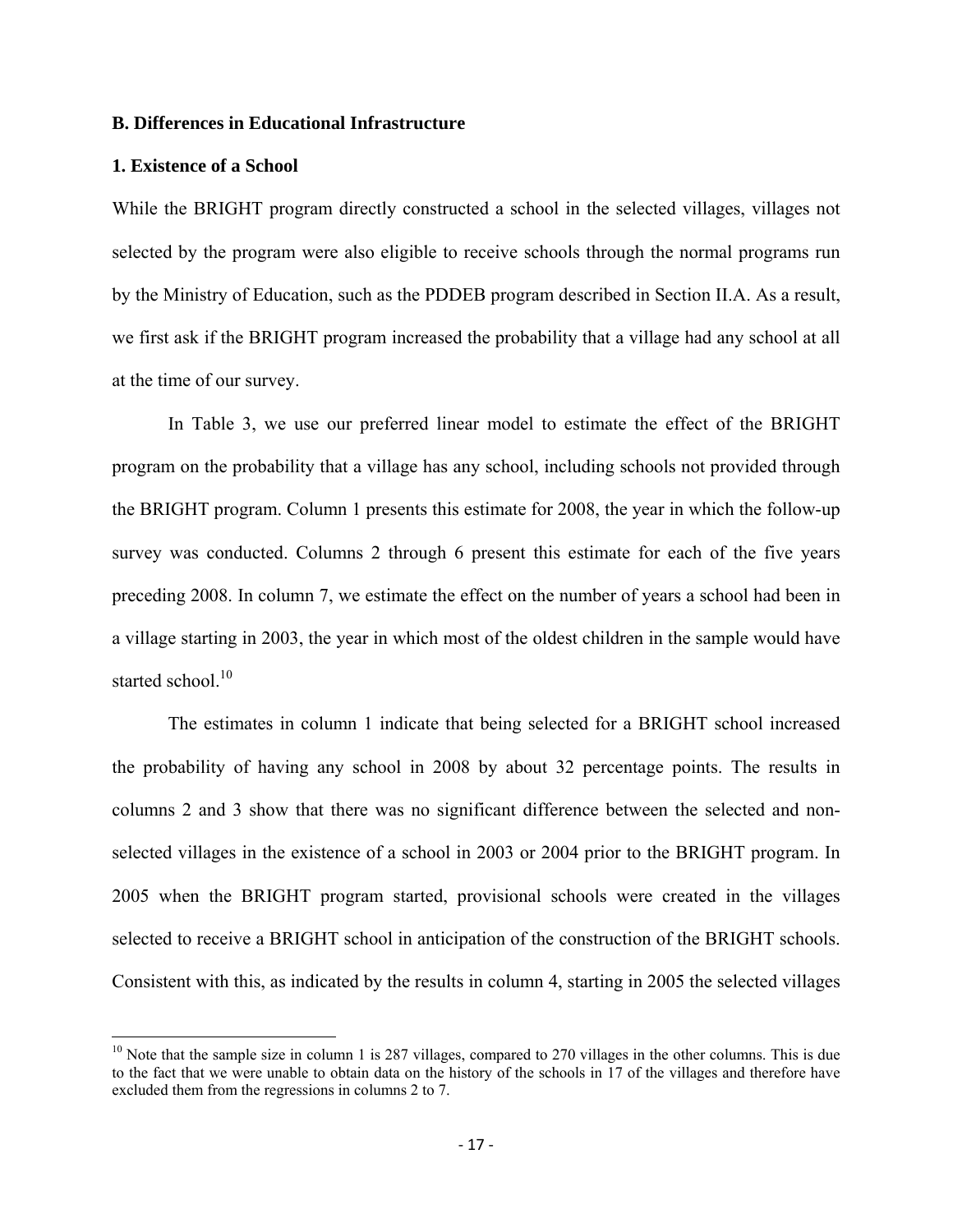were 37.3 percentage points more likely than the non-selected villages to have a school. This differential grew to 56.3 percentage points in 2006 (column 5) as more BRIGHT schools were constructed, and fell slightly to 43.3 percentage points in 2007 (column 6).

The last row of Table 3 shows that there was a notable increase in the probability of the existence of a school in the non-selected villages over this period. This probability increased steadily from about 6 percent in 2003 to about 60 percent in 2008. Thus, at the same time that the BRIGHT schools were being constructed in the selected villages, other schools were being constructed in the non-selected villages. The treatment differential is therefore a combination of two effects: the effect of having a BRIGHT school versus having no school at all, and the effect of having a BRIGHT school versus having a regular government school. In terms of the timing of the receipt of a school, the results in column 7 imply that villages selected to receive a BRIGHT school tended to receive a school about 1.7 years earlier than the non-selected villages.

 The results in Table 3 also show that, as with inclusion in the BRIGHT program, there is little correlation between a village's relative score and its probability of having a school. All the coefficients on the relative score variable are small and statistically insignificant, underscoring the idea that assignment to receive a BRIGHT school was effectively random due to the noisiness of the relative score. To check the robustness of the estimates in Table 3, we performed the estimation for the probability of a village having a school in 2008 using all the different models presented in Table 2. The results of these regressions are reported in Table A1 in the Appendix and demonstrate that the estimates are robust across the different specifications.

 In Figure 3, we carry out nonparametric estimations similar to the ones in Figure 2, but look at the relationship between whether the village has any school—including schools not provided through the BRIGHT program—and the relative score. The layout of Figure 3 is similar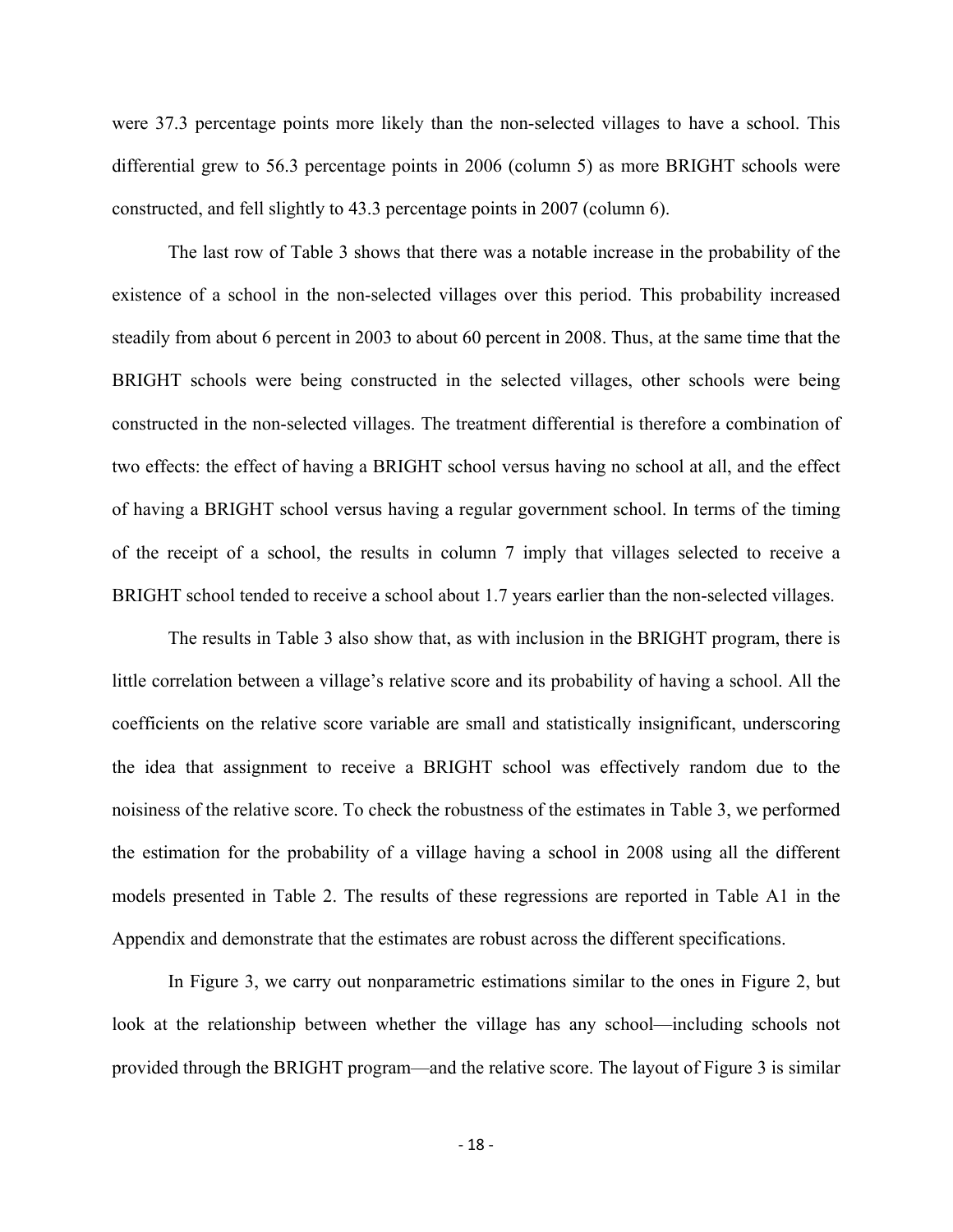to that of Figure 2. Consistent with the regression estimates in Table 3, Figure 3 shows that villages with a relative score equal to or above the cutoff value of zero were more likely to have a school. The solid line, which assumes a discontinuity at zero, shows a discrete jump in the probability of having a school at a relative score of zero, although this jump is not as sharp as the jump in the probability of having a BRIGHT school in Figure 2, due to the increase in the construction of government schools in the non-selected villages. The dashed line, which does not assume a discontinuity at zero, still shows a noticeable change in the probability that a village had a school around the cutoff score of zero. Finally, the maximum  $R<sup>2</sup>$  value occurs at -16, which is again consistent with the discontinuity at zero.

 When we look instead at the probability of having a school in 2004, the year before assignment to receive a BRIGHT school began, we find little evidence of a difference in the probability of having a school between the selected and non-selected villages. The results of this analysis are shown in Figure 4. The solid line, which assumes a discontinuity in the probability at a relative score of zero, suggests that the selected villages actually had a lower probability of having a school in 2004 than the non-selected villages. However, this estimate is very inconsistent and changes depending on the bandwidth used in the nonparametric estimation. In addition, if we do not assume a discontinuity at zero, the dashed line shows that there is hardly any difference in the probability of having a school in 2004 between the selected and nonselected villages. This is consistent with what is observed in column 3 of Table 3. Corroborating the lack of a discontinuity at a relative score of zero, the dotted line shows that the maximum  $R^2$ occurs in a regression that assumes a discontinuity at a relative score of 240, which is substantially above zero.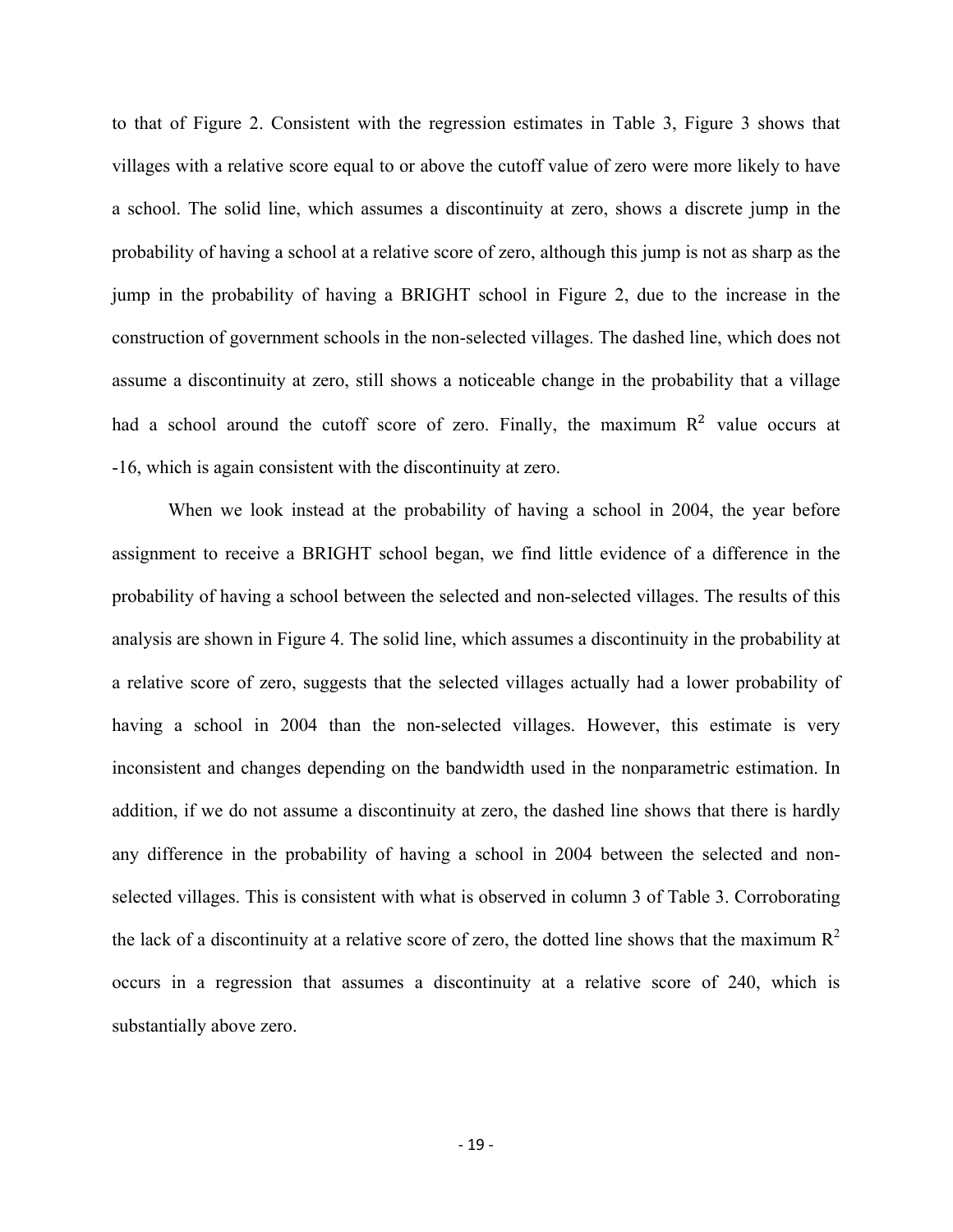### **2. School Characteristics**

We have demonstrated that villages selected to receive a BRIGHT school were more likely to have a school than those that were not selected. We now check if, apart from being more likely to have a school, the children in selected villages had access to schools of better quality. In Table 4, we compare the characteristics of the schools to which children have access in the selected and non-selected villages. School characteristics have been broken down into three categories: girlfriendly characteristics in Panel A, school resources in Panel B, and teacher characteristics in Panel C.<sup>11</sup> In calculating these average characteristics, villages without schools are assigned a value of zero for each characteristic that is a count variable. For the categorical variables, villages without schools are assigned a value of 0, corresponding to "no," or 1, corresponding to "yes," depending on the nature of the question. (For example, villages without a school are recorded as having insufficient textbooks and desks.) In column 1, we take the average of each characteristic over all villages not selected for the BRIGHT program (those with a relative score below zero). In column 2 we perform a similar calculation but only for the non-selected villages that have a school. In column 3, we take the average of each characteristic over all villages selected for the BRIGHT program. In column 4, we estimate the average difference in each characteristic between the selected and non-selected villages using our preferred linear model depicted in Equation 1.

 The results in Table 4 indicate that, in addition to increasing the probability that a child was exposed to a BRIGHT school, the program also increased the relative quality of the schools to which the child has access. As columns 1 and 2 demonstrate, the majority of the non-selected

 $11$  The estimates are performed at the child level. For the count variables, if a village has more than one school, we add up the values for all the schools in the village. For the categorical variables, we assign villages with more than one school a value corresponding to having the positive characteristic if at least one school in the village possesses that positive characteristic.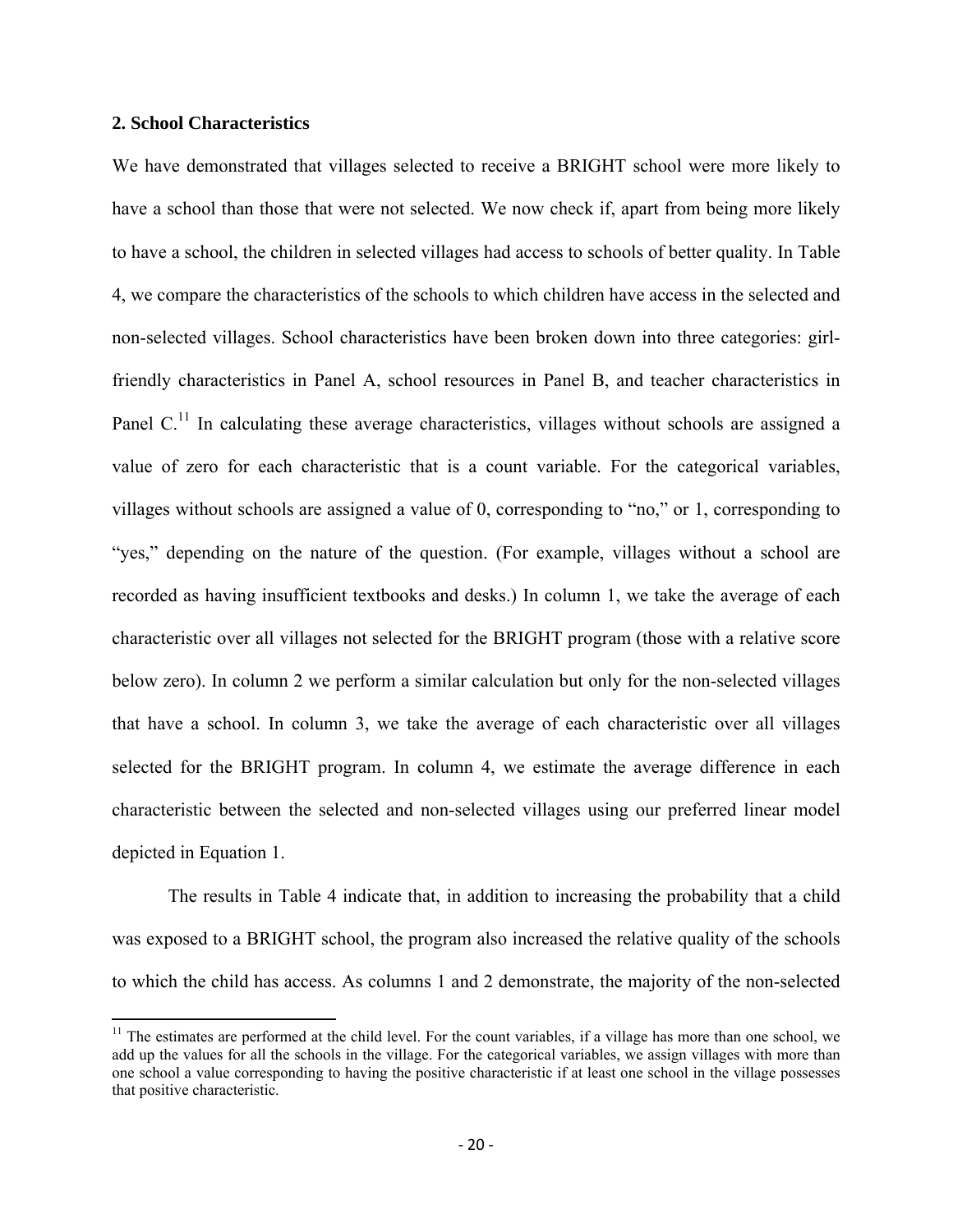villages do not have girl-friendly characteristics, have fewer school resources, and generally have fewer teachers (particularly female teachers) with less experience. Of the selected villages, children had access to schools with a higher prevalence of girl-friendly characteristics: 84 percent of schools have a feeding program, 85 percent have toilets, and the vast majority have gender-segregated toilets. Similarly, these schools are less likely to report shortages of resources; they also report better infrastructure as well as more and more experienced teachers.

 Column 4 puts these differences into the regression discontinuity framework by estimating the differences at the discontinuity using Equation 1. The results are similar to the overall differences in characteristics. The selected villages are 52.6 percentage points more likely to have a feeding program, about 31.8 percentage points more likely to have a dry rations program, and only slightly more likely (about 7 percentage points) to have a day care program. The selected villages are also more likely to have an adequate supply of school resources. They are about 32 percentage points less likely than the non-selected villages to have an insufficient number of textbooks, 69 percentage points less likely to have an insufficient number of desks, and 61 percentage points more likely to have water supply. Besides having more resources than the non-selected villages, the selected villages have resources of higher quality. For instance, they report having 1.8 more usable rooms and 2.6 more legible blackboards than the non-selected villages. In addition, the selected villages have almost one additional female teacher, more experienced teachers, and more teachers who underwent gender-sensitivity training than the nonselected villages. All of these differences are statistically significant at the 1 percent level.

 We have also estimated differences in the characteristics of schools attended by children in the village, including schools located outside the village. The results of this analysis are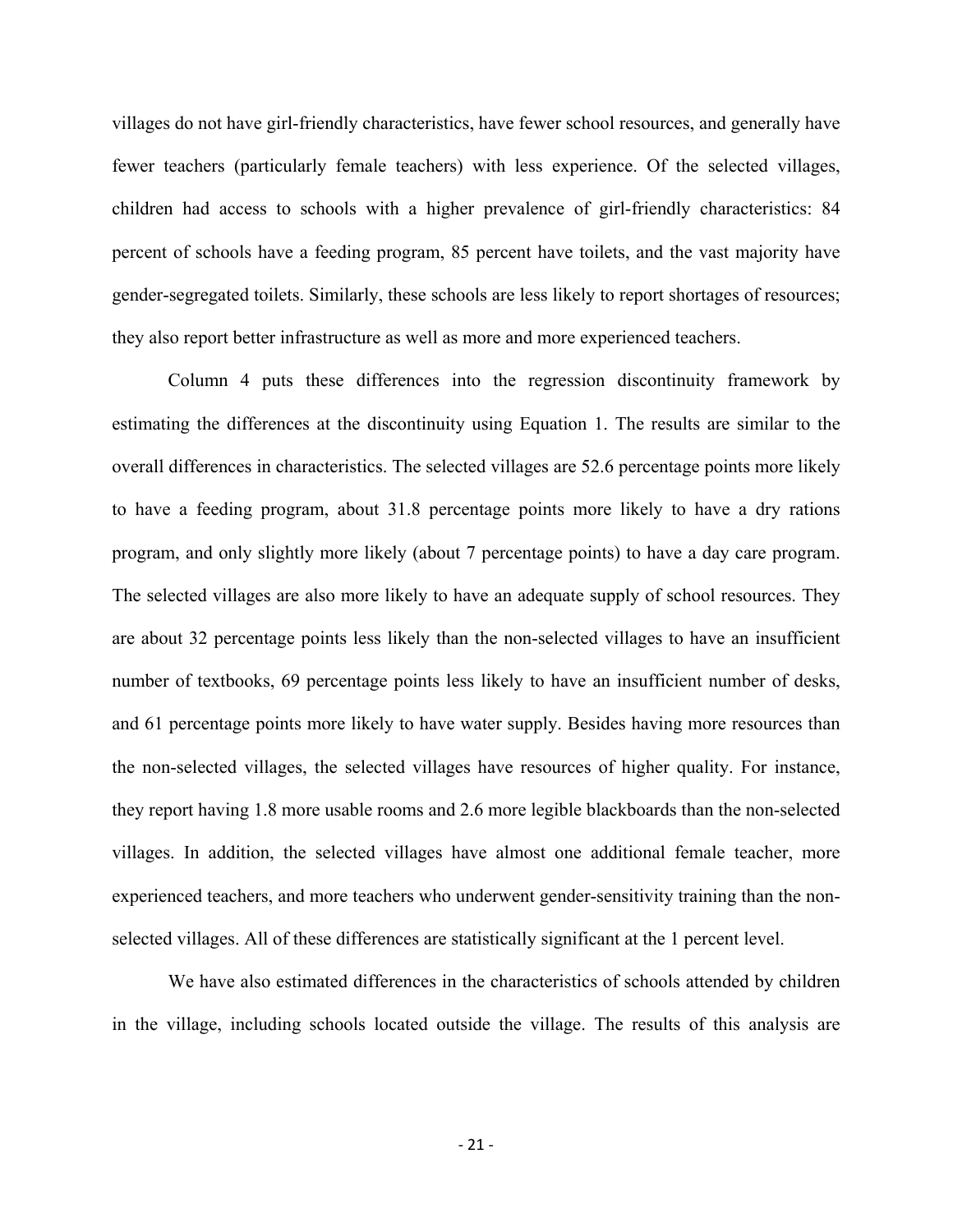reported in Table A2 in the Appendix. Overall, the estimated results are similar to those presented in Table 4.

#### **C. Internal Validity**

The internal validity of our results hinges on one crucial assumption—that except for receipt of the treatment, all other characteristics of children that could affect the outcomes of interest vary continuously at the point in which receipt of the BRIGHT program is discontinuous. This continuity condition guarantees that the outcomes for children just below the cutoff would have been similar to those just above the cutoff in the absence of the treatment. This, in turn, allows us to causally attribute any differences that do exist to the receipt of the treatment (Lee and Lemieux, 2010).

Local continuity implies that villages that are close to but on different sides of the threshold should have similar potential outcomes. These villages (including households and children living there) should be comparable both in terms of observable and unobservable characteristics. Hence, one could test for balance (similarity) among the observable characteristics. The tests consist in running the regression discontinuity model while replacing the outcome variables with household and children characteristics. Unlike the outcome variable, however, each characteristic should have an estimated treatment effect statistically and economically indistinguishable from zero, if observables are balanced just above and below the cutoff. The regressions results are shown in Table 5.

Panel A contains results for household characteristics, including characteristics of the head of the household (gender, age, and education), religion, language, and ethnicity. Panel B presents results pertaining to the wealth of the household, in particular, the possession of various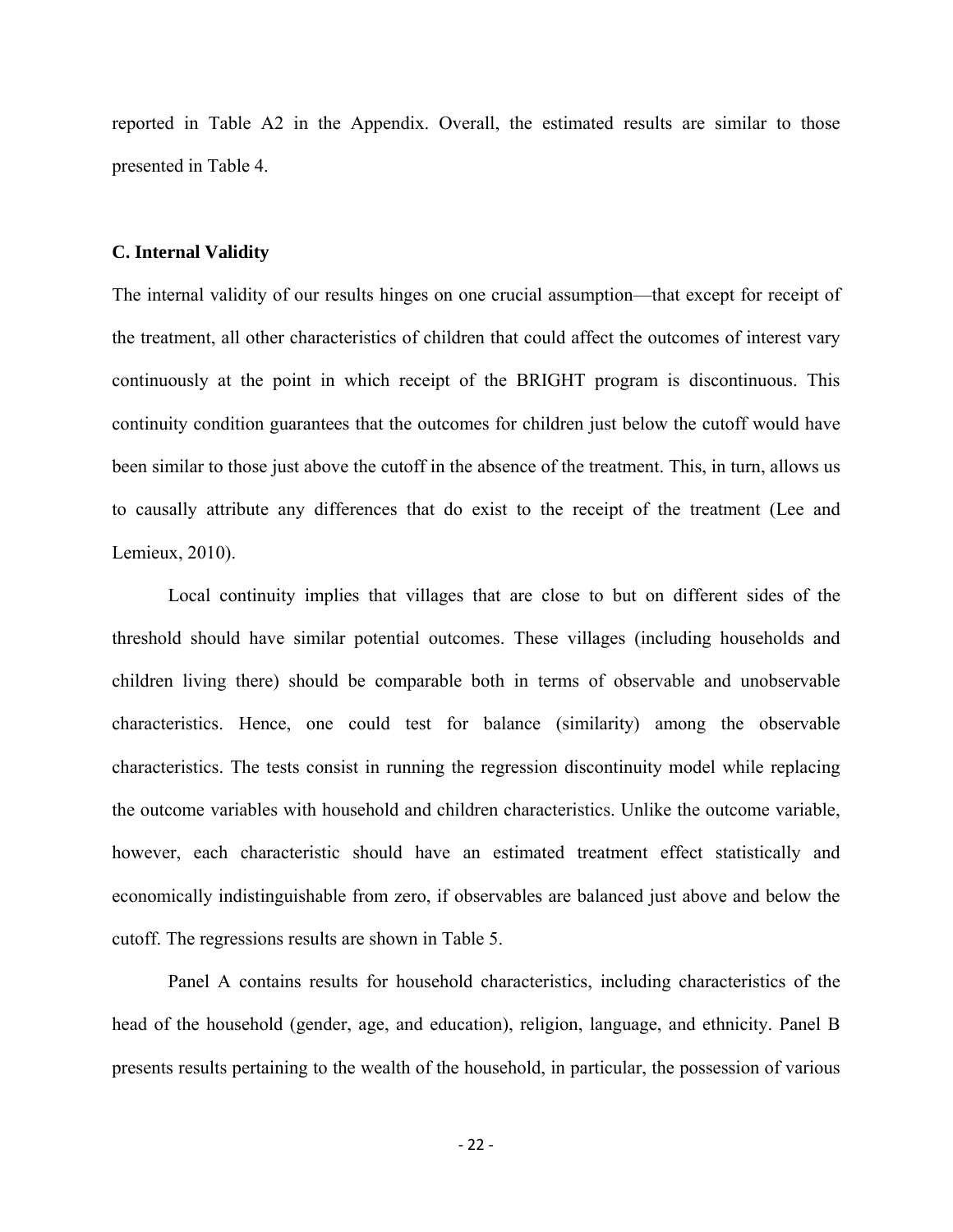assets, namely a floor, a roof, phones, watches, vehicles, and cows. Panel C reports results for children's characteristics, including the number of children in the household and their age, gender, and relationship to the head of the household. The null hypothesis is that, after conditioning on the relative test score, selection into BRIGHT is not significantly correlated with the dependent variables in this table.

 Our estimation results indicate that most of the estimated differences between the selected and non-selected villages are statistically and practically insignificant. Because of the large sample size, a few of the differences are statistically significant, but they are too small in magnitude to be of any practical importance. For instance, the difference in the probability of having a male head of household is less than 1 percentage point, and the difference in the probability of a child being the son or daughter of the head of household is less than 2 percentage points. The largest estimated difference is for the probability of a household speaking Fulfulde, but this difference is less than 5 percentage points. The results suggest that the assumption that villages just above and below the cutoff are similar in observables cannot be rejected.

#### **V. Estimated Treatment Effects**

#### **A. Enrollment**

We now assess the effect of the program on school enrollment. Table 6 compares the enrollment rates of the children in the villages selected to participate in the BRIGHT program and those in the non-selected villages. Column 1 presents estimates of the treatment effect using our preferred model that includes a linear term in the relative score as well as demographic controls and department fixed effects. The model used in column 2 is similar to that used in column 1, but does not include demographic controls. In column 3, we look at the simple difference between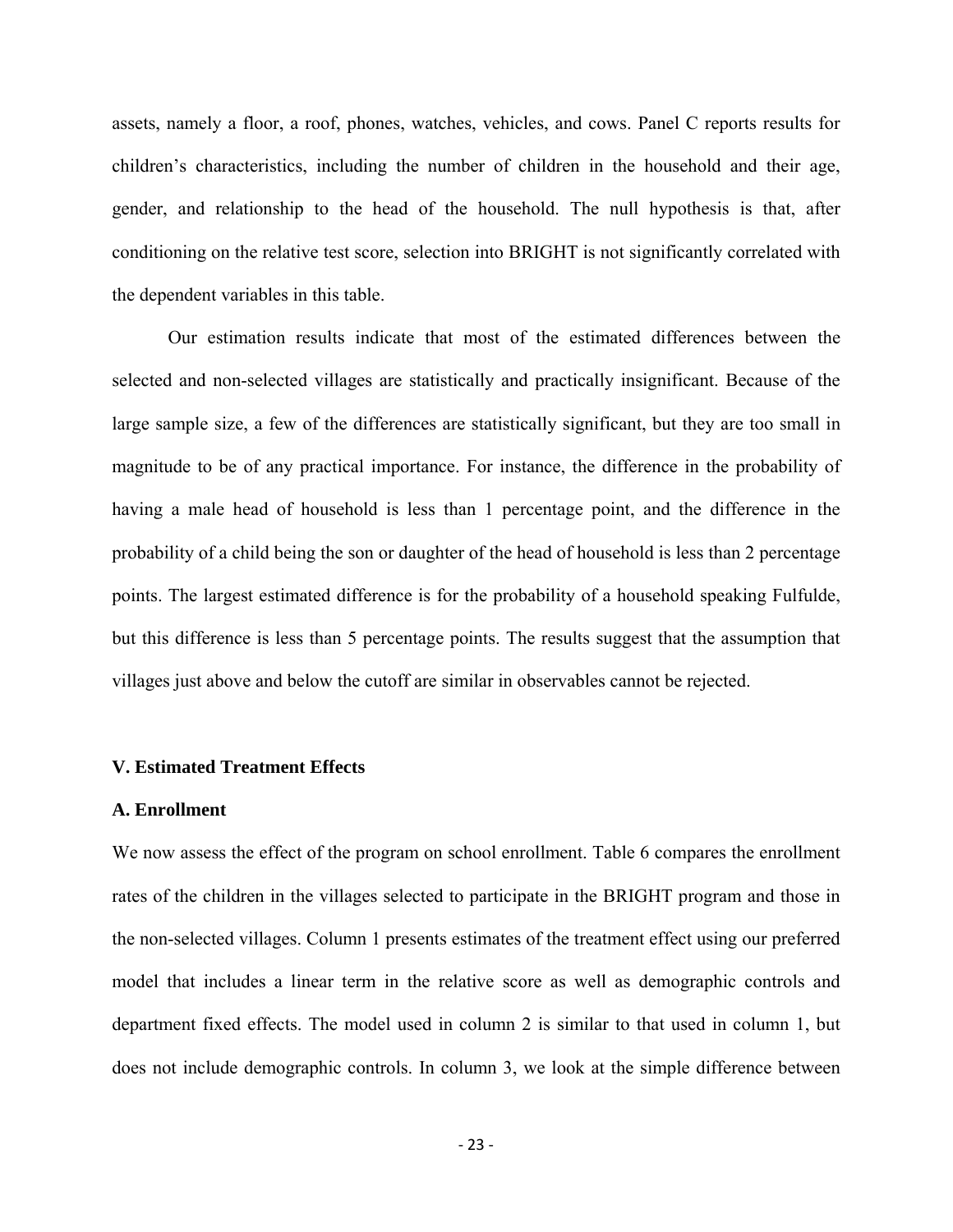the students in the selected and non-selected villages while controlling for demographic characteristics and department fixed effects. The results in column 4 are from a model that includes a quadratic polynomial in the relative score as well as demographic controls and department fixed effects. The model used in column 5 is similar to that used in column 1, but includes an interaction between the relative score, and an indicator variable for whether a village had a relative score greater than or equal to zero. This allows for a discontinuity in the first derivative. Column 6 presents the results from our linear specification within a probit model. In column 7, we report the simple difference between the selected and non-selected villages, while controlling for department fixed effects, but with the sample restricted to villages with a relative score around the cutoff score of zero, specifically with a relative score between -40 and 40. Finally unlike the previous columns, which report self-reported enrollment during the 2007–8 academic year, column 8 presents the estimated effect on whether or not the child was present in school on the day that the child's school was visited for surveying.

 The results from our preferred model in Table 6 indicate that the program had a positive impact on enrollment, with a 20.3 percentage point increase (column 1) in the probability of a child being enrolled due to the implementation of the program. Excluding the demographic controls in the model used in column 2 does not change the estimated treatment effect much, reinforcing the conclusion from Table 5 that villages with relative scores just below and just above the cutoff are similar in terms of their demographic characteristics. Changing the specification in columns 3 through 6 also has little impact on the estimated treatment effect, with all the estimates being very close to our preferred estimate of 20.3 percentage points. In column 7, where we focus narrowly on the villages with relative scores around the cutoff score of zero, we again obtain an estimate of the treatment effect that is only about 3 percentage points lower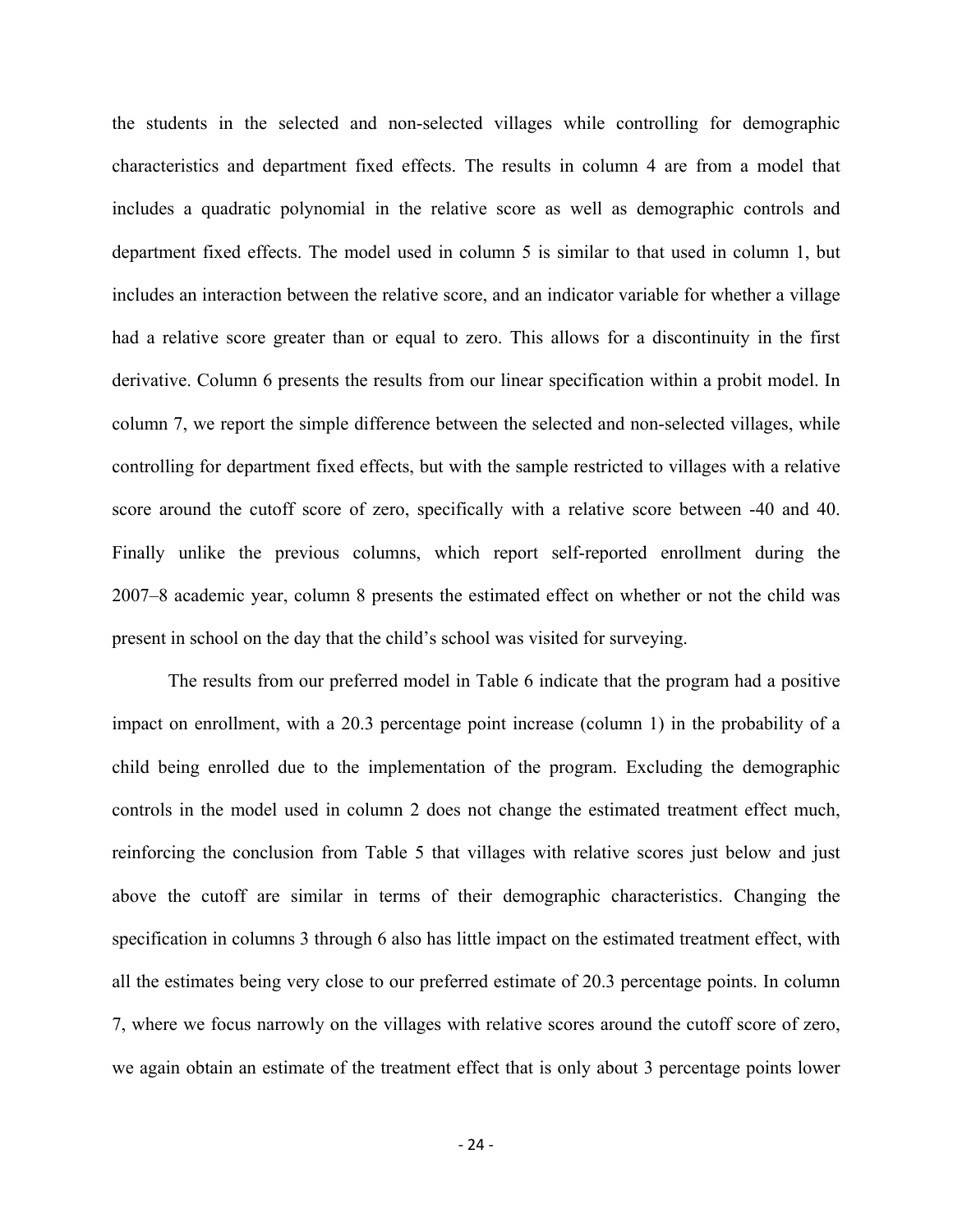than the estimate from our preferred model. The insensitivity of the estimate of the treatment effect to the different specifications lends credibility to our conclusion that the program increased school enrollment.

As another check of our findings, we use the verified enrollment variable instead of the self-reported one as the dependent variable in column 8. We were able to visit each school only once to verify directly the presence of children claiming to be enrolled in school. Because of this, the results using the verified enrollment variable most likely underestimate our treatment effect, since the single observation likely underestimates total enrollment by omitting absent children.<sup>12</sup> Despite this data limitation, however, we obtain a treatment effect of 16.9 percentage points, which is very close to the estimate of 20.3 percentage points obtained using the self-reported enrollment variable. We perform the same robustness checks for the verified enrollment variable as we did for the self-reported measure by estimating the effect of the program on verified enrollment using all the models in Table 6. The results of this analysis are reported in Table A3 in the Appendix and confirm that the estimates for the verified enrollment variable are robust to the different regression specifications.

Nonparametric estimates of the treatment effect presented in Figure 5 reiterate the finding that the program had a positive effect on enrollment. The layout of Figure 5 is similar to that of Figures 2 through 4. The variable on the left vertical axis in this case is the probability of a child being enrolled in school. The solid line, which assumes a discontinuity at a relative score of zero, shows a sharp jump in the probability of enrollment at zero. This jump is about 20 percentage

 $12$  The enrollment levels in villages without a school to visit are accurately estimated at zero, since these children had no school to attend. In villages with schools, the attendance level will be lower than actual enrollment due to daily absences by students. Since selected villages are more likely to have schools, enrollment measures in these villages will be too low, on average, while estimated enrollment in the non-selected villages will be more accurate, on average,. The net effect is that the estimated treatment effect for selected villages based on the observed attendance measure will underestimate the effect on total enrollment.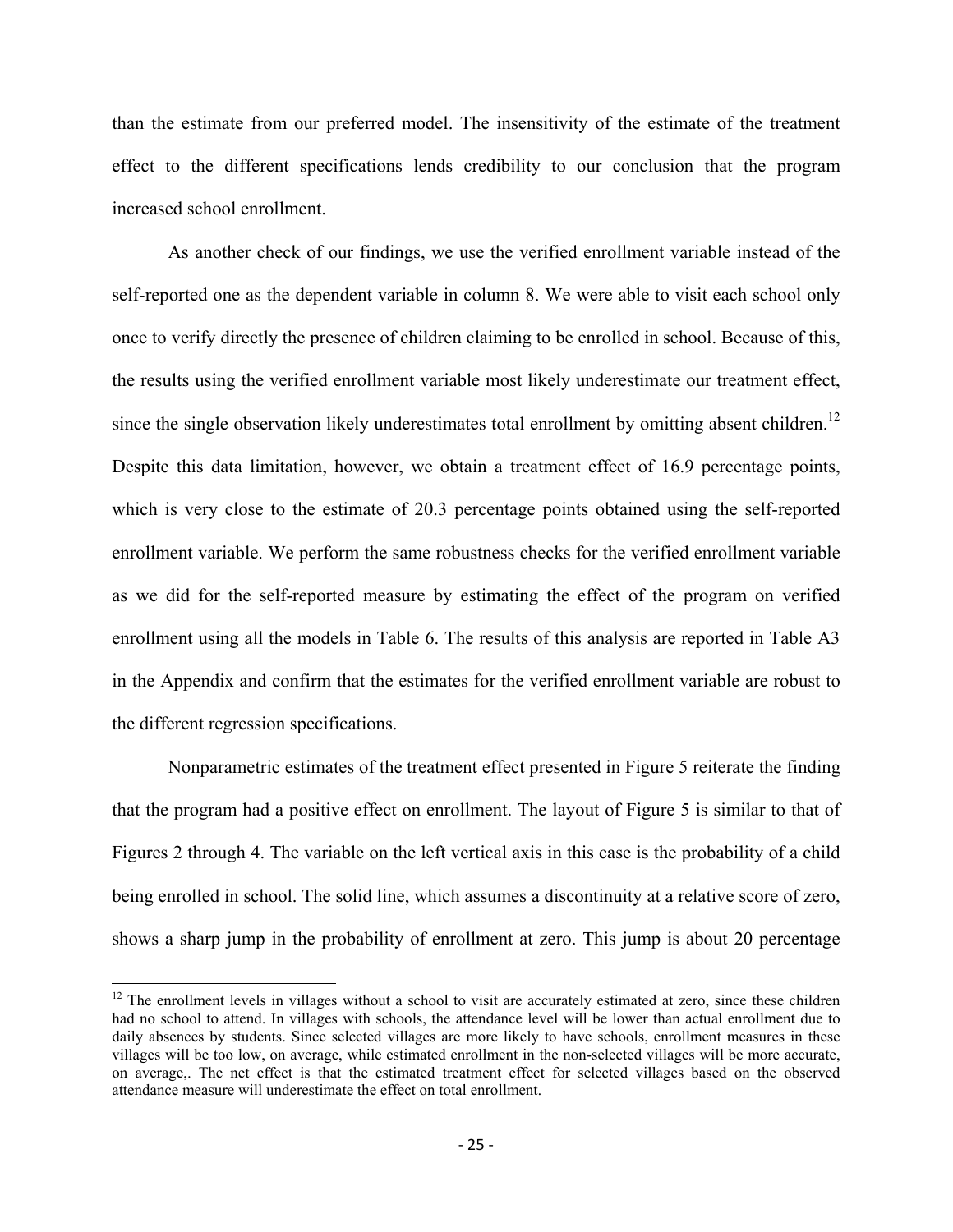points, which is identical to the parametric estimate obtained from our preferred model in Table 6. Even the dashed line, which does not assume a discontinuity at zero, shows a sharp increase in the probability of enrollment between the relative scores of -50 and 50. Further corroborating the presence of a discontinuity in the probability of enrollment at the cutoff score of zero, the maximum  $R<sup>2</sup>$  occurs for a regression that assumes a discontinuity at a relative score of -1, which is very close to the cutoff score of zero.

 Finally, because household chores and employment are the often hypothesized opportunity cost of school participation, we also assessed the degree to which the program affected children's participation in range of activities. Table A4 of the appendix shows the probability of a household reporting that a child is engaged in the specified activity for the household. Consistent with the increases in enrollment, we find that the program reduces the fraction of children who are engaged in a wide range of these activities. All of the coefficients are negative, and except for shopping, are statistically significant at conventional levels. In results not presented in the manuscript, we also assess the probability that children are engaged in activities outside of the household (either for remuneration or not), and we find no effect of the program on these activities.

### **B. Test Scores**

We investigate if the program had a positive effect on students' test scores in Table 7, which has a layout similar to that of Table 6. The models used in columns 1 to 5 of Table 7 are identical to those used in the same columns of Table 6. Column 6 of Table 7, however, contains results from the preferred linear model but with the sample restricted to villages with a relative score between -40 and 40, rather than a probit model.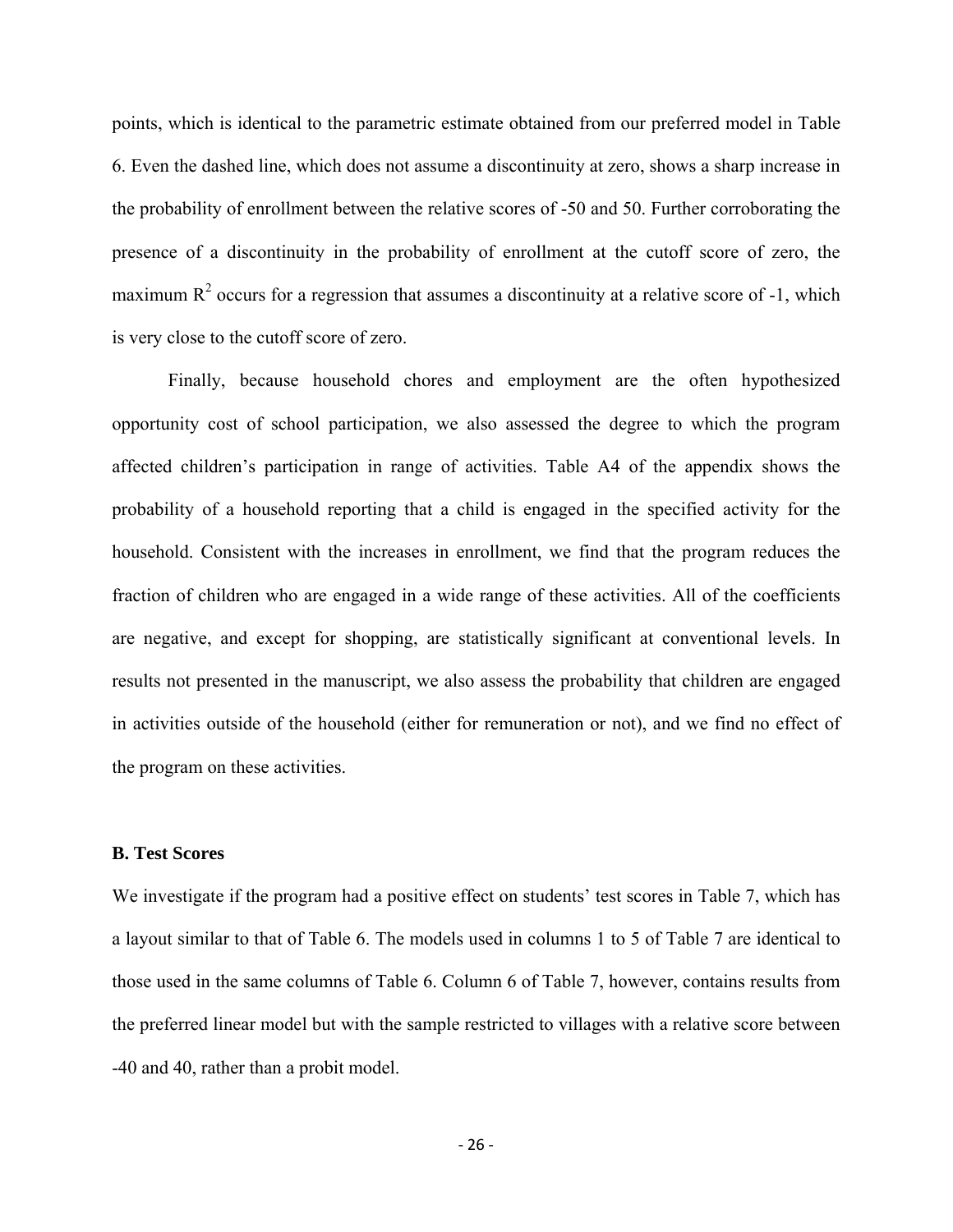The program was able to increase total test scores by about 0.446 standard deviations (column 1) as estimated using our preferred linear model. This estimate is robust to changing the regression specification, as shown by the similarity of the treatment effect estimates in the different columns of Table 7. In column 7, we estimate the change in test scores for those children caused to enroll in school by the program, using the standard instrumental variables specification for the estimation of local average treatment effects, and find that their test scores increased by 2.2 standard deviations. Nonparametric estimates of the treatment effect presented in Figure 6, with a layout similar to that of Figure 5, also show a sharp increase in the test score around the cutoff score of zero. In addition, the maximum  $R<sup>2</sup>$  occurs for a regression that assumes a discontinuity at -1, very close to the cutoff score of zero.

In Table 8, we analyze the effect of the program on performance on the individual subjects, math and French. All the results in this table are estimated using our preferred model that includes a linear term in the relative score as well as demographic controls and department fixed effects. For reference, column 1 reports the results for the total test score from column 1 of Table 7. Columns 2 through 4 contain results for the math section of the test, while columns 5 through 7 contain results for the French section. For each of these sections, we report results for the overall test score on that subject in the first column and the results for scores on the easy and hard questions in the second and third columns, respectively. All questions are from the firstgrade curriculum. The easy questions test the competencies typically taught in the early stages of the first grade, while the hard questions test the competencies typically taught in the late stages of the first grade. In math, the easy questions include number recognition and identifying if a number is greater than or less than another number. The hard questions are simple addition and subtraction problems. In French, the easy questions relate to being able to identify letters and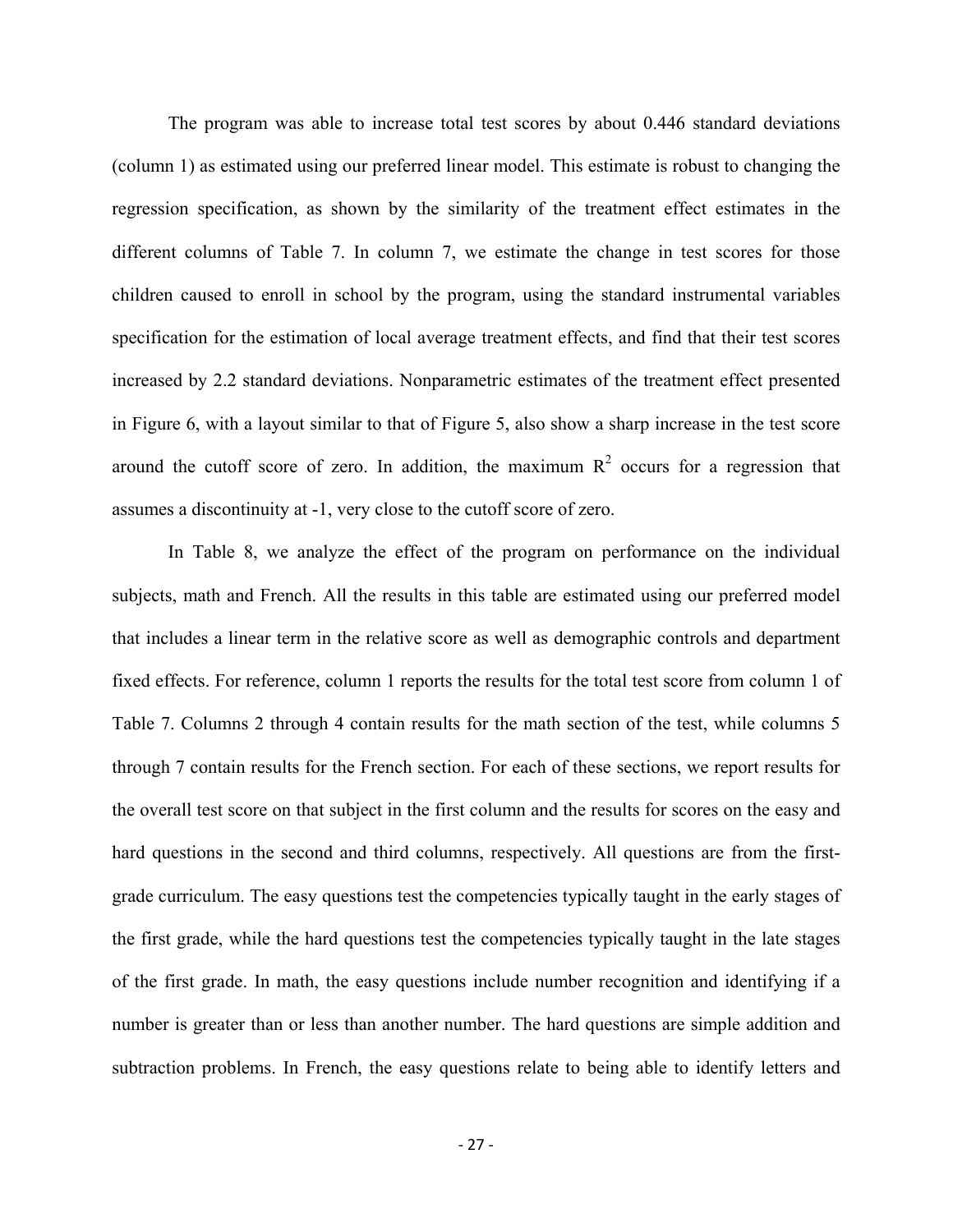read words. The hard questions deal with syntax and grammar, and include problems such as choosing the right words to fit into a sentence.

There is no statistical difference between the effects of the treatment on the overall scores for math and French. The program had almost identical effects on performance in both subjects, increasing the test scores for both subjects by about 0.4 standard deviations (columns 2 and 5). There is, however, a difference in the treatment effects on the students' performance on the easy and hard questions of the tests. The treatment effects on performance on the easy questions are much larger than the effects on performance on the hard questions. The difference in the treatment effects on performance on the easy and hard questions is statistically significant at the 1 percent level for both math and French.

As a further check of our results, we subject the test scores for the individual subjects to the same robustness tests used for the total test score in Table 7. Tables A4 and A5 in the Appendix report these results for the math and French tests, respectively. The different regression specifications yield very similar estimates of the treatment effects for both the math and French test scores, strengthening the reliability of the estimates presented in Table 8.

#### **C. Disaggregation by Gender**

A main goal of the BRIGHT program was to address gender bias in enrollment by making schools conducive to the education of both boys and girls. We address this question by investigating whether or not these specially designed schools succeed in improving enrollment rates for boys and girls equally.

 In Table 9, we present results on variation in the program's effect by gender. The table reports the program's effect on all the outcome variables analyzed in this study (self-reported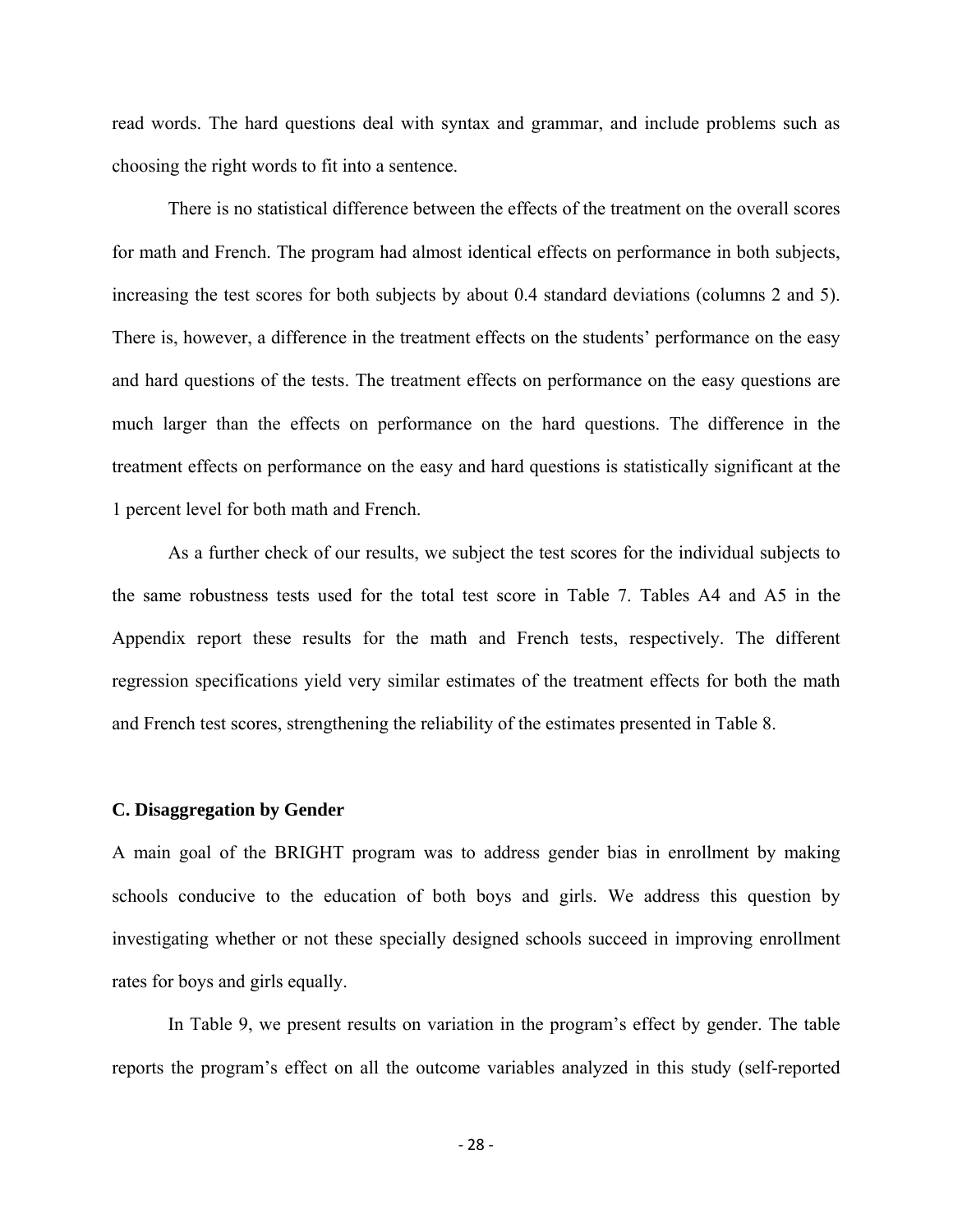enrollment, verified enrollment, total test score, math test score, and French test score) using our preferred model that includes a linear term in the relative score as well as demographic controls and department fixed effects. We also include an interaction term between an indicator variable for whether a village had a relative score greater than or equal to zero and an indicator variable for whether or not a child is female.

 The program succeeded in improving the enrollment rates of both boys and girls, with girls' enrollment increasing more than boys'. From the results for the self-reported enrollment measure in column 1, a boy in a selected village was 18.1 percentage points more likely to attend school than a child in a non-selected village, while a girl in a selected village was 22.9 percentage points more likely to attend school than a child in a non-selected village. This difference of 4.8 percentage points is statistically significant at the 1 percent level. We obtain similar results using the verified enrollment measure.

This differential between the enrollment rates of boys and girls, however, does not appear to translate into a difference in test scores. The results in column 3 suggest that both boys and girls experienced the same gain of 0.443 standard deviations in their test scores as a result of the program. We get similar results when the test scores are broken out into the individual subjects, math and French, in columns 4 and 5.

### **VI. Access Versus School Characteristics**

As explained above, the estimated treatment effect of the BRIGHT school construction program is a combination of the effect of providing schools along with the effect of providing schools with possibly better characteristics than a regular, non-BRIGHT school. The regression discontinuity design used to evaluate the overall program, however, does not provide a means of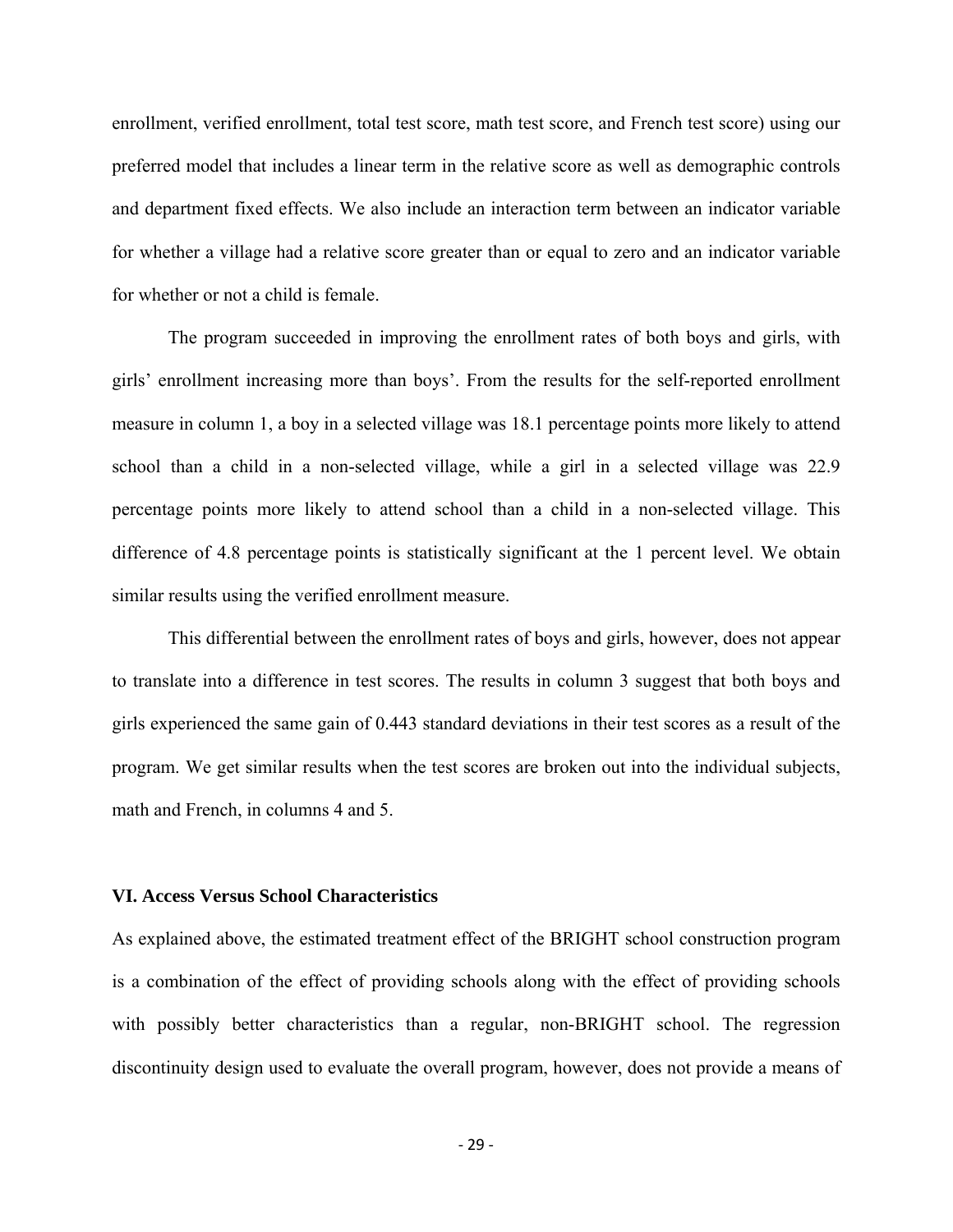disentangling these separate effects. To do so, we adopt two alternative strategies for estimating these individual effects, find that they yield comparable results, and demonstrate that the estimates of the effects of a non-BRIGHT school and the BRIGHT amenities are consistent with the estimated treatment effects using the primary regression discontinuity design in Tables 6 and 7.

First, we directly estimate the average differences in student outcomes between villages with BRIGHT schools, non-BRIGHT schools, and no schools. The obvious concern with this straightforward approach is the endogeneity of the assignment of schools to villages. However, as we describe in Section III.A, the school allocation process was largely random and the empirical results presented to date support this conclusion. First, in Tables 2, 6, and 7, we show that the estimated effect using the regression discontinuity design is equivalent to the effect estimated through a simple comparison of means. Second, even when estimating the regression discontinuity specifications, the relationship between the academic outcomes of children in a village and the village's relative score in the assignment process is negligible. As shown in Figures 2, 5, and 6, except for the discontinuity, the relationship between the relative score a village receives and children's attendance and test scores is relatively constant. This is also borne out in the actual regressions in Tables 2, 6, and 7 where the coefficient on relative score in the linear specification is extremely small. Finally, we also directly compare the villages by school status in Table A7, and find that, on average, the villages are very similar. All of the estimated coefficients are small in magnitude, and of the 66 tests performed, only two are significant at the 5 percent level and four at the 10 percent level.

The second strategy leverages our knowledge of the location of schools in 2004 before the BRIGHT schools were assigned to villages. Focusing on villages that had schools at that time

‐ 30 ‐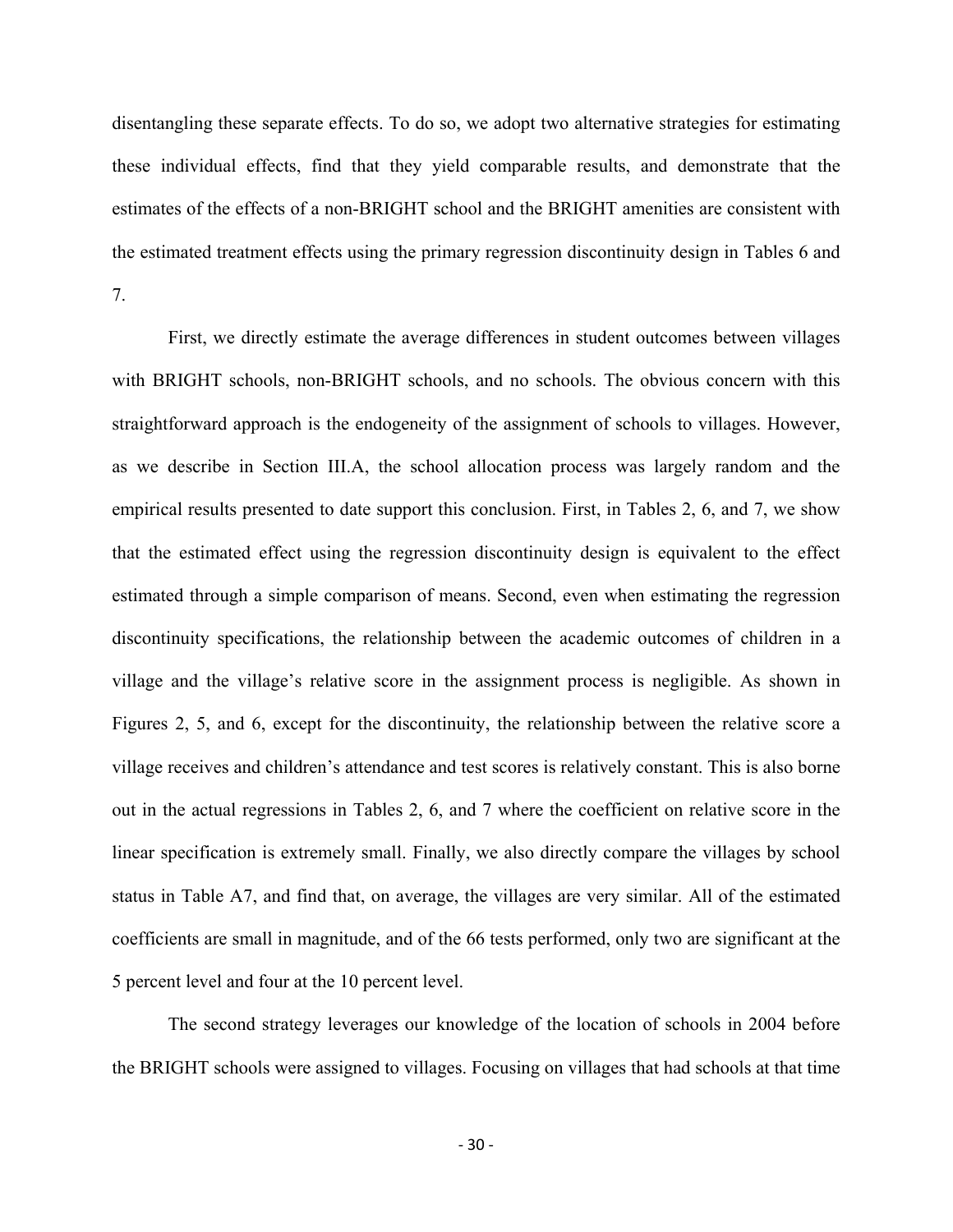allows us to estimate the treatment effect using a sample of villages in which we know that the BRIGHT schools replaced pre-existing institutions solely by adding the unique BRIGHT amenities. The main limitation of this strategy is generalizability, since villages that received schools by 2004 may respond differently to the improvement of a school than do villages that received schools later.<sup>13</sup>

The point estimates for these regressions are presented in Table 10. First, we estimate the effects on enrollment. Column 1 presents the results for the simple regression on whether or not a village has any school and then specifically a BRIGHT school with no controls. In this specification, the coefficient on "BRIGHT school" provides the estimated additional effect of the BRIGHT amenities. Column 2 presents the same regression with controls and fixed effects. As expected, the point estimates are very similar, lending support to the argument that the two types of villages are indeed similar in observable characteristics. Based on these estimates, adding a BRIGHT school to a location that would have otherwise received a non-BRIGHT school would cause an additional increase in enrollment of 12.6 percentage points—a difference that is again significant at the 1 percent level—beyond the 26.5 percentage point effect of adding a school without the BRIGHT amenities to a village.

To check these estimates, in column 3 we compare the effect of improving an existing school into a BRIGHT school shown in column 2 to the estimates obtained through the regression discontinuity design using only villages that had a school in 2004. The estimated discontinuity for villages with schools in 2004 is 14.7 percentage points, statistically significant

<sup>&</sup>lt;sup>13</sup> As a check on the correlation between the treatment effect and the timing of a village's original receipt of a school, we separately estimate the effects on villages that received schools by 2003 and find similar point estimates to those that had a school by 2004. These results are available upon request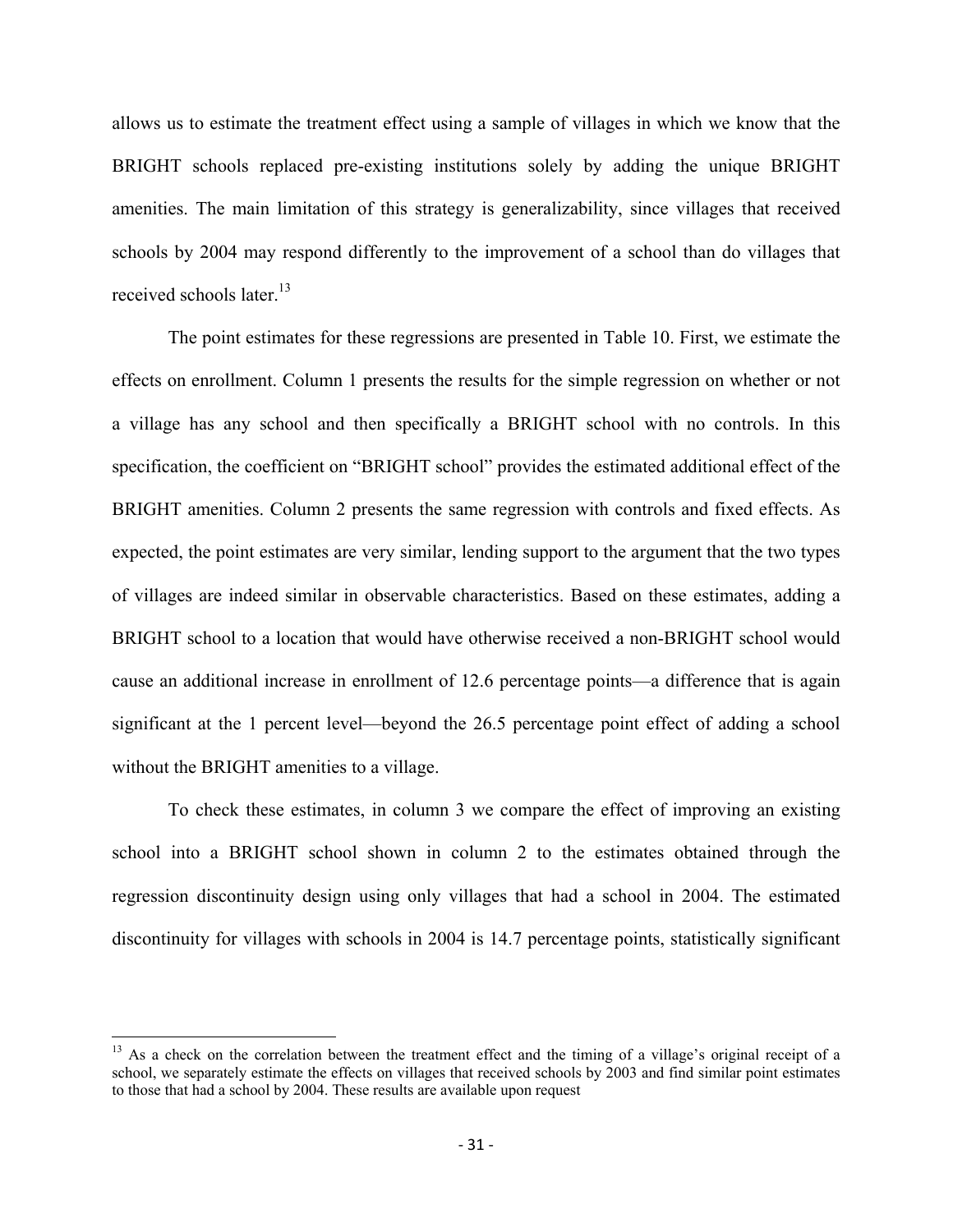at the 1 percent level. While these estimates are slightly higher than the estimates in column 2, they are very close and confirm the validity of those estimates.

Columns 4 through 6 contain the estimates of the relative effect on children's total test scores. As before, the estimates with and without controls are similar (columns 4 and 5). The effect of improving the school to be a BRIGHT school increases test scores by 0.35 standard deviations, which is also significant at the 1 percent level, beyond the 0.323 effect of receiving a school without the BRIGHT specific amenities. These estimates are consistent with the estimates for villages that had a school in 2004 using the regression discontinuity design. Finally, in columns 7 through 10, we perform the same comparison using the individual math and French scores and find the same pattern of results.

Finally, we check for consistency of the estimated effects of the non-BRIGHT schools and the BRIGHT specific amenities presented in columns 2 and 5 with the treatment effects estimated in column 1 of Tables 6 and 7. Using our preferred estimates for the difference in the probability that a village has both a BRIGHT school and any school in Tables 2 and 3, we multiply these differences by the previously estimated coefficients to obtain a back-of-theenvelope estimate of the discontinuity of 0.195 and 0.407 for enrollment and test scores respectively.<sup>14</sup> These are extremely close to the actual estimates of 0.203 and 0.446.

Overall, these results suggest that the specific characteristics of the BRIGHT schools do improve children's enrollment beyond what is achieved by a regular public school. Enrollment is increased by an additional 12.6 percentage points and test scores are 0.35 standard deviations larger at the village level. It is important to note, however, that we cannot separate the enrollment

 $14$  The back-of-the-envelope estimate of the discontinuity can be calculated by multiplying the effect of receiving a non-BRIGHT school by the estimated difference in the probability of receiving any school at the discontinuity (Table 3) and adding this to the product of the effect of the BRIGHT specific amenities and the discontinuity in the probability of receiving a BRIGHT school at the discontinuity (Table 2).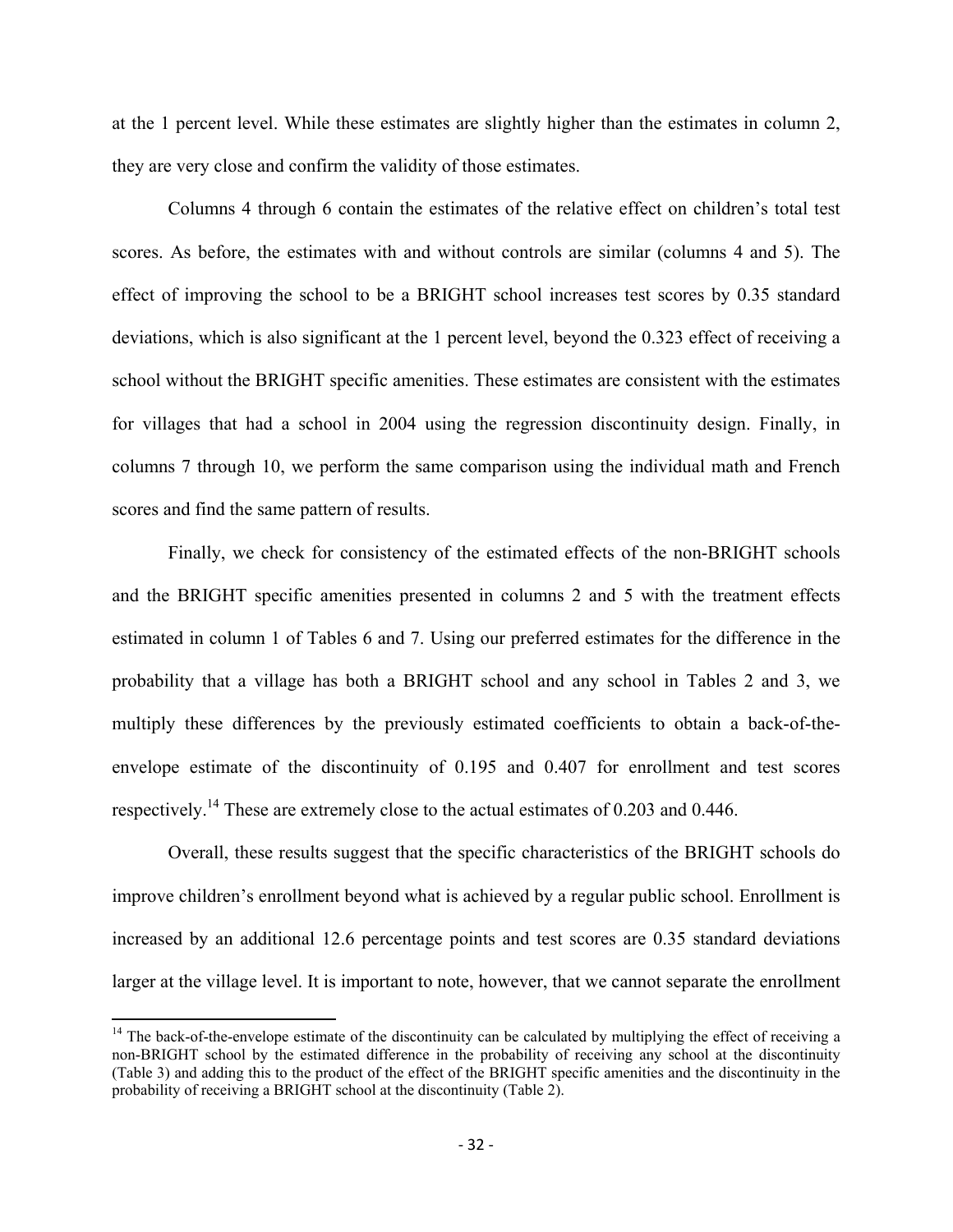and test score effects to conclude that the differences in test scores result from the BRIGHT schools being more effective at increasing student learning. Finally, we have also disaggregated the results presented in column 2 and column 5 to differentially estimate the effects for boys and girls. We find that girls are not differentially affected by the presence of a traditional school, but we do find that girls' enrollment increases by 6.6 percentage points more than boys' (statistically significant at the 1 percent level) due to the BRIGHT characteristics, emphasizing the importance of the "girl-friendly" amenities in girls' higher enrollment levels.<sup>15,16</sup>

#### **VII. Cost-Effectiveness**

As with all interventions, it is important to consider the benefits achieved by a particular program relative to the costs. To facilitate this, we use the standard methodology to calculate the cost per unit of benefit achieved for both enrollment and changes in test scores. However, several caveats are necessary. First, many of the interventions in the BRIGHT schools could have had impacts on outcomes other than enrollment and test scores. For example, the dry rations might have had an impact on nutrition, an outcome that was not included in the survey. Second, while we have very detailed cost information on the BRIGHT schools, our estimates of the cost of the government schools are less certain. In fact, we received two divergent estimates of the cost of a government school, and as a result, present the cost-effectiveness estimates for two scenarios using each of the cost estimates that we received. Finally, while the BRIGHT intervention created new schools with a range of amenities, the majority of studies in the literature evaluate

<sup>&</sup>lt;sup>15</sup> The results are available upon request.

 $16$  One of the other possible issues with the BRIGHT schools compared with other schools is that villages typically received BRIGHT schools about a half of a year earlier than other schools. However, even when controlling for the length of time that a school has been in a village (either linearly or with fixed effects for the year that a school was introduced), we find that enrollment is 8–10 percent higher due to the characteristics of a BRIGHT school, and the estimates are still statistically significant at the 1 percent level. These results are available upon request.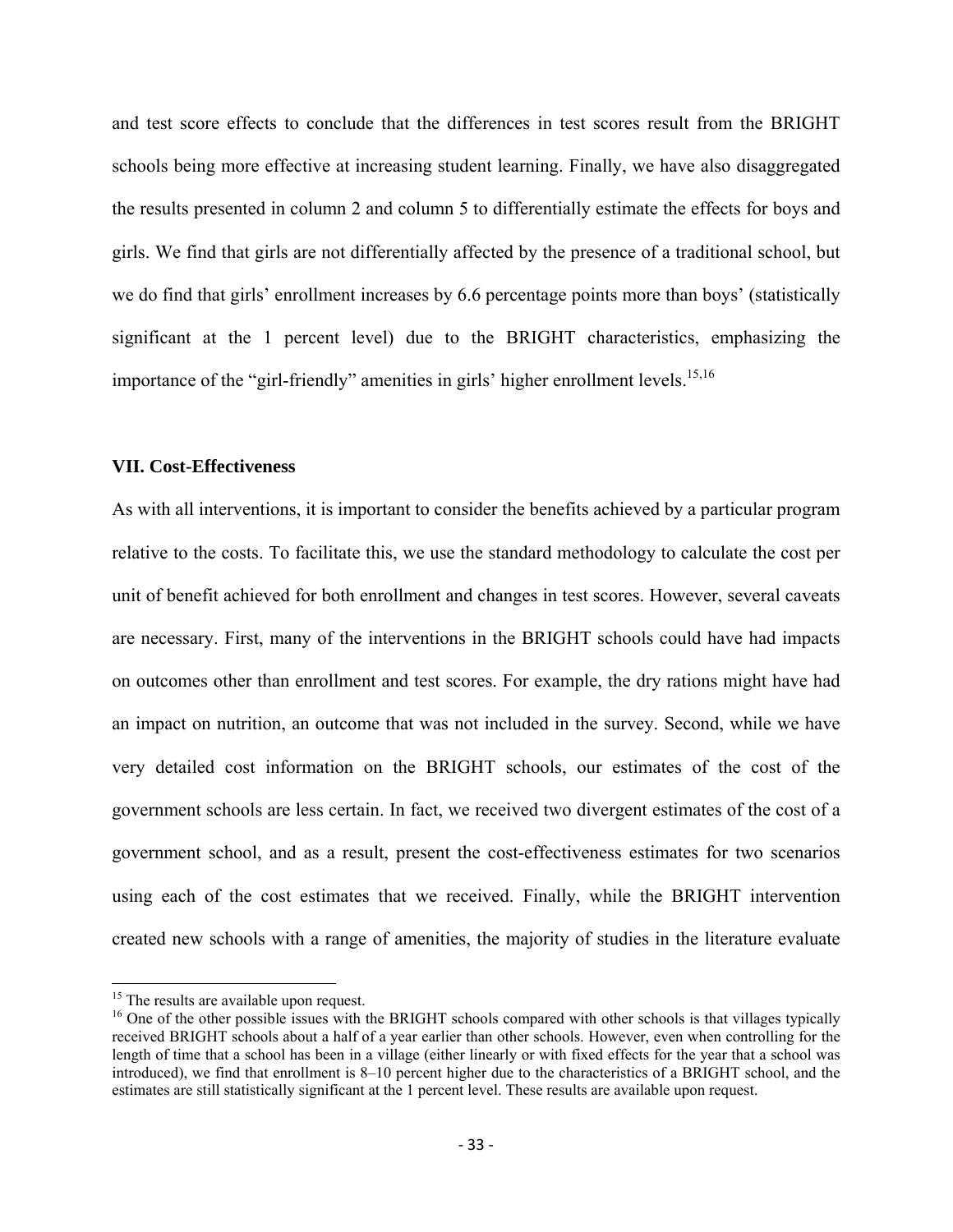programs that are implemented in already existing schools. As a result, we estimate the costeffectiveness of two interventions: implementing a BRIGHT school as assessed in Section V, and the cost of taking a planned government school and incurring the additional cost to add the unique BRIGHT amenities. The latter is more comparable to existing estimates of educational programs. However, as noted in Section VI, these estimates have weaker internal validity because they do not directly leverage the regression discontinuity design. We present details of all the calculations in the Appendix.

 Starting with the cost-effectiveness of the BRIGHT program, we estimate the cost of enrolling one additional student per year to be between \$62.50 and \$69.77, depending on whether we use the high or low estimates for the cost of a government school, respectively. The cost-effectiveness of the average change in test scores per child living in the village is \$7.11 to \$7.94 per 0.1 of a standard deviation over 2.5 years. For moving from a regular government school to a BRIGHT school, the cost-effectiveness is \$38.15 to \$58.01 per child enrolled for a year and \$3.79 to \$5.76 per 0.1 of a standard deviation per child for 2.5 years.

 Tables A14 and A15 in the Appendix provide a tabulation of the cost-effectiveness of other interventions in the literature (Evans and Ghosh, 2008; Kremer et al., 2007; He et al., 2008). Compared to other programs aimed at improving enrollment, both considered versions of the BRIGHT intervention are comparable to the mid-range of interventions in the table, including school meals at \$43.34 (Vermeersch and Kremer, 2005) and teacher incentives at \$67.64 (Duflo et al., 2007), but the BRIGHT programs are less cost-effective than extremely inexpensive interventions such as deworming at \$4.36 (Miguel and Kremer, 2004). Compared to other school construction programs, the BRIGHT program is more expensive than a villagebased school program in Afghanistan at \$39.57 (Burde and Linden, 2011), but cheaper than a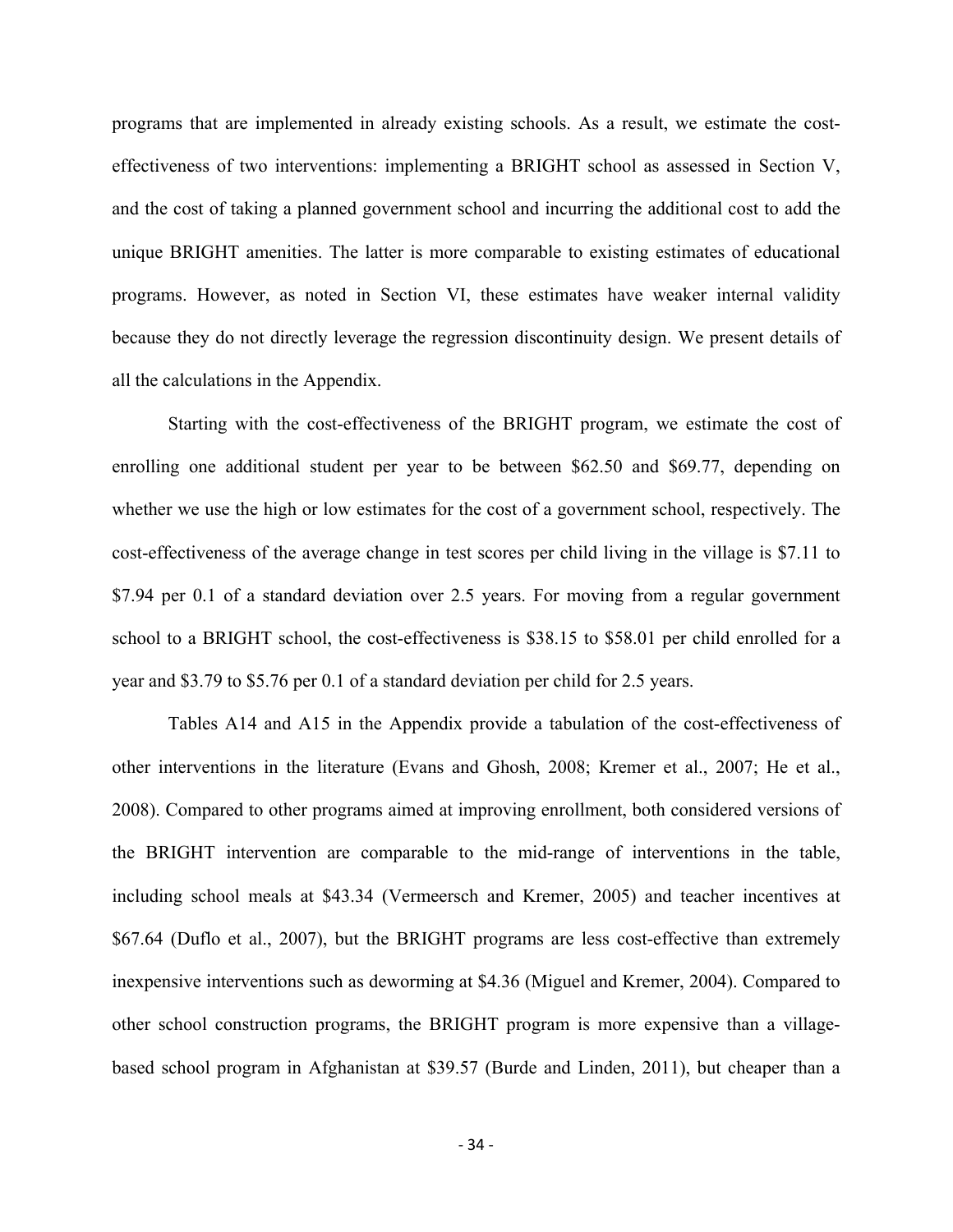large-scale school construction program in Indonesia at \$83.77 (Duflo, 2001). In terms of changes in test scores, the programs fare similarly.

### **VIII. Conclusion**

The preceding results confirm that the existence and quality of educational infrastructure is an important determinant in families' decisions to enroll their children in primary school. We show that "girl-friendly" schools increase overall enrollment by 20 percentage points and improve the test scores of all children in the village by 0.45 standard deviations. For those children caused to go to school by the program, the improvement in test scores is 2.2 standard deviations. Additionally, these schools improve the enrollment rates of girls by 5 percentage points more than boys, but they improve the test scores of children by equal amounts.

 An important area for future research is to understand which of the many unique characteristics of these schools contribute most to the changes in household decisions and academic achievement. We are able to identify the effects of these amenities as a whole and demonstrate that they account for an increase in enrollment of 13 percentage points and a change in test scores of 0.35 standard deviations. We are also able to show that they explain the observed differences in the treatment effect between boys and girls. The next step is to determine which individual treatment or combination of treatments is necessary to achieve such an effect.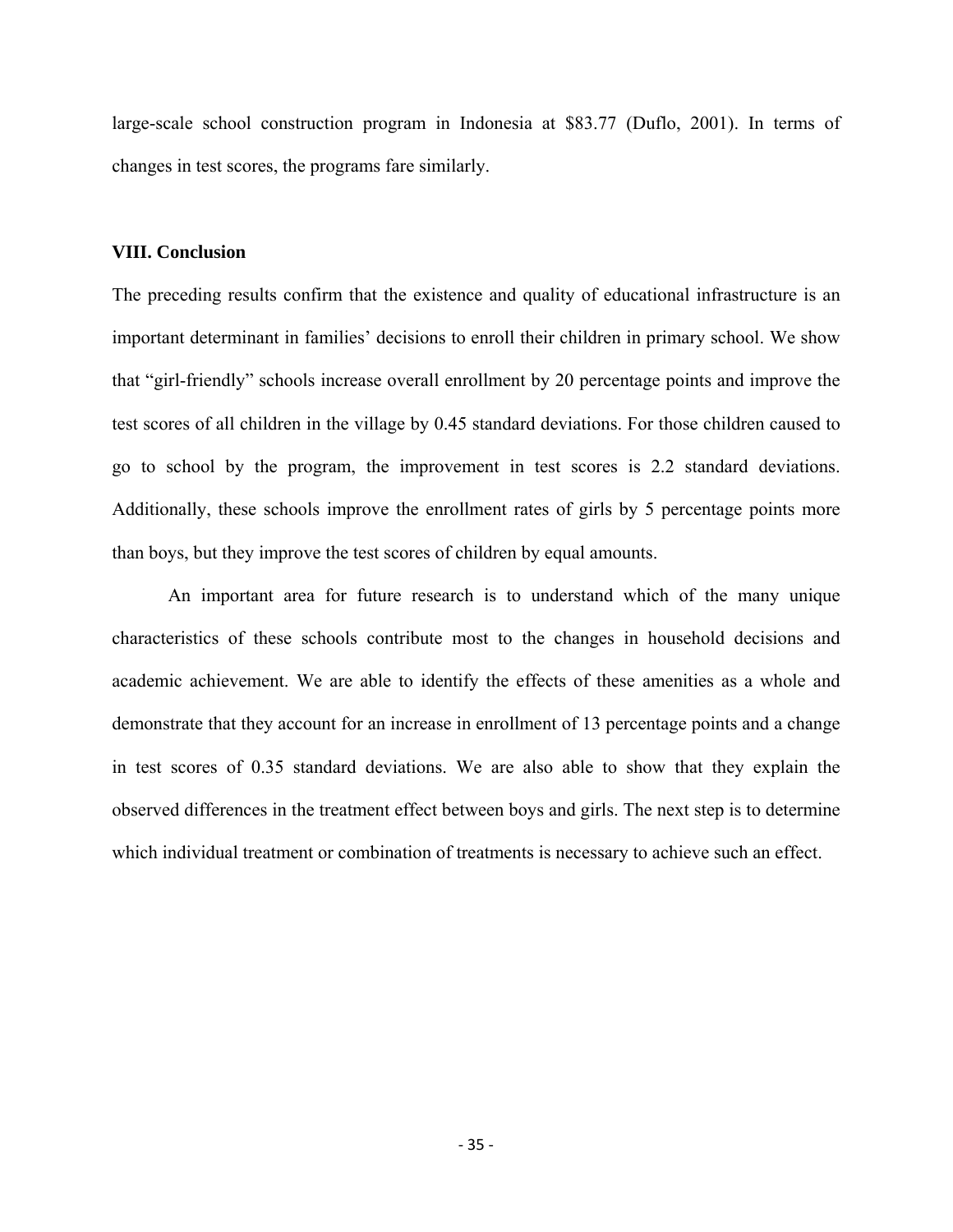# **IX. References**

- Akresh, Richard, Emilie Bagby, Damien de Walque, and Harounan Kazianga. "Child Ability and Household Human Capital Investment Decisions in Burkina Faso." *Economic Development and Cultural Change*, forthcoming.
- Andrabi, Tahir, Jisnu Das, and Asim Khwaja. "Students Today, Teachers Tomorrow? Identifying Constraints on the Provision of Education." *Journal of Public Economics,* 2010.
- Back, Lucien, N'gra-zan C. Coulibaly, and Karen Hickson. "Evaluation of the African Girls' Education Initiative Country Case Study: Burkina Faso," 2003 Available at [http://www.unicef.org/evaldatabase/files/Burkina Faso Case Study.pdf.]
- Banerjee, Abhijit, Shawn Cole, Esther Duflo, and Leigh Linden. "Remedying Education: Evidence from Two Randomized Experiments in India," *Quarterly Journal of Economics,* vol. 122, no. 3, 2007, pp. 1235–1264.
- Barrera-Osorio, Felipe, Leigh L. Linden, and Miguel Urquiola. "The Effects of User-Fee Reductions on Enrollment: Evidence from a Quasi-Experiment." Manuscript. Department of Economics. The University of Texas at Austin, 2007.
- Bertrand, Marianne, Esther Duflo, and Sendhil Mullainathan. "How Much Should We Trust Difference in Differences Estimates?" *Quarterly Journal of Economics*, vol. 119, no. 1, 2004, pp. 249–275.
- Bjorkman, Martina. "Does Money Matter for Student Performance? Evidence from a Grant Program in Uganda." Manuscript. Stockholm, Sweden: Institute for International Economic Studies (IIES), Stockholm University, 2007.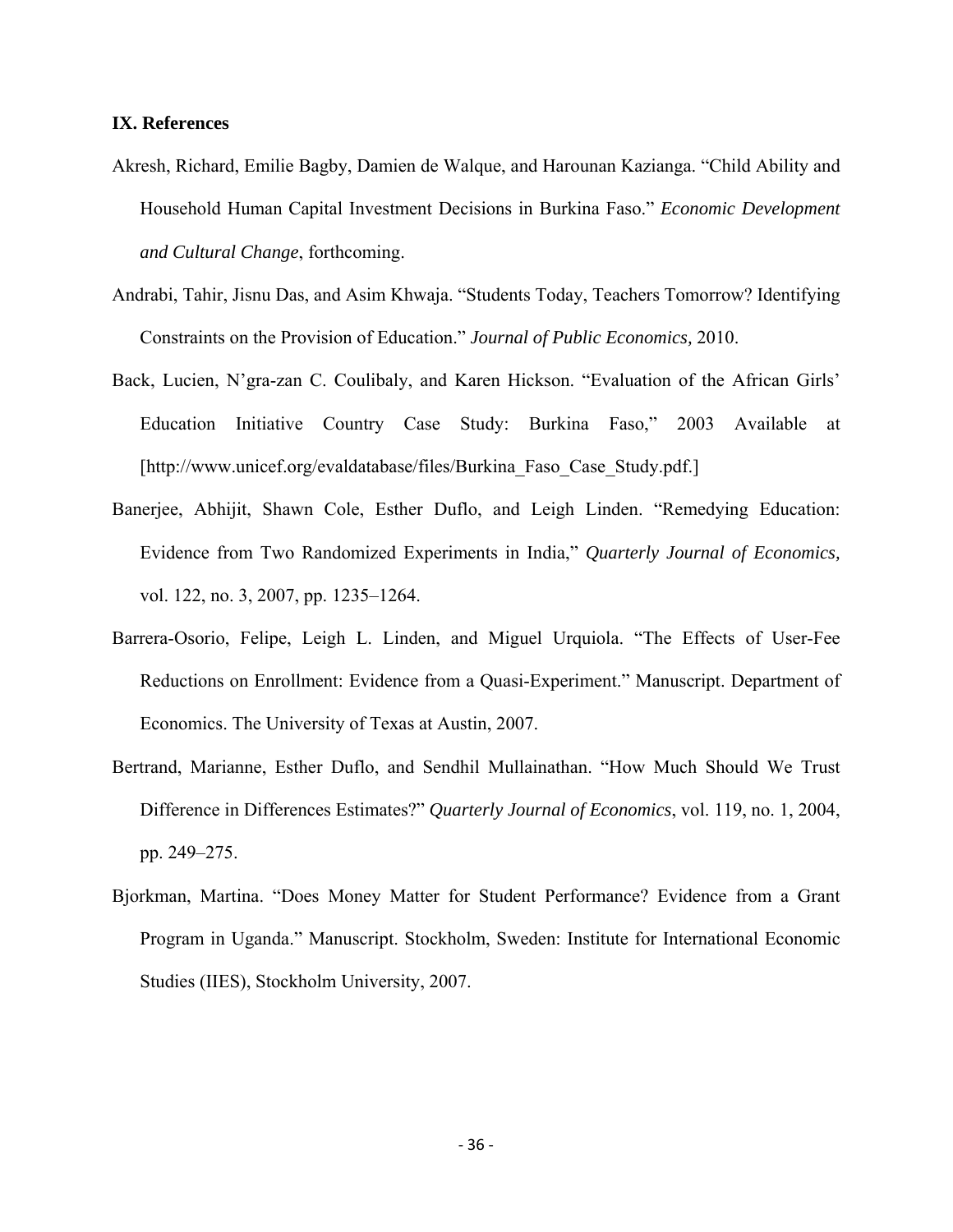- Borkum, Evan, Fang He, and Leigh Linden. "School Libraries and Language Skills in Indian Primary Schools: A Randomized Evaluation of the Akshara Library Program." Manuscript. Department of Economics. The University of Texas at Austin, 2012.
- Bundy, Donald, Carman Burbano, Margaret Grosh, Aulo Gelli, Matthew Jukes, and Lesley Drake. *Rethinking School Feeding: Social Safety Nets, Child Development, and the Education Sector*. Washington, DC: World Food Program and the World Bank, 2009.
- Burde, Dana, and Leigh Linden. "The Effects of Village-Based Schools: Evidence from a Randomized Controlled Trial in Afghanistan." National Bureau of Economic Research Working Paper No. w18039. Cambridge, MA: National Bureau of Economic Research, 2011.
- Card, David, Alexandre Mas, and Jesse Rothstein. "Tipping and the Dynamics of Segregation," *The Quarterly Journal of Economics*, vol. 123, no. 1, 2008, pp. 177–218.
- Duflo, Esther. "Schooling and Labor Market Consequences of School Construction in Indonesia: Evidence from an Unusual Policy Experiment," *American Economic Review*, vol. 91, no. 4, 2001, pp. 795–813.
- Duflo, Esther, Rema Hanna, and Stephen Ryan. "Monitoring Works: Getting Teachers to Come to School," 2007. Available at [http://econ-www.mit.edu/files/2405].
- Evans, Dwight, and Arkadipta Ghosh. "The Cost Effectiveness of Education Interventions in Poor Countries." *Policy Insight*, vol. 2, no. 4, 2008.
- Filmer, Deon. "If You Build It, Will They Come? School Availability and School Enrolment in 21 Poor Countries." *Journal of Development Studies*, vol. 43, no. 5, 2007, pp. 901–928.
- Hansen, Bruce E. "Sample Splitting and Threshold Estimation." *Econometrica*, vol. 68, no. 3, 2000, pp. 575–603.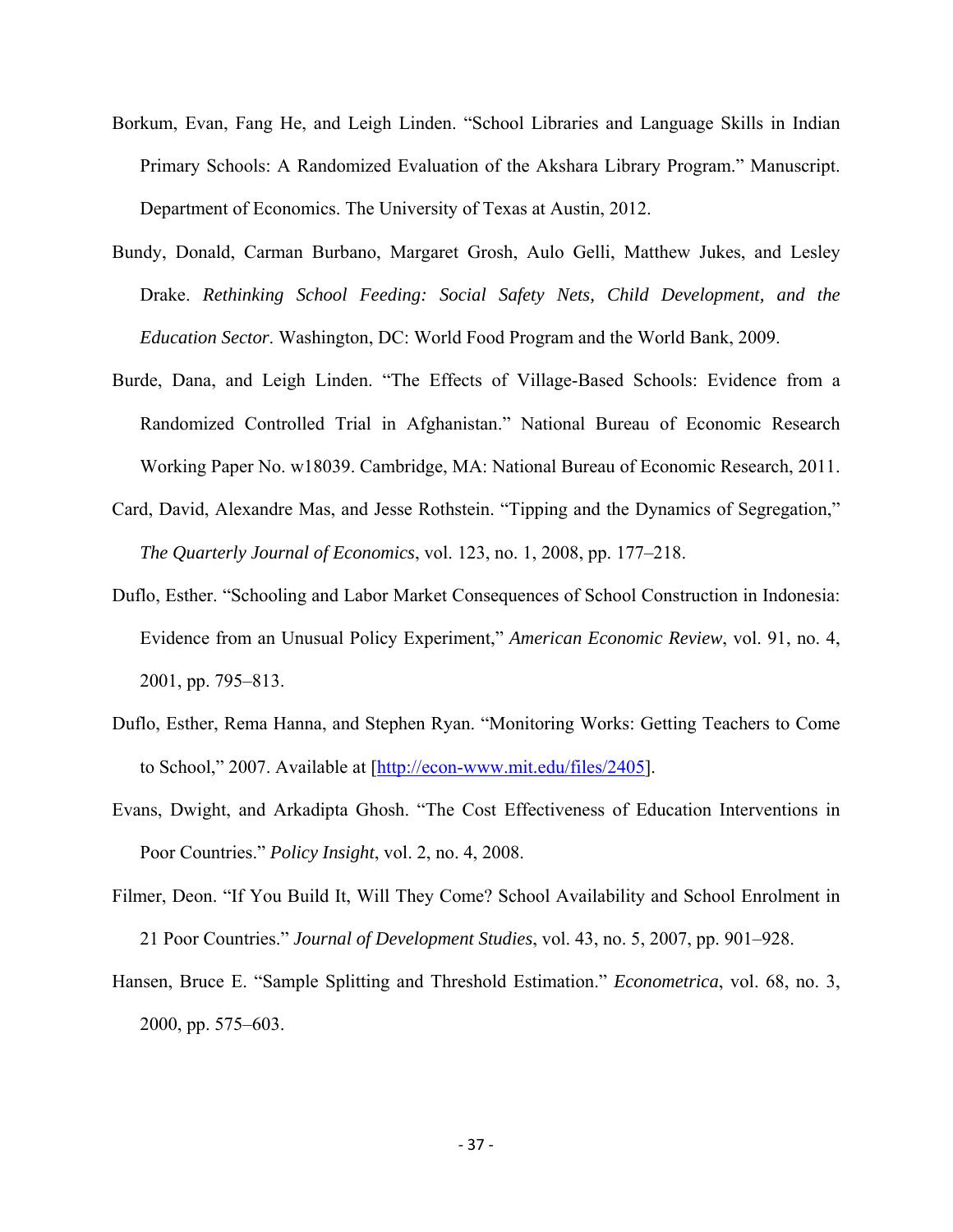- He, Fang, Leigh L. Linden, and Margaret MacLeod. "How to Teach English in India: Testing the Relative Productivity of Instruction Methods within the Pratham English Language Education Program." Manuscript. Department of Economics, The University of Texas at Austin, 2008.
- de Hoop, J., and F.C. Rosati. "Costs of Education and Child Labour: Evidence from Burkina Faso's BRIGHT Project." Working Paper. *Understanding Children's Work Programme Working Paper Series*, 2012*.*
- Kazianga, Harounan, Damien de Walque, and Harold Alderman. "Educational and Child Labor Impacts of Two Food-for-Education Schemes: Evidence from a Randomized Trial in Rural Burkina Faso." *Journal of African Economies*, 2012.
- Ki, Boureima J., and Louis-Honore Ouedraogo. "Negotiating with development partners: tenyear plan for the development of basic education in Burkina Faso." *Prospects*, vol. 36, no. 2, 2006, pp. 205–221.
- Kobiané, Jean-Francois. *Ménages et Scolarisation des enfants au Burkina Faso: à la recherche des déterminants de la demande scolaire.* Louvain la Neuve: Academia Bruylant, 2006.
- Kremer, Michael, Edward Miguel, and Rebecca Thornton. "Incentives to Learn." *Review of Economics and Statistics*, vol. 91, no. 3, 2009, pp. 437–456.
- Lee, David. S., and Thomas Lemieux. "Regression Discontinuity Designs in Economics," *Journal of Economic Literature*, vol. 48, no. 2, 2010, pp. 281–355.
- Levy, Daniel, Matthew Sloan, Leigh Linden, and Harounan Kazianga. "Impact Evaluation of Burkina Faso's Bright Program: Final Report." Washington, DC: Mathematica Policy Research, Inc., 2009.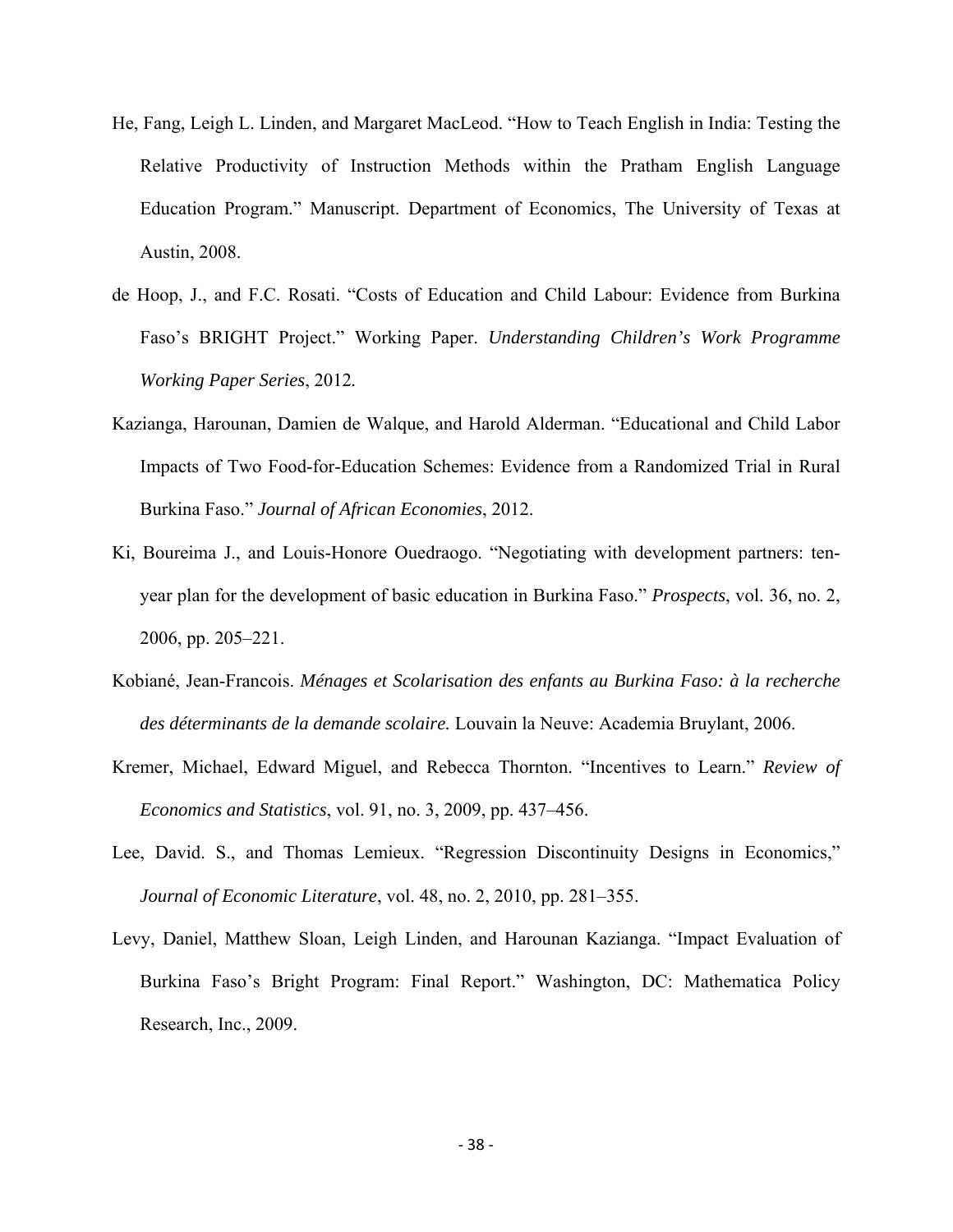- Miguel, Edward, and Michael Kremer. "Worms: Identifying Impacts on Education and Health in the Presence of Treatment Externalities." *Econometrica*, vol. 72, no.1, 2004, pp. 158–217.
- Schultz, T. Paul. "School Subsidies for the Poor: Evaluating the Mexican Progresa Poverty Program." *Journal of Development Economics*, vol. 74, no. 1, 2004, pp. 199–250.
- UNESCO Institute for Statistics. 2009. Available at [http://stats.uis.unesco.org/unesco/ReportFolders/ReportFolders.aspx].
- United Nations. *Fact Sheet: Goal 2 Achieve Universal Primary Education*. United Nations Department of Public Information, publication number DPI/2517H, September, 2008a.
- United Nations. *Fact Sheet: Goal 3 Promote Gender Equality and Empower Women,* United Nations Department of Public Information, publication number DPI/2517I, September, 2008b.
- Vermeersch, Christel, and Michael Kremer. "School Meals, Educational Achievement, and School Competition: Evidence from a Randomized Evaluation." Policy Research Working Paper Series 3523. Washington, DC: the World Bank, 2005.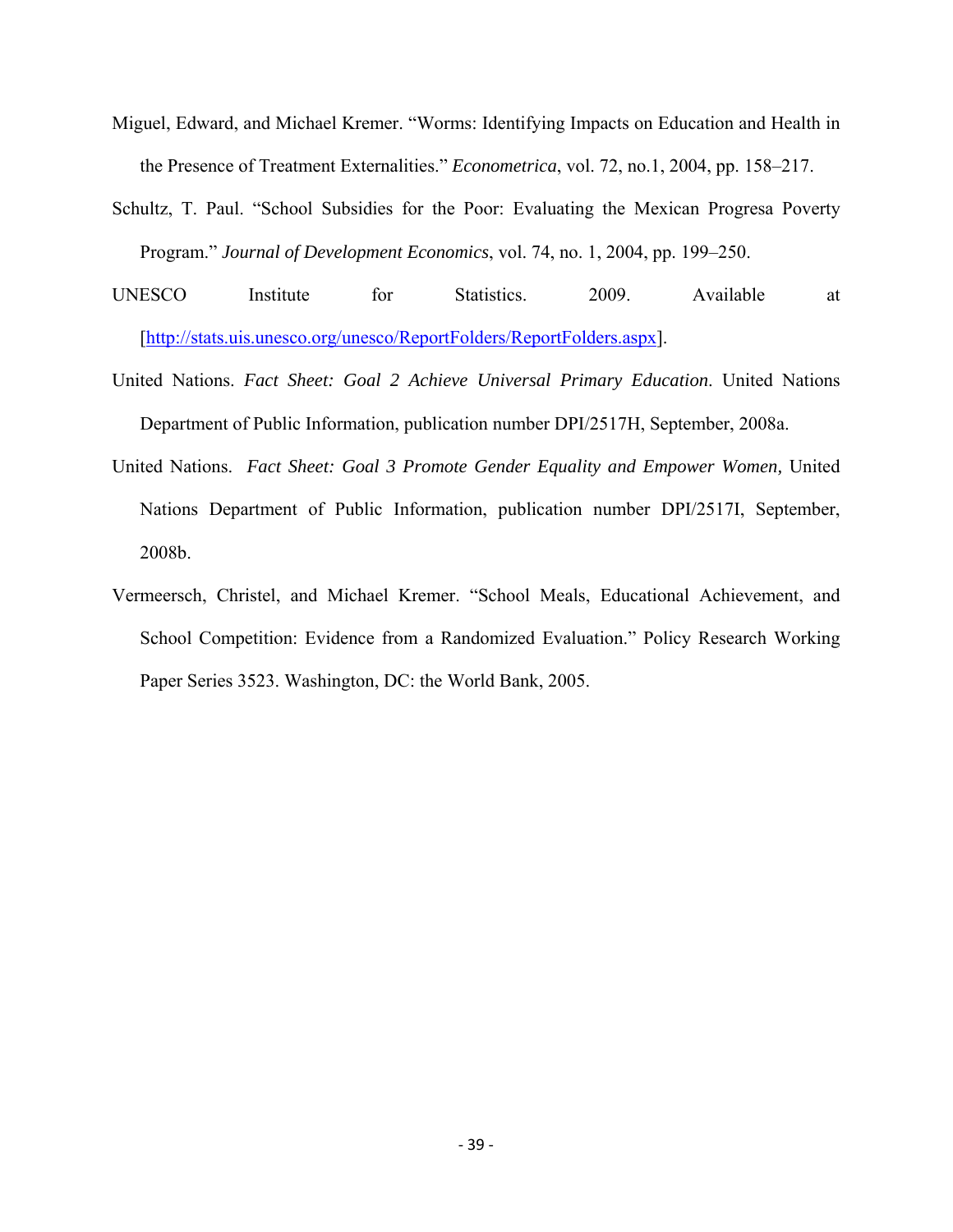



Note: This figure presents a nonparametric estimate of the distribution of subjects by the relative score assigned to their village. The distribution is estimated using a kernel weighted estimator with a bandwidth of 25 and an Epanechnikov kernel. The vertical dashed lines represent relative scores of -40 and 40.

**Figure 2: Inclusion in the BRIGHT Program** 



Note: The left vertical axis represents a nonparametric plot of the probability of a village being included in the BRIGHT program by receiving a BRIGHT school as a function of the relative score assigned to the village. The plot is estimated using a linear local polynomial estimator with an Epanechnikov kernel and a bandwidth of 100. The right vertical axis presents the estimated location of the discontinuity using the procedure described in Section III.B. The plot represents the estimated  $\mathbb{R}^2$  of a regression assuming a discontinuity at the indicated relative score. The circle represents the point at which the  $R^2$  is maximized. The number is the associated relative score.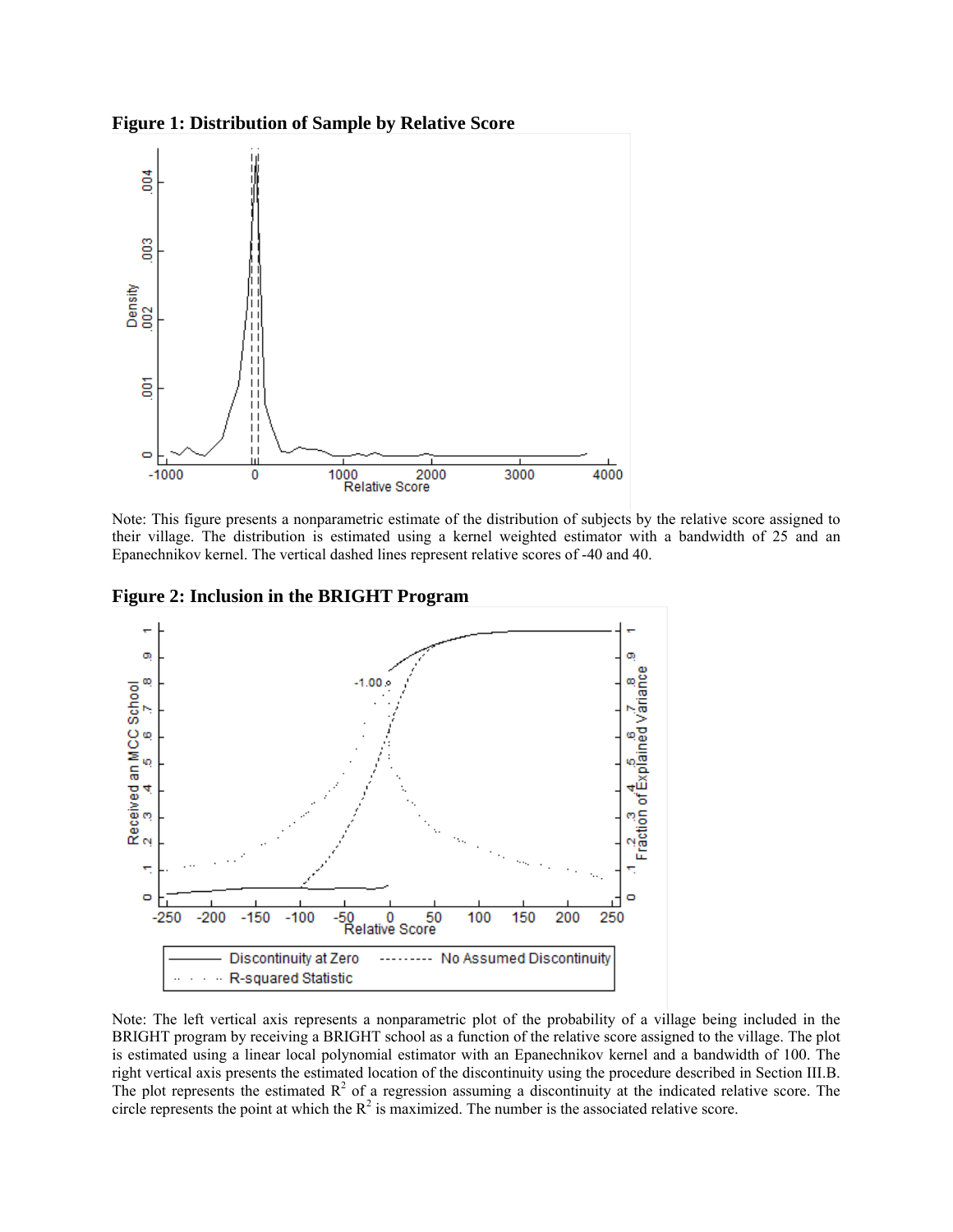**Figure 3: Existence of Any School in 2008** 



Note: The left vertical axis represents a nonparametric plot of the probability of a village having any school at the time of the survey as a function of the relative score assigned to the village. The plot is estimated using a linear local polynomial estimator with an Epanechnikov kernel and a bandwidth of 100. The right vertical axis presents the estimated location of the discontinuity using the procedure described in Section III.B. The plot represents the estimated  $\mathbb{R}^2$  of a regression assuming a discontinuity at the indicated relative score. The circle represents the point at which the  $R^2$  is maximized. The number is the associated relative score.

**Figure 4: Existence of Any School Prior to Start of BRIGHT Program** 

![](_page_43_Figure_4.jpeg)

Note: The left vertical axis represents a nonparametric plot of the probability of a village having any school in 2004, the year before the BRIGHT program started, as a function of the relative score assigned to the village. The plot is estimated using a linear local polynomial estimator with an Epanechnikov kernel and a bandwidth of 100. The right vertical axis presents the estimated location of the discontinuity using the procedure described in Section III.B. The plot represents the estimated  $R^2$  of a regression assuming a discontinuity at the indicated relative score. The circle represents the point at which the  $R^2$  is maximized. The number is the associated relative score.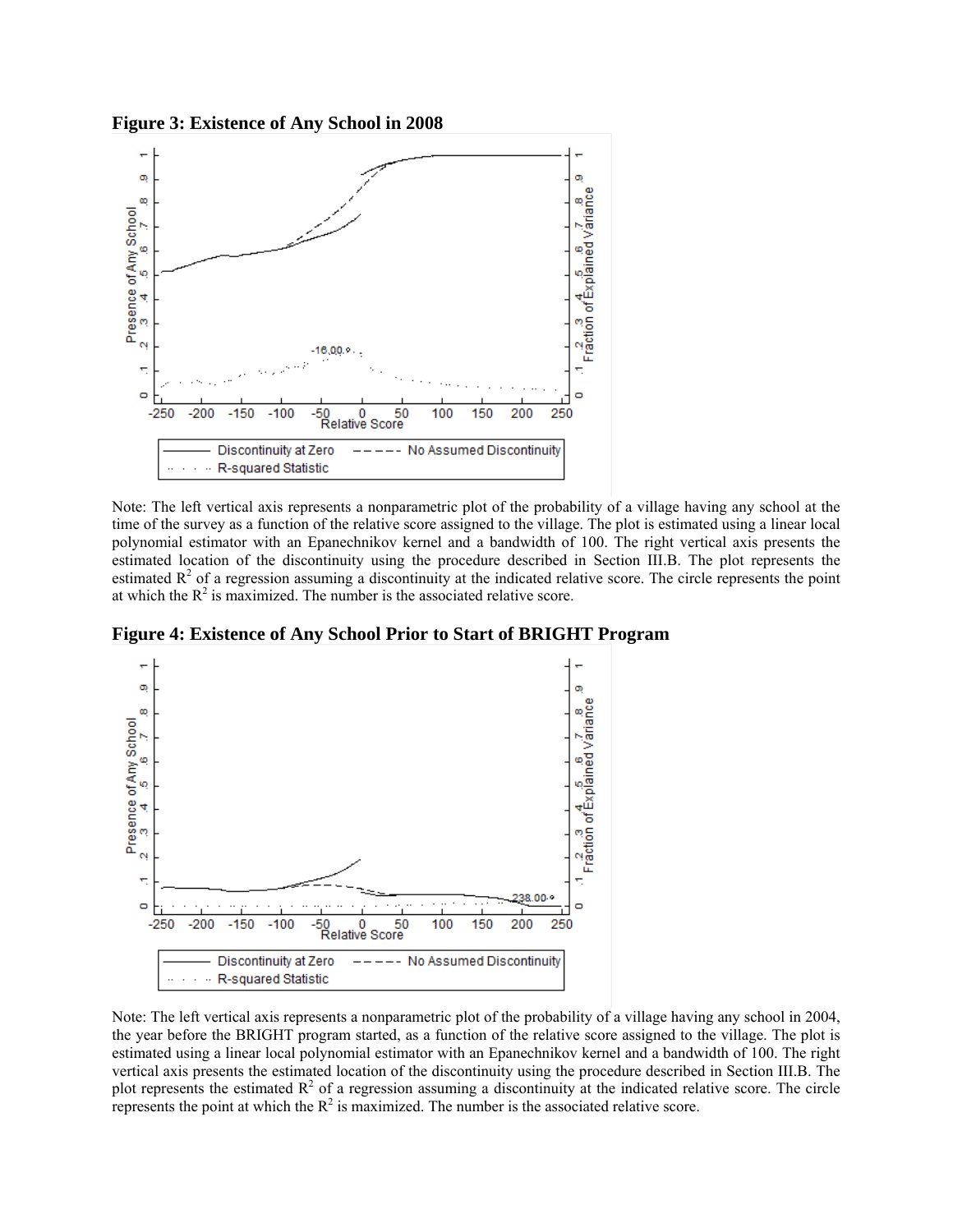![](_page_44_Figure_0.jpeg)

![](_page_44_Figure_1.jpeg)

Note: The left vertical axis represents a nonparametric plot of the probability of a child being enrolled in school as a function of the relative score assigned to the child's village. The plot is estimated using a linear local polynomial estimator with an Epanechnikov kernel and a bandwidth of 100. The right vertical axis presents the estimated location of the discontinuity using the procedure described in Section III.B. The plot represents the estimated  $R^2$  of a regression assuming a discontinuity at the indicated relative score. The circle represents the point at which the  $R^2$  is maximized. The number is the associated relative score.

![](_page_44_Figure_3.jpeg)

**Figure 6: Total Test Scores** 

Note: The left vertical axis represents a nonparametric plot of the child's total test score as a function of the relative score assigned to the child's village. The plot is estimated using a linear local polynomial estimator with an Epanechnikov kernel and a bandwidth of 100. The right vertical axis presents the estimated location of the discontinuity using the procedure described in Section III.B. The plot represents the estimated  $\mathbb{R}^2$  of a regression assuming a discontinuity at the indicated relative score. The circle represents the point at which the  $R^2$  is maximized. The number is the associated relative score.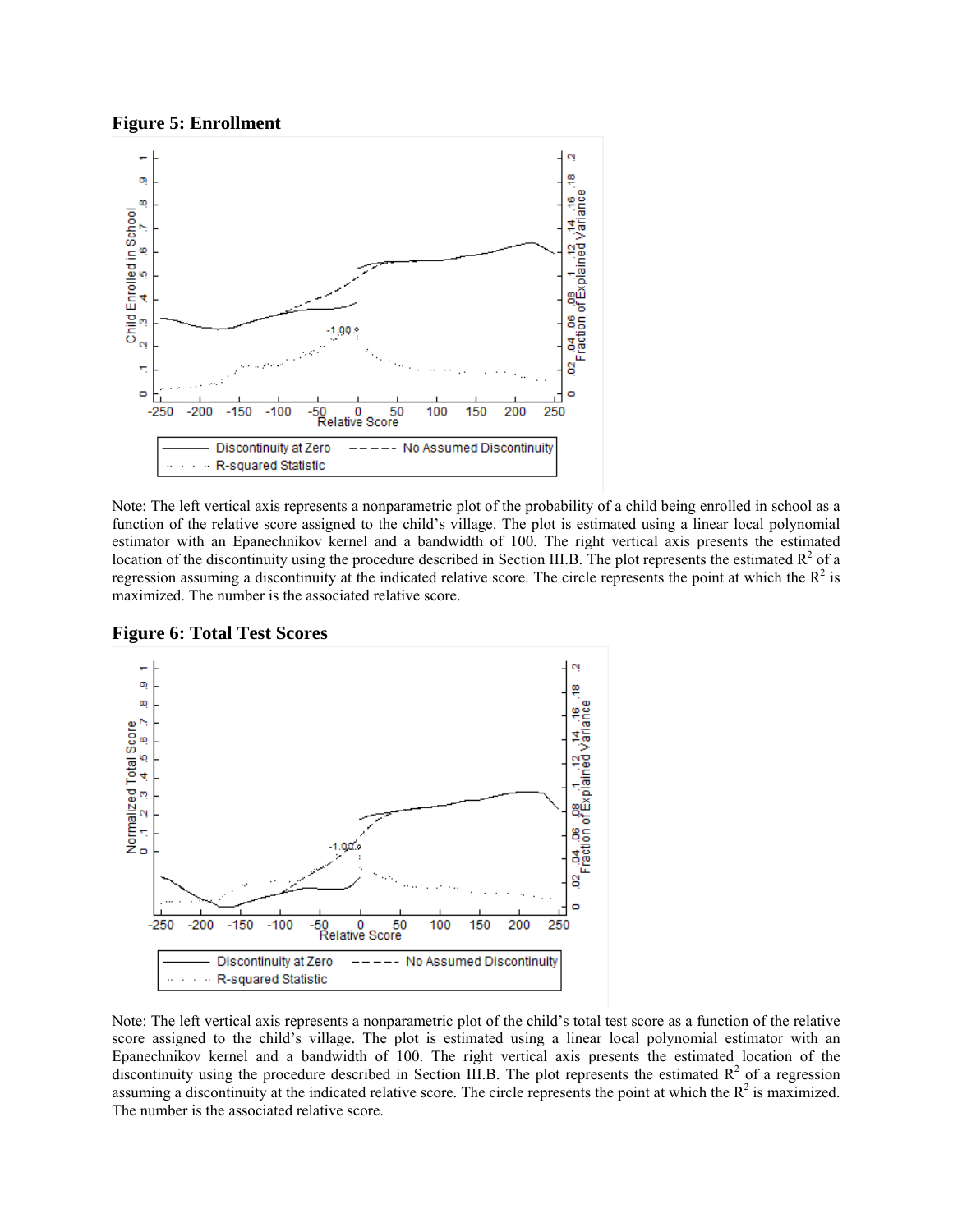|                               | <b>Overall</b> | <b>Non-Marginal</b> | <b>Marginal</b> |                   |
|-------------------------------|----------------|---------------------|-----------------|-------------------|
|                               | <b>Average</b> | <b>Villages</b>     | <b>Villages</b> | <b>Difference</b> |
| <b>Characteristic</b>         | (1)            | (2)                 | (3)             | (4)               |
| <b>Panel A: Household</b>     |                |                     |                 |                   |
| <b>Head is Male</b>           | 0.982          | 0.982               | 0.982           | $-0.001$          |
|                               | (0.132)        | (0.132)             | (0.133)         | (0.005)           |
| <b>Age of Head</b>            | 48.058         | 48.629              | 47.037          | $-1.592$          |
|                               | (12.425)       | (12.856)            | (11.544)        | (0.510)           |
| <b>Head's Years of School</b> | 0.159          | 0.185               | 0.114           | $-0.071$          |
|                               | (0.929)        | (1.025)             | (0.724)         | (0.036)           |
| <b>Language: Moore</b>        | 0.392          | 0.438               | 0.31            | $-0.128$          |
|                               | (0.488)        | (0.496)             | (0.463)         | (0.052)           |
| <b>Ethnicity: Mossi</b>       | 0.4            | 0.444               | 0.32            | $-0.124$          |
|                               | (0.490)        | (0.497)             | (0.467)         | (0.052)           |
| <b>Basic Floor Material</b>   | 0.931          | 0.922               | 0.947           | 0.025             |
|                               | (0.253)        | (0.268)             | (0.224)         | (0.016)           |
| <b>Basic Roof Material</b>    | 0.552          | 0.532               | 0.588           | 0.056             |
|                               | (0.497)        | (0.499)             | (0.492)         | (0.049)           |
| <b>Number of Radios</b>       | 0.752          | 0.795               | 0.675           | $-0.12$           |
|                               | (0.808)        | (0.843)             | (0.733)         | (0.045)           |
| <b>Number of Phones</b>       | 0.187          | 0.208               | 0.149           | $-0.059$          |
|                               | (0.480)        | (0.514)             | (0.409)         | (0.025)           |
| <b>Number of Watches</b>      | 0.819          | 0.862               | 0.741           | $-0.121$          |
|                               | (0.944)        | (0.992)             | (0.847)         | (0.050)           |
| <b>Number of Bikes</b>        | 1.473          | 1.57                | 1.3             | $-0.27$           |
|                               | (1.267)        | (1.333)             | (1.119)         | (0.090)           |
| <b>Number of Cows</b>         | 5.665          | 5.504               | 5.951           | 0.446             |
|                               | (10.087)       | (10.175)            | (9.923)         | (0.587)           |
| <b>Religion Muslim</b>        | 0.583          | 0.58                | 0.589           | 0.009             |
|                               | (0.493)        | (0.494)             | (0.492)         | (0.046)           |
| <b>Panel B: Children</b>      |                |                     |                 |                   |
| Age                           | 8.765          | 8.75                | 8.791           | 0.041             |
|                               | (1.970)        | (1.980)             | (1.952)         | (0.046)           |
| <b>Male</b>                   | 0.534          | 0.529               | 0.544           | 0.015             |
|                               | (0.499)        | (0.499)             | (0.498)         | (0.009)           |
| <b>Head's Child</b>           | 0.884          | 0.878               | 0.894           | 0.016             |
|                               | (0.320)        | (0.327)             | (0.308)         | (0.015)           |

**Table 1: Summary of Village Characteristics**

Note: This table presents the household- and child-level characteristics for children in the sample. Columns one, two, and three present the average and standard deviation of the characteristics for the full sample, the sample with an assigned score between -40 and 40, and the sample with a score below -40 or above 40. Finally, column four presents the estimated average difference between columns two and three, along with the standard deviation of the difference in parentheses. Statistical significance at the one, five, and ten percent levels is indicated by \*\*\*, \*\*, and \*, respectively.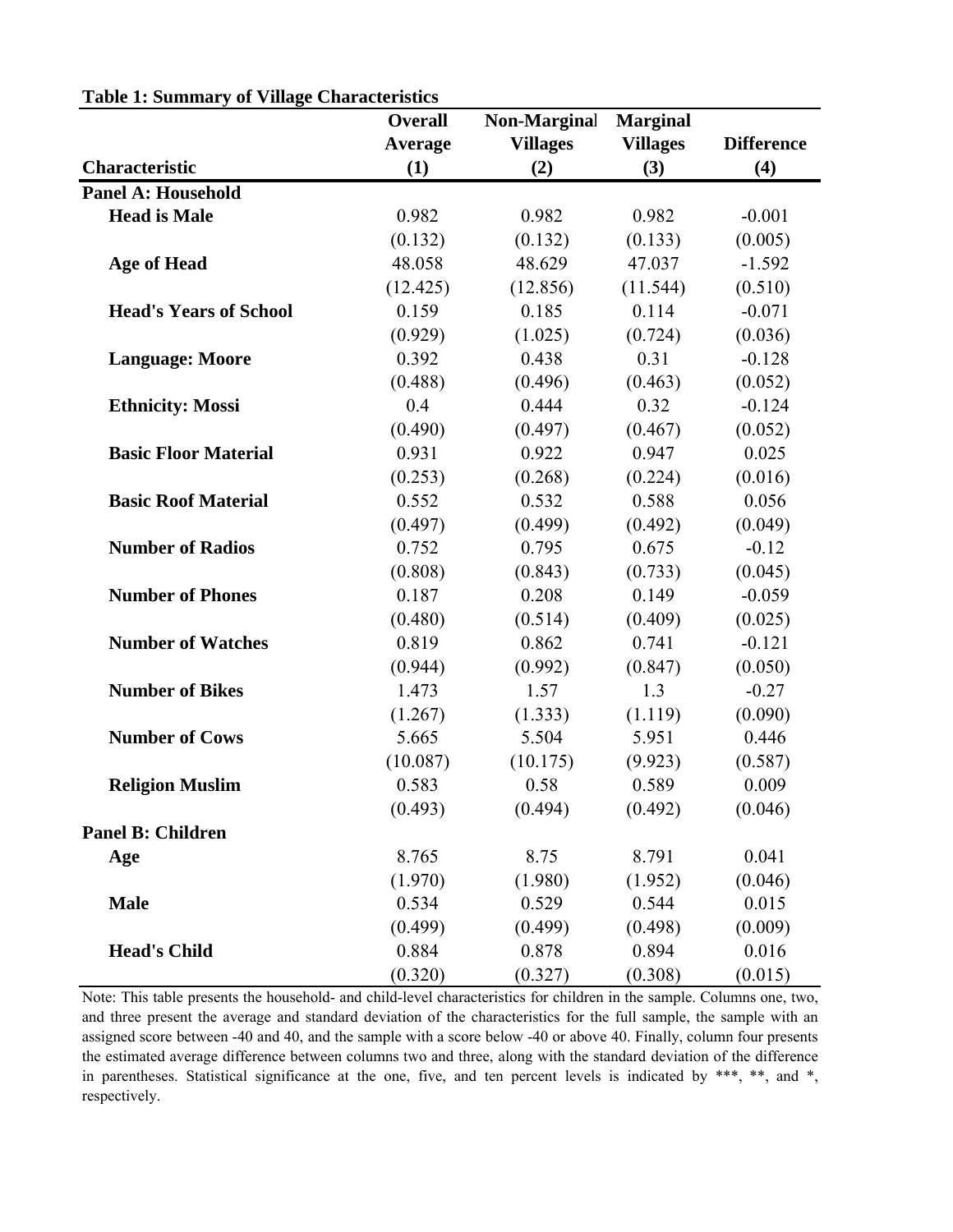|                             | (1)         | (2)         | (3)         | (4)         | (5)         | (6)                   |
|-----------------------------|-------------|-------------|-------------|-------------|-------------|-----------------------|
| <b>Selected for BRIGHT</b>  | $0.878***$  | $0.898***$  | $0.874***$  | $0.895***$  | $0.924***$  | $0.894***$            |
| (Relative Score $\geq 0$ )  | (0.031)     | (0.027)     | (0.035)     | (0.036)     | (0.035)     | (0.070)               |
| <b>Relative Score</b>       | 0.615       |             | 0.778       | $-0.655$    | $8.253**$   |                       |
|                             | (0.468)     |             | (0.737)     | (1.349)     | (4.089)     |                       |
| Relative Score <sup>2</sup> |             |             | $-0.757$    |             |             |                       |
|                             |             |             | (2.641)     |             |             |                       |
| Relative Score X Selected   |             |             |             | 1.53        |             |                       |
|                             |             |             |             | (1.525)     |             |                       |
| Constant                    | 0.061       | 0.051       | 0.064       | 0.048       |             | 0.071                 |
|                             | (0.074)     | (0.074)     | (0.075)     | (0.075)     |             | (0.169)               |
| Observations                | 287         | 287         | 287         | 287         | 287         | 104                   |
| $R^2$                       | 0.824       | 0.823       | 0.824       | 0.825       |             | 0.815                 |
| Prob > F                    | ${}< 0.001$ | ${}< 0.001$ | ${}< 0.001$ | ${}< 0.001$ |             | ${}< 0.001$           |
| Prob > Chi <sup>2</sup>     |             |             |             |             | ${}< 0.001$ |                       |
| Model                       | Linear      | Discrete    | Quadratic   | Interacted  | Probit      | <b>Relative Score</b> |
|                             |             |             |             | Linear      | Linear      | < 40                  |

**Table 2: Estimated Discontinuity in Probability of Receiving a BRIGHT School**

Note: This table presents estimates of the estimated discontinuity in the relationship between being selected for the BRIGHT program and receiving <sup>a</sup> BRIGHT school using the indicated specification for equation (1). Relative Score is measured in units of 10,000 points due to the small magnitude of the coefficients. Statistical significance at the one, five, and ten percent levels is indicated by \*\*\*, \*\*, and \*, respectively.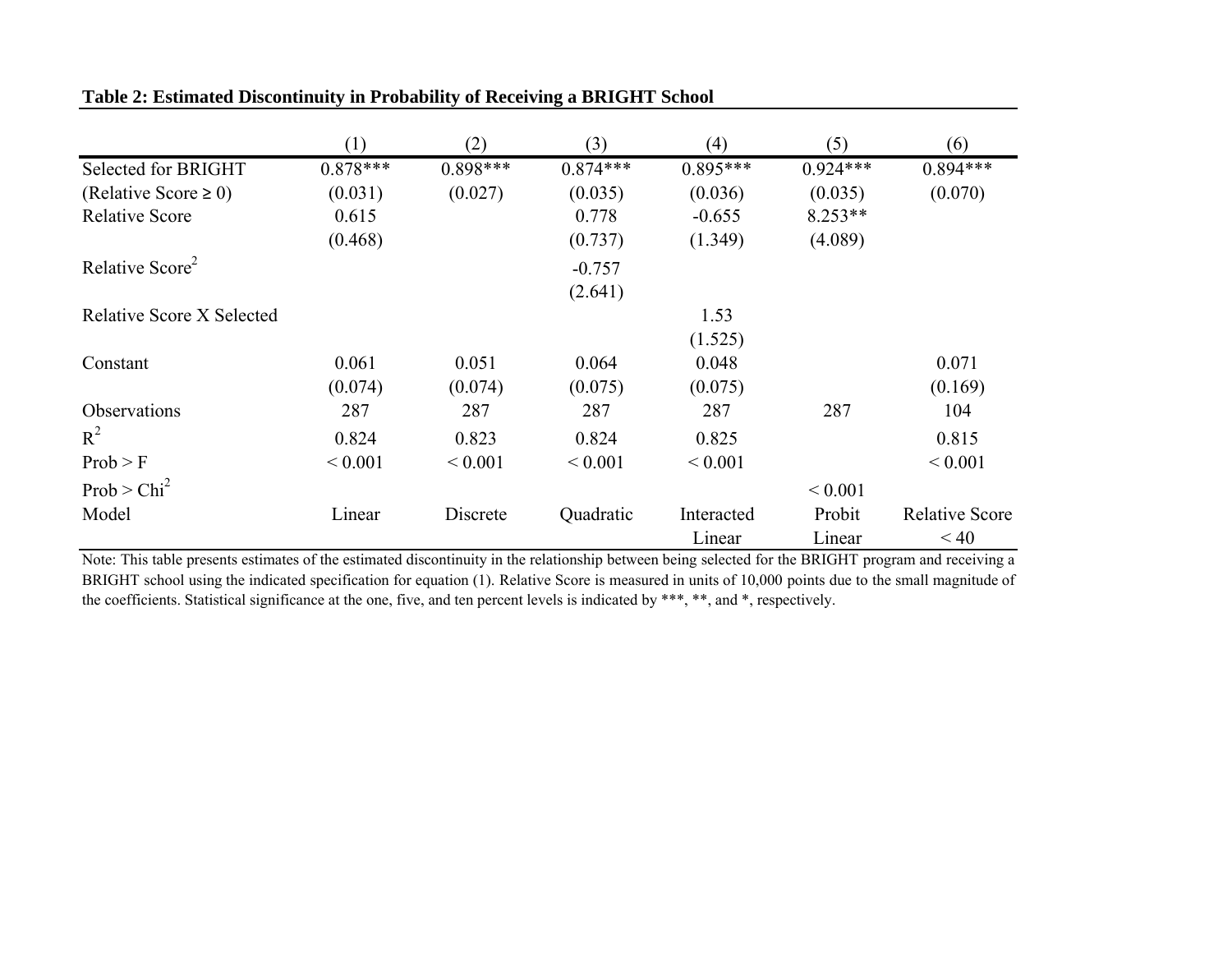|                            | Any School  |             |          | School Present in Indicated Year |             |             | Number of Years |
|----------------------------|-------------|-------------|----------|----------------------------------|-------------|-------------|-----------------|
|                            | In 2008     | 2003        | 2004     | 2005                             | 2006        | 2007        | with School     |
|                            | (1)         | (2)         | (3)      | (4)                              | (5)         | (6)         | (7)             |
| Selected for BRIGHT        | $0.320***$  | ${}< 0.001$ | $-0.026$ | $0.373***$                       | $0.563***$  | $0.433***$  | $1.703***$      |
| (Relative Score $\geq 0$ ) | (0.051)     | (0.028)     | (0.036)  | (0.058)                          | (0.052)     | (0.055)     | (0.209)         |
| <b>Relative Score</b>      | 1.057       | $-0.114$    | 0.136    | $-0.353$                         | 0.982       | 1.18        | 2.81            |
|                            | (0.758)     | (0.415)     | (0.531)  | (0.852)                          | (0.766)     | (0.802)     | (3.067)         |
| Constant                   | $0.541***$  | 0.1         | 0.113    | 0.113                            | $0.219*$    | $0.384***$  | $1.451***$      |
|                            | (0.120)     | (0.065)     | (0.083)  | (0.133)                          | (0.120)     | (0.125)     | (0.480)         |
| Observations               | 287         | 270         | 270      | 270                              | 270         | 270         | 270             |
| R-squared                  | 0.339       | 0.375       | 0.311    | 0.41                             | 0.523       | 0.421       | 0.443           |
| Prob>F                     | ${}< 0.001$ | 0.933       | 0.654    | ${}< 0.001$                      | ${}< 0.001$ | ${}< 0.001$ | ${}< 0.001$     |
| Non-Selected Averge        | 0.609       | 0.058       | 0.094    | 0.201                            | 0.338       | 0.468       | 1.734           |

**Table 3: Presence of a Any School in Sample Villages**

Note: This table presents estimates of the discontinuity in the relationship between whether or not <sup>a</sup> village has <sup>a</sup> school of any type in the indicated year and the relative score. Column one presents estimates for whether or not <sup>a</sup> school exists at the time of the survey. Columns two through six presen<sup>t</sup> estimates for whether or not <sup>a</sup> school exists in the indicated year, and column seven presents esitmates of the effect on the number of years a village has had any school. The sample size for columns two through six is smaller than the full sample because school officials could not provide dates on which schools were started in seventeen villages. However, the availability of information is balanced the discontinuity. (Results available upon request.) All estimates are made using equation (1) with no control variables and <sup>a</sup> linear specification for the relative score function. Relative Score is measured in units of 10,000 points due to the small magnitude of the coefficients. Statistical significance at the one, five, and ten percent levels is indicated by \*\*\*, \*\*, and \*, respectively.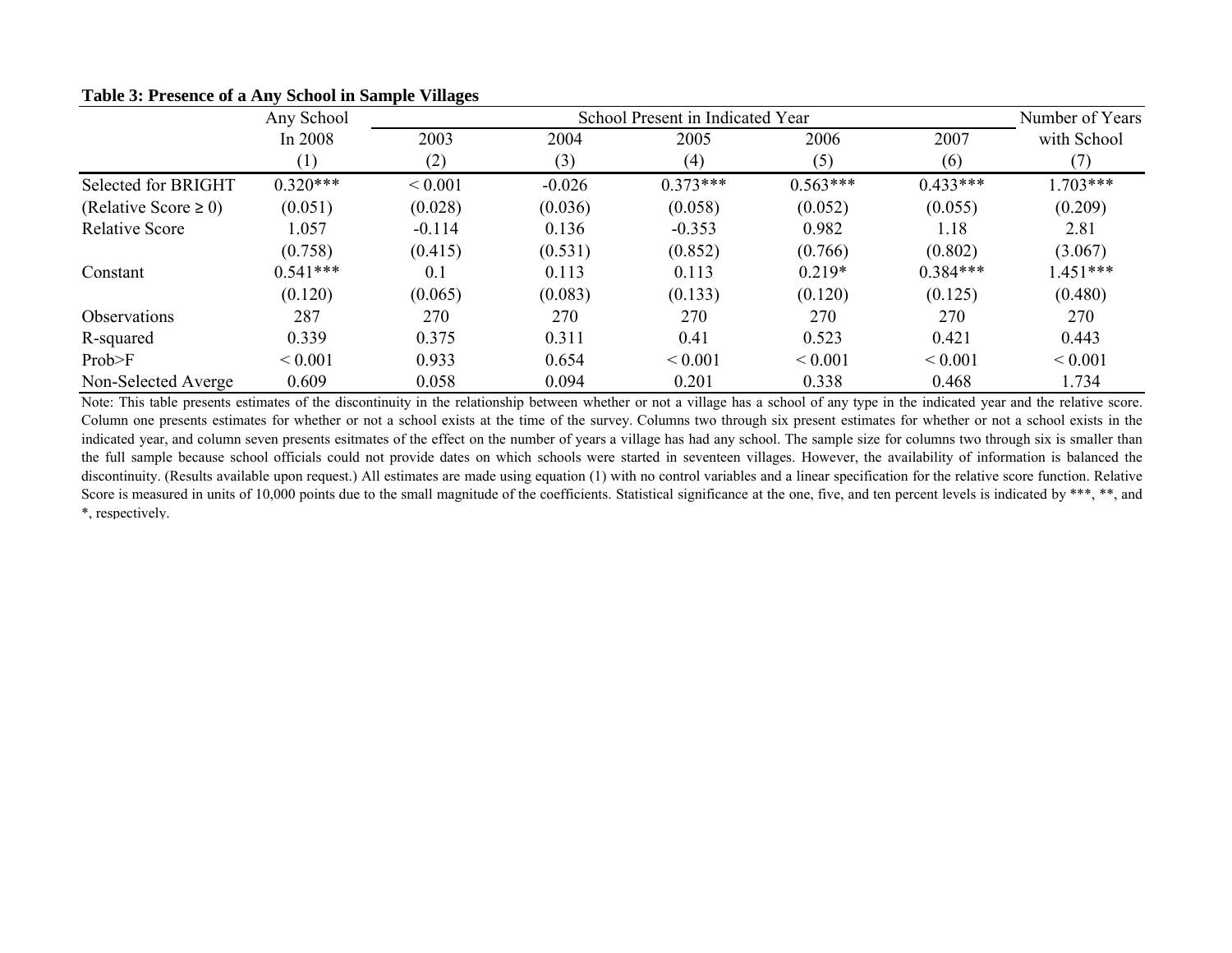|                                               | Average All      | Average          | All      | Estimated      |
|-----------------------------------------------|------------------|------------------|----------|----------------|
|                                               | Non-Selected     | Non-Selected     | Selected | Discontinuity, |
|                                               | Villages         | Villages         | Villages | All            |
|                                               |                  | w/ School        |          | Villages       |
|                                               | (1)              | (2)              | (3)      | (4)            |
| <b>Panel A: Girl Friendly Characteristics</b> |                  |                  |          |                |
| Feeding Program                               | 0.278            | 0.646            | 0.838    | $0.526***$     |
|                                               |                  |                  |          | (0.053)        |
| Feeding Program:                              | 0.079            | 0.185            | 0.449    | $0.318***$     |
| Dry Rations                                   |                  |                  |          | (0.048)        |
| Toilets                                       | 0.126            | 0.292            | 0.846    | $0.696***$     |
|                                               |                  |                  |          | (0.047)        |
| Toilets, Gender Segregated                    | 0.113            | 0.262            | 0.779    | $0.621***$     |
|                                               |                  |                  |          | (0.051)        |
| Daycare                                       | 0.007            | 0.015            | 0.081    | $0.071***$     |
|                                               |                  |                  |          | (0.027)        |
| <b>Panel B: School Resources</b>              |                  |                  |          |                |
| <b>Insufficient Textbooks</b>                 | 0.821            | 0.585            | 0.5      | $-0.321***$    |
|                                               |                  |                  |          | (0.057)        |
| <b>Insufficient Desks</b>                     | 0.848            | 0.646            | 0.235    | $-0.685***$    |
|                                               |                  |                  |          | (0.052)        |
| <b>Water Supply</b>                           | 0.106            | 0.246            | 0.743    | $0.610***$     |
|                                               |                  |                  |          | (0.052)        |
| Number of Usable Rooms                        | 0.801            | 1.862            | 2.787    | 1.822***       |
|                                               |                  |                  |          | (0.175)        |
| Number of Blackboards                         | 0.722            | 1.677            | 2.779    | 1.907***       |
|                                               |                  |                  |          | (0.175)        |
| Number of Blackboards,                        | 0.086            | 0.2              | 2.721    | 2.560***       |
| Legible for All Students                      |                  |                  |          | (0.276)        |
| <b>Panel C: Teacher Characteristics</b>       |                  |                  |          |                |
| Number of Teachers                            | 0.762            | 1.769            | 2.375    | 1.475***       |
|                                               |                  |                  |          | (0.163)        |
| Number of Teachers,                           | 0.113            | 0.262            | 1.022    | $0.779***$     |
| Female                                        |                  |                  |          | (0.096)        |
| Number of Teachers,                           | $\boldsymbol{0}$ | $\boldsymbol{0}$ | 0.096    | 0.04           |
| Post Secondary Training                       |                  |                  |          | (0.029)        |
| Number of Teachers,                           | 0.55             | 1.277            | 1.816    | 1.162***       |
| > 5 Years Experience                          |                  |                  |          | (0.121)        |
| Number of Teachers,                           | 0.166            | 0.385            | 0.441    | $0.266***$     |
| Bet 5 and 10 Years Experience                 |                  |                  |          | (0.073)        |
| Number of Teachers,                           | 0.046            | 0.108            | 0.118    | 0.047          |
| $> 10$ Years Experience                       |                  |                  |          | (0.039)        |
| Number of Teachers,                           | 0.073            | 0.169            | 0.699    | $0.587***$     |
| Gender Sensitivity Training                   |                  |                  |          | (0.069)        |
|                                               |                  |                  |          |                |

### **Table 4: Village Level Comparison of School Characteristics**

Note: This table presents estimates of the school characteristics available to children based on whether or no their village was selected for the BRIGHT program. Columns one, two, and three present the average characteristics for all villages that were not selected, those that were not selected but that had other types of schools, and all villages selected for the program, respectively. Column four presents the estimated child-level discontinuity in the given characteristic using equation (1) with no control variables and linear specification for the relative score function. Statistical significance at the one, five, and ten percent levels is indicated by \*\*\*, \*\*, and \*, respectively.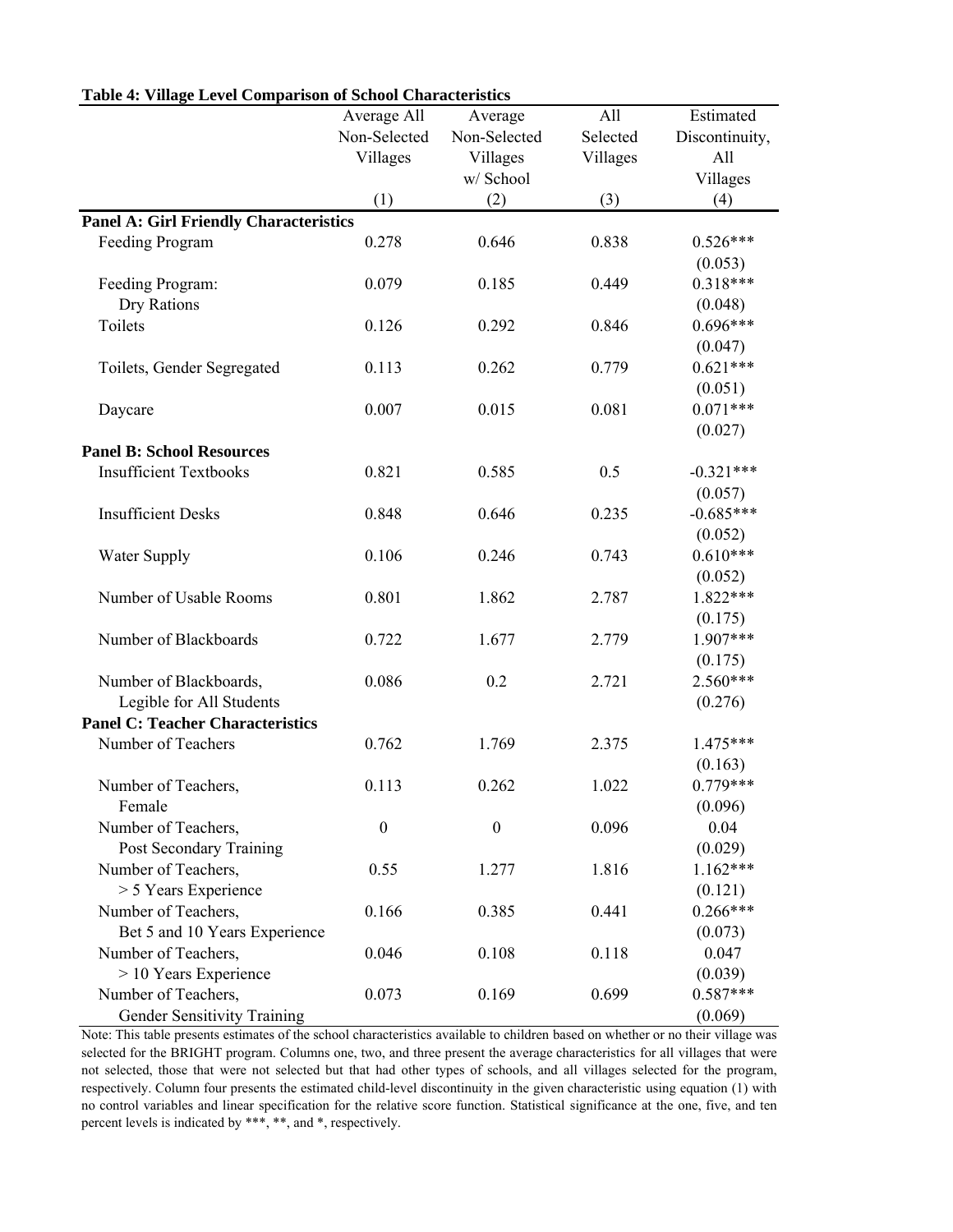# **Table 5: Continuity of Household Characteristics**

|                                           | (1)          | (2)          | (3)        | (4)         | (5)         | (6)          | (7)        | (8)                                                                   | (9)         | (10)        | (11)       | (12)       |
|-------------------------------------------|--------------|--------------|------------|-------------|-------------|--------------|------------|-----------------------------------------------------------------------|-------------|-------------|------------|------------|
| <b>Panel A: Household Characteristics</b> |              |              |            |             |             |              |            |                                                                       |             |             |            |            |
| Characteristic                            | Head         | Head's       | Head Yrs   |             |             |              | Language   | Language                                                              | Language    | Ethnicity   | Ethnicity  | Ethnicity  |
|                                           | Male         | Age          | Schooling  | Muslim      | Animist     | Christian    | Fulfulde   | <b>Gulmachema</b>                                                     | Moore       | Gourmanche  | Mossi      | Peul       |
| Selected                                  | $-0.009**$   | $-0.116$     | $-0.002$   | 0.001       | 0.001       | ${}< 0.001$  | $0.045***$ | $-0.042***$                                                           | 0.008       | $-0.028***$ | $-0.001$   | $0.037***$ |
|                                           | (0.004)      | (0.318)      | (0.022)    | (0.010)     | (0.009)     | (0.008)      | (0.007)    | (0.006)                                                               | (0.008)     | (0.006)     | (0.008)    | (0.007)    |
| <b>Relative Score</b>                     | $0.112**$    | $-7.176$     | 1.834***   | $-0.512***$ | $0.287**$   | $0.211*$     | $-0.263**$ | $0.226**$                                                             | $-0.314***$ | 0.11        | $-0.258**$ | $-0.180*$  |
|                                           | (0.055)      | (4.734)      | (0.332)    | (0.151)     | (0.137)     | (0.115)      | (0.105)    | (0.093)                                                               | (0.115)     | (0.095)     | (0.118)    | (0.105)    |
| Sample Average                            | 0.98         | 46.28        | 0.15       | 0.6         | 0.26        | 0.13         | 0.21       | 0.28                                                                  | 0.37        | 0.29        | 0.38       | 0.2        |
| <b>Panel B: Household Assets</b>          |              |              |            |             |             |              |            |                                                                       |             |             |            |            |
| Asset                                     | <b>Basic</b> | <b>Basic</b> |            |             |             |              |            | Number of Number of Number of Number of Number of Number of Number of |             |             |            |            |
|                                           | Floor        | Roof         | Radios     | Phones      | Watches     | <b>Bikes</b> | Cows       | Motorbikes                                                            | Carts       |             |            |            |
| Selected                                  | $-0.025***$  | $-0.028***$  | 0.013      | $-0.01$     | 0.012       | $-0.050**$   | $-0.016$   | $0.025**$                                                             | $-0.023$    |             |            |            |
|                                           | (0.006)      | (0.010)      | (0.017)    | (0.010)     | (0.020)     | (0.025)      | (0.215)    | (0.012)                                                               | (0.016)     |             |            |            |
| <b>Relative Score</b>                     | $-0.077$     | 0.079        | 0.398      | $0.859***$  | 0.386       | $1.605***$   | $-4.182$   | 0.255                                                                 | 0.086       |             |            |            |
|                                           | (0.085)      | (0.144)      | (0.256)    | (0.148)     | (0.297)     | (0.371)      | (3.207)    | (0.172)                                                               | (0.236)     |             |            |            |
| Sample Average                            | 0.94         | 0.57         | 0.66       | 0.15        | 0.73        | 1.29         | 4.78       | 0.23                                                                  | 0.55        |             |            |            |
| <b>Panel C: Child Characteristics</b>     |              |              |            |             |             |              |            |                                                                       |             |             |            |            |
| Characteristic                            | Number       |              |            | Head's      | Head's      | Head's       |            |                                                                       |             |             |            |            |
|                                           | Children     | Age          | Boy        | Child       | Grand Child | Nephew       |            |                                                                       |             |             |            |            |
| Selected                                  | 0.09         | 0.024        | $-0.020**$ | $-0.016***$ | $-0.006$    | $0.012***$   |            |                                                                       |             |             |            |            |
|                                           | (0.069)      | (0.034)      | (0.009)    | (0.005)     | (0.004)     | (0.003)      |            |                                                                       |             |             |            |            |
| Relative Score                            | 1.421        | 0.051        | 0.151      | $-0.304***$ | $0.265***$  | $-0.038$     |            |                                                                       |             |             |            |            |
|                                           | (1.020)      | (0.499)      | (0.127)    | (0.079)     | (0.055)     | (0.047)      |            |                                                                       |             |             |            |            |
| Sample Average                            | 4.8          | 8.76         | 0.53       | 0.88        | 0.05        | 0.04         |            |                                                                       |             |             |            |            |

Note: This table presents evidence of the continuity of the various child- and household-level characteristics with respect to the relative score. All estimates are conducted using equation (1) with no control variables and a linear specification for the relative score function. Relative Score is measured in units of 10,000 points due to the small magnitude of the coefficients. Statistical significance at the one, five, and ten percent levels is indicated by \*\*\*, \*\*, and \*, respectively.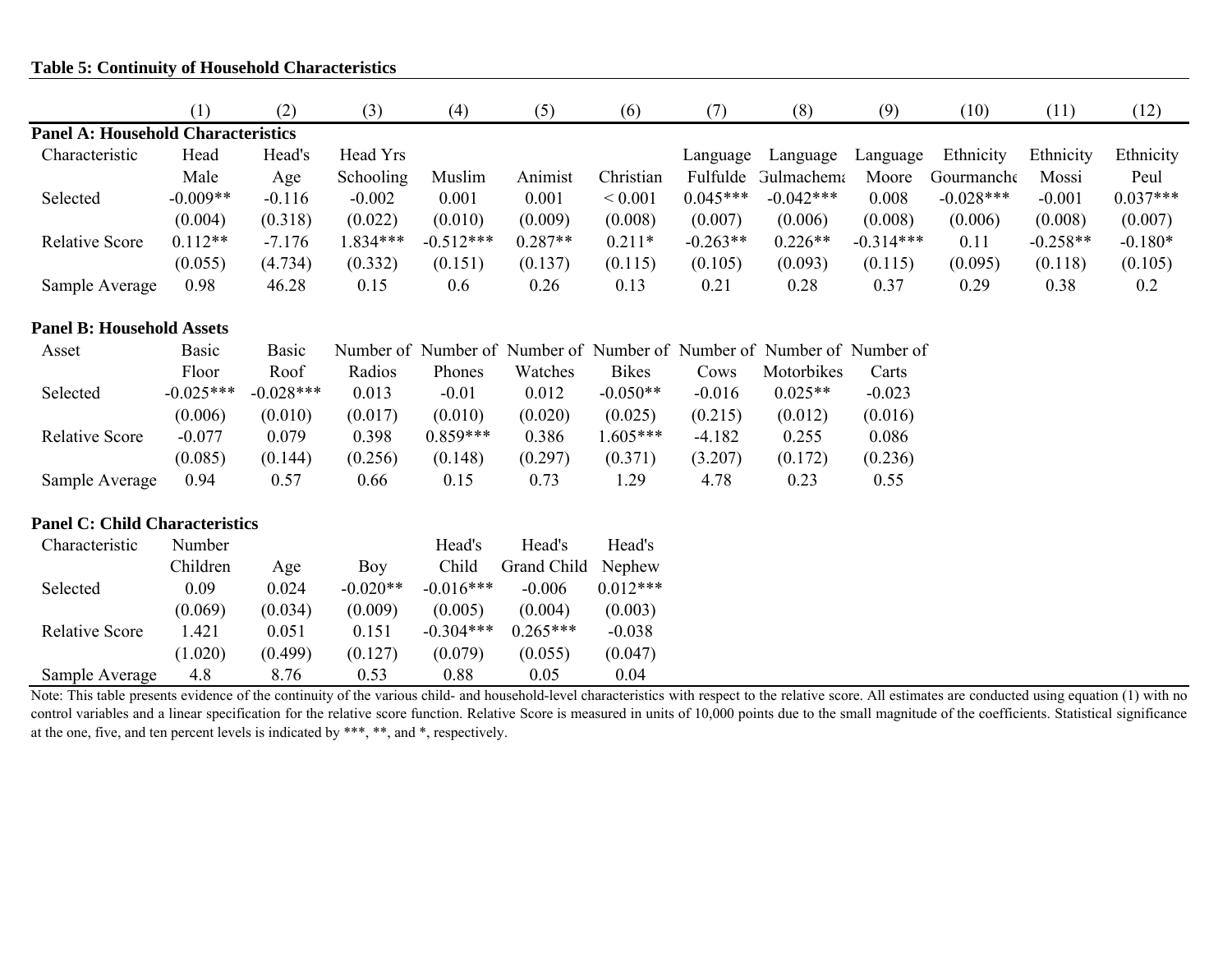# **Table 6: Effects of BRIGHT Schools on Enrollment**

|                                  | (1)        | (2)            | (3)        | (4)        | (5)        | (6)        | (7)        | (8)        |
|----------------------------------|------------|----------------|------------|------------|------------|------------|------------|------------|
| Selected for BRIGHT              | $0.203***$ | $0.212***$     | $0.217***$ | $0.185***$ | $0.198***$ | $0.230***$ | $0.169***$ | $0.169***$ |
| (Relative Score $\geq 0$ )       | (0.025)    | (0.026)        | (0.021)    | (0.025)    | (0.026)    | (0.028)    | (0.037)    | (0.024)    |
| <b>Relative Score</b>            | 0.434      | 0.52           |            | $1.075**$  | 0.766      | 0.469      |            | 0.251      |
|                                  | (0.447)    | (0.485)        |            | (0.519)    | (1.104)    | (0.505)    |            | (0.396)    |
| Relative Score <sup>2</sup>      |            |                |            | $-3.080*$  |            |            |            |            |
|                                  |            |                |            | (1.580)    |            |            |            |            |
| <b>Relative Score X Selected</b> |            |                |            |            | $-0.399$   |            |            |            |
|                                  |            |                |            |            | (1.344)    |            |            |            |
| Constant                         | 0.092      | $0.415***$     | 0.085      | 0.104      | 0.097      |            | $0.387***$ | 0.131      |
|                                  | (0.121)    | (0.099)        | (0.120)    | (0.122)    | (0.123)    |            | (0.044)    | (0.125)    |
| Observations                     | 0.092      | $0.415***$     | 0.085      | 0.104      | 0.097      |            | $0.371***$ | 0.131      |
| R-squared                        | $-0.121$   | $-0.099$       | $-0.12$    | $-0.122$   | $-0.123$   |            | $-0.064$   | $-0.125$   |
| Prob>F                           | 17970      | 17970          | 17970      | 17970      | 17970      | 17970      | 6448       | 17970      |
| Prob > Chi <sup>2</sup>          | 0.184      | 0.121          | 0.184      | 0.185      | 0.184      |            | 0.094      | 0.166      |
| Demographic Controls             | Yes        | N <sub>o</sub> | Yes        | Yes        | Yes        | Yes        | No         | Yes        |
| Department Fixed Effects         | Yes        | Yes            | Yes        | Yes        | Yes        | Yes        | Yes        | Yes        |
| Model                            |            |                |            |            | Interacted | Probit     | Rel Score  |            |
|                                  | Linear     | Linear         | Discrete   | Quadratic  | Linear     | Linear     | < 40       | Linear     |

Note: This table presents estimates of the estimated discontinuity in the relationship between <sup>a</sup> child's probability of being enrolled during the 2007-8 academic year and the child's village being selected for the BRIGHT program using the indicated specification for equation (1). Columns one through seven show estimates of the model based on self-reported enrollment while column eight uses <sup>a</sup> model based on whether or not the child was directly observed by the surveyors when they visited the child's school. Relative Score is measured in units of 10,000 points due to the small magnitude of the coefficients. Statistical significance at the one, five, and ten percent levels is indicated by \*\*\*, \*\*, and \*, respectively.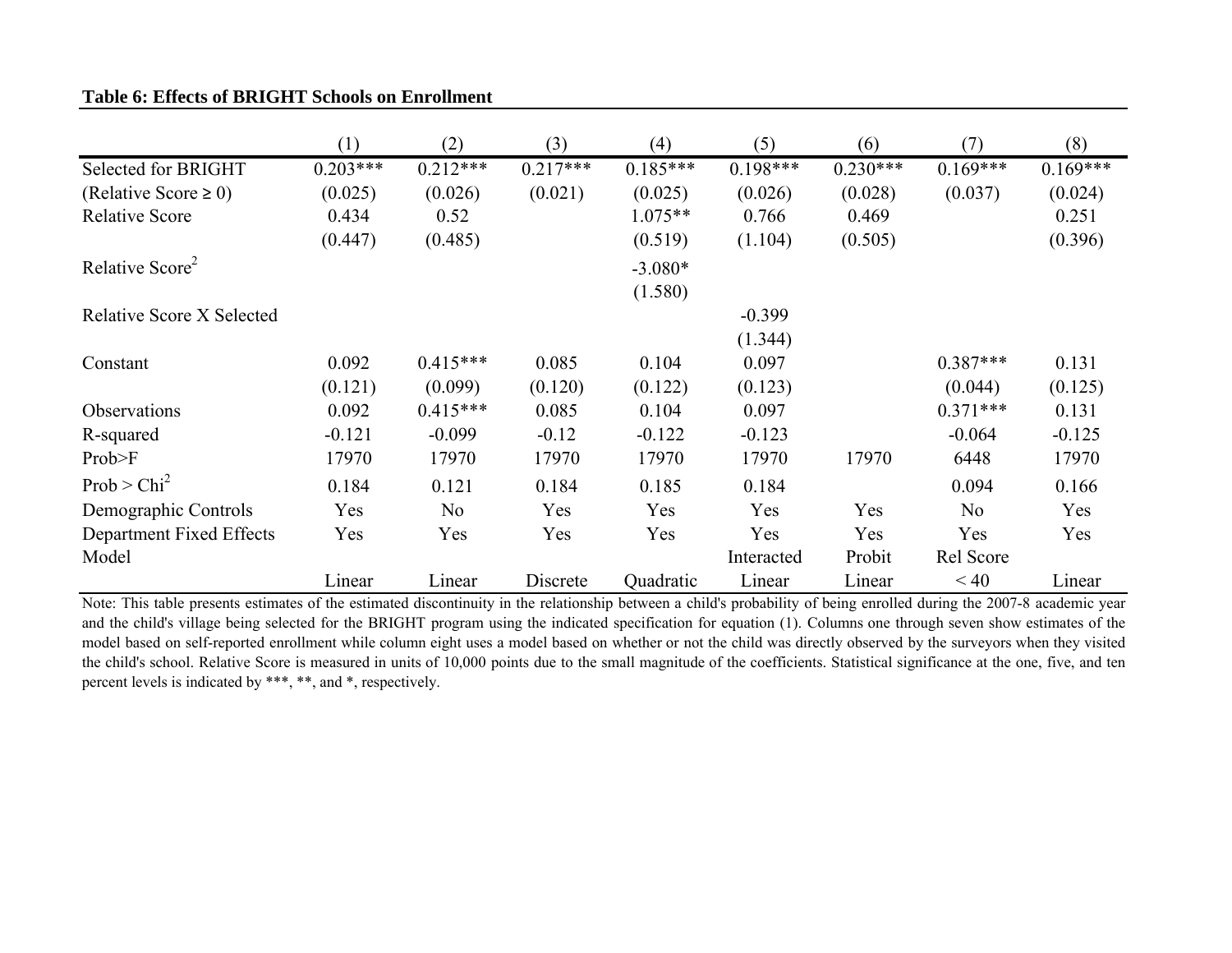| <b>Table 7: Effects of BRIGHT Schools on Total Test Scores</b> |
|----------------------------------------------------------------|
|----------------------------------------------------------------|

|                                  | (1)         | (2)            | (3)         | (4)         | (5)         | (6)         | (7)            |
|----------------------------------|-------------|----------------|-------------|-------------|-------------|-------------|----------------|
| Selected for BRIGHT              | $0.446***$  | $0.467***$     | $0.459***$  | $0.411***$  | $0.441***$  | $0.344***$  |                |
| (Relative Score $\geq 0$ )       | (0.049)     | (0.053)        | (0.041)     | (0.050)     | (0.050)     | (0.074)     |                |
| Enrolled                         |             |                |             |             |             |             | 2.199***       |
|                                  |             |                |             |             |             |             | (0.176)        |
| <b>Relative Score</b>            | 0.392       | 0.556          |             | $1.697**$   | 0.78        |             | $-0.562$       |
|                                  | (0.765)     | (0.906)        |             | (0.802)     | (1.841)     |             | (0.489)        |
| <b>Relative Score X Selected</b> |             |                |             | $-6.263***$ |             |             |                |
|                                  |             |                |             | (2.357)     |             |             |                |
| Constant                         | $-0.561**$  | 0.15           | $-0.567**$  | $-0.537**$  | $-0.555**$  | 0.093       | $-0.763***$    |
|                                  | (0.233)     | (0.177)        | (0.231)     | (0.235)     | (0.233)     | (0.141)     | (0.158)        |
| <b>Observations</b>              | 17970       | 17970          | 17970       | 17970       | 17970       | 6448        | 17970          |
| R-squared                        | 0.186       | 0.105          | 0.186       | 0.187       | 0.186       | 0.066       | 0.451          |
| Prob>F                           | ${}< 0.001$ | ${}< 0.001$    | ${}< 0.001$ | ${}< 0.001$ | ${}< 0.001$ | ${}< 0.001$ | ${}< 0.001$    |
| Demographic Controls             | Yes         | N <sub>0</sub> | Yes         | Yes         | <b>Yes</b>  | <b>Yes</b>  | N <sub>0</sub> |
| Department Fixed Effects         | Yes         | Yes            | Yes         | Yes         | Yes         | Yes         | Yes            |
| Model                            |             |                |             |             | Interacted  | Rel Score   |                |
|                                  | Linear      | Linear         | Discrete    | Quadratic   | Linear      | < 40        | IV, Linear     |

Note: Columns one through six of this table presents estimates of the estimated discontinuity in the relationship between <sup>a</sup> child's total tes score and the child's village being selected for the BRIGHT program using the indicated specification for equation (1). Column seven presents the results of an instrumental variables esitmate in which total test score is regressed on <sup>a</sup> child's enrollment status, and enrollment status is instrumented by whether or not the child's village was selected to be par<sup>t</sup> of the BRIGHT program. Relative Score is measured in units of 10,000 points due to the small magnitude of the coefficients. Statistical significance at the one, five, and ten percent levels is indicated by \*\*\*, \*\*, and \*, respectively.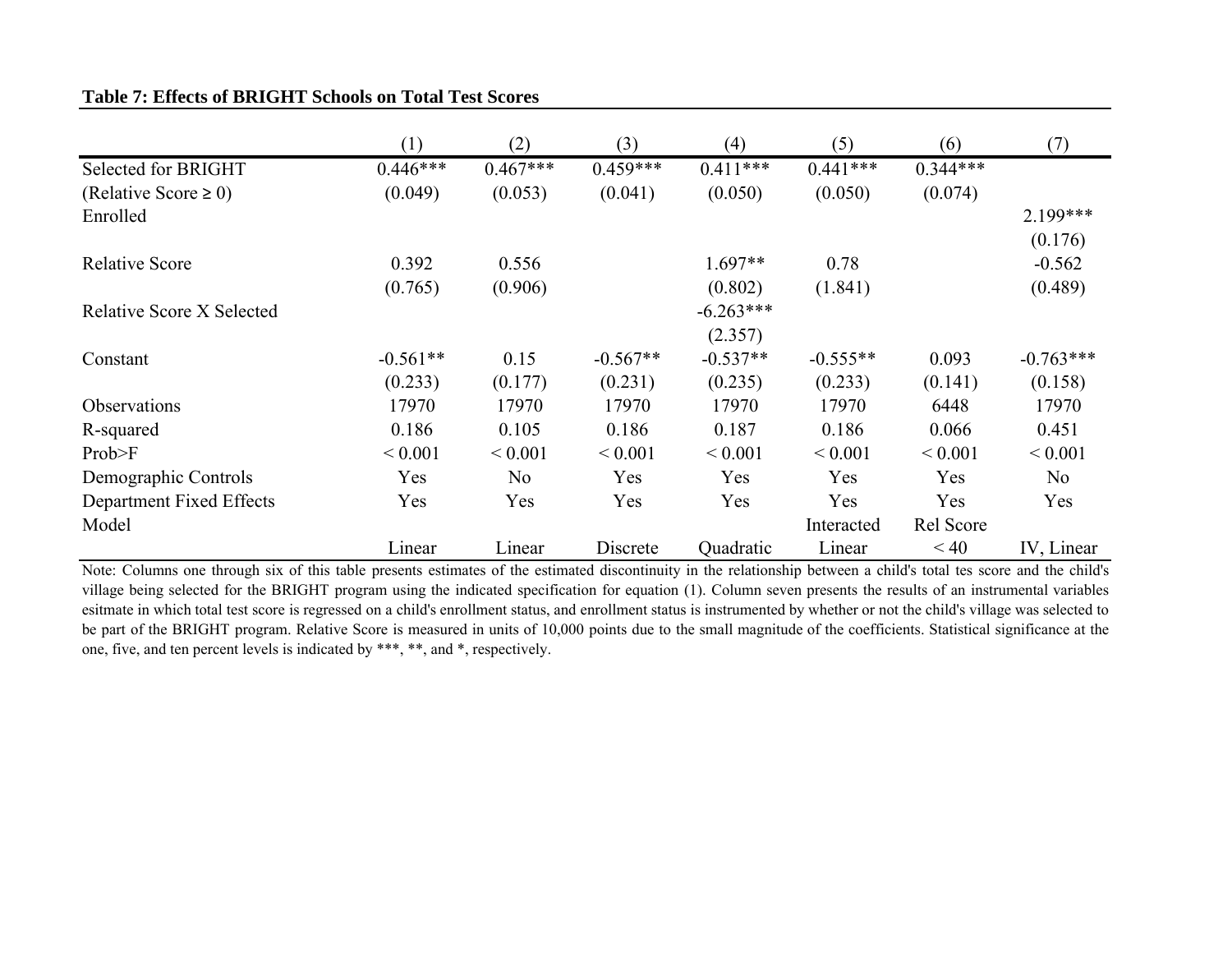|                           | Total<br>Mathematics |             |             |             | French      |             |             |
|---------------------------|----------------------|-------------|-------------|-------------|-------------|-------------|-------------|
|                           | Score                | Total       | Easy        | Hard        | Total       | Easy        | Hard        |
|                           | (1)                  | (2)         | (3)         | (4)         | (5)         | (6)         | (7)         |
| Selected for BRIGHT       | $0.446***$           | $0.439***$  | $0.481***$  | $0.364***$  | $0.407***$  | $0.439***$  | $0.220***$  |
| (Relative Score $\geq$ 0) | (0.049)              | (0.049)     | (0.050)     | (0.049)     | (0.045)     | (0.047)     | (0.043)     |
| <b>Relative Score</b>     | 0.392                | 0.296       | 0.401       | 0.417       | 0.202       | 0.295       | 0.514       |
|                           | (0.765)              | (0.706)     | (0.683)     | (0.750)     | (0.665)     | (0.714)     | (0.631)     |
| Constant                  | $-0.561**$           | $-0.082$    | $-0.254$    | $-0.598***$ | $-0.18$     | $-0.604**$  | $-0.447**$  |
|                           | (0.233)              | (0.226)     | (0.243)     | (0.217)     | (0.248)     | (0.251)     | (0.180)     |
| Observations              | 17970                | 17970       | 17970       | 17970       | 17970       | 17970       | 17970       |
| R-squared                 | 0.186                | 0.121       | 0.19        | 0.152       | 0.109       | 0.168       | 0.127       |
| Prob>F                    | ${}< 0.001$          | ${}< 0.001$ | ${}< 0.001$ | ${}< 0.001$ | ${}< 0.001$ | ${}< 0.001$ | ${}< 0.001$ |
| Demographic Controls      | Yes                  | Yes         | Yes         | Yes         | Yes         | Yes         | Yes         |
| Department Fixed Effects  | Yes                  | Yes         | Yes         | Yes         | Yes         | Yes         | Yes         |

# **Table 8: Effects of BRIGHT Schools on Individual Subjects**

Note: This table presents estimates of the discontinuity in the relationship between <sup>a</sup> child's test scores and the child's village being selected for the BRIGHT program using equation (1) with all control variables and <sup>a</sup> linear specification for the relative score variable. Column one presents the results for the overall total score. Columns two, three, and four presen<sup>t</sup> the results for all the questions on the math section, the easier questions on the math section, and the more difficult math questions, respectively. Columns five, six, and seven then do the same for the French questions. Relative Score is measured in units of 10,000 points due to the small magnitude of the coefficients. Statistical significance at the one, five, and ten percent levels is indicated by \*\*\*, \*\*, and \*, respectively.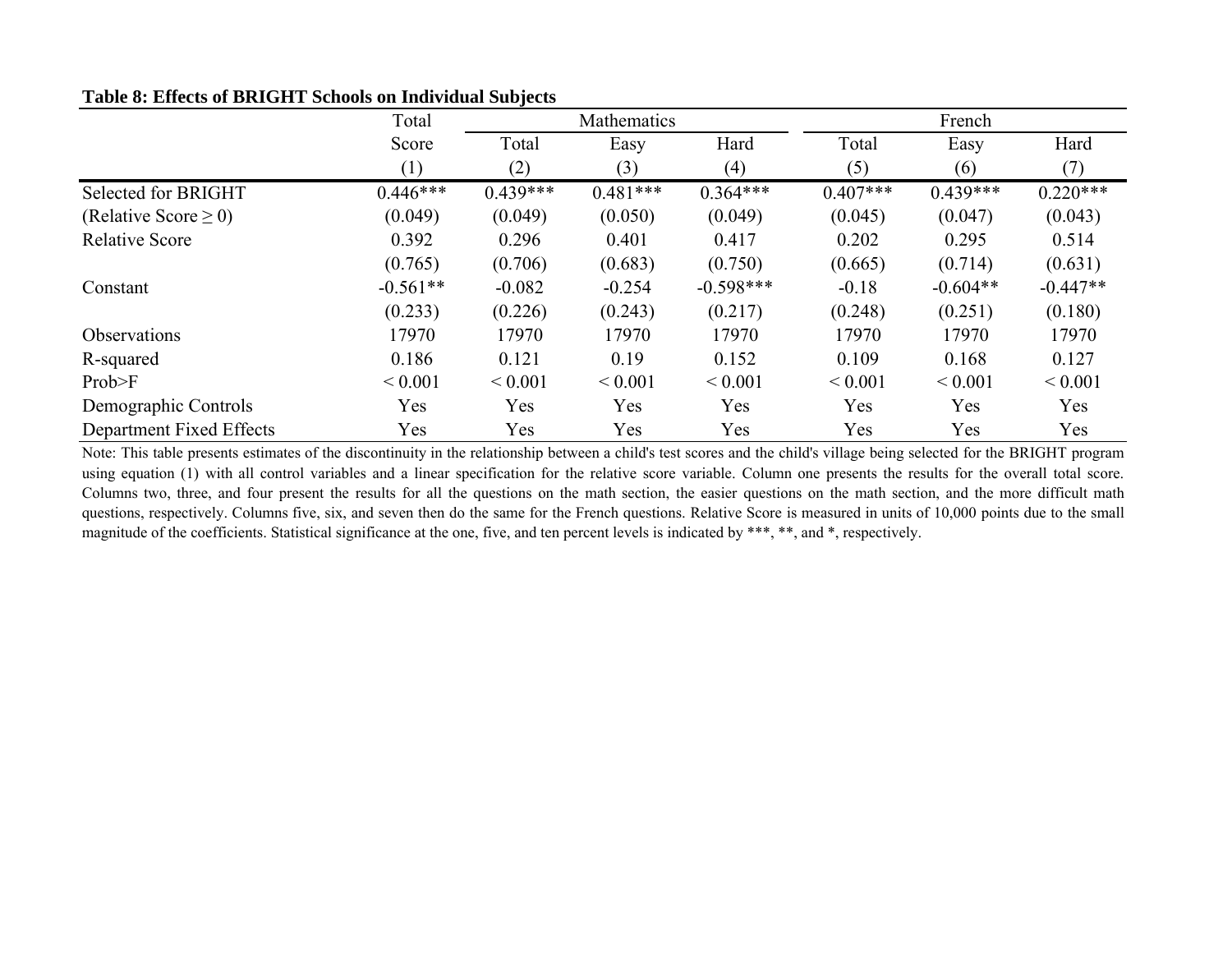|  |  | Table 9: Effects of BRIGHT Schools by Gender |  |  |
|--|--|----------------------------------------------|--|--|
|--|--|----------------------------------------------|--|--|

|                           | Self-Reported | Verified    | Total       | Math        | French      |
|---------------------------|---------------|-------------|-------------|-------------|-------------|
|                           | Enrollment    | Enrollment  | Score       | Score       | Score       |
|                           | (1)           | (2)         | (3)         | (4)         | (5)         |
| Selected for BRIGHT       | $0.181***$    | $0.142***$  | $0.443***$  | $0.432***$  | $0.401***$  |
| (Relative Score $\geq$ 0) | (0.026)       | (0.025)     | (0.052)     | (0.050)     | (0.049)     |
| Selected * Female         | $0.048***$    | $0.057***$  | 0.006       | 0.015       | 0.013       |
|                           | (0.018)       | (0.017)     | (0.036)     | (0.034)     | (0.036)     |
| <b>Relative Score</b>     | 0.431         | 0.247       | 0.392       | 0.295       | 0.202       |
|                           | (0.446)       | (0.395)     | (0.765)     | (0.705)     | (0.665)     |
| Constant                  | 0.105         | 0.146       | $-0.559**$  | $-0.078$    | $-0.176$    |
|                           | (0.122)       | (0.125)     | (0.233)     | (0.225)     | (0.249)     |
| Observations              | 17970         | 17970       | 17970       | 17970       | 17970       |
| R-squared                 | 0.185         | 0.167       | 0.186       | 0.121       | 0.109       |
| Prob>F                    | ${}< 0.001$   | ${}< 0.001$ | ${}< 0.001$ | ${}< 0.001$ | ${}< 0.001$ |
| Demographic Controls      | Yes           | Yes         | Yes         | Yes         | Yes         |
| Department Fixed Effects  | Yes           | Yes         | Yes         | Yes         | Yes         |

Note: This table presents the estimated discontinuities for the indicated outcome variable using equation (1) with the full set of controls and <sup>a</sup> linear specification for the relative score function while allowing for separate effects for boys and girls. Relative Score is measured in units of 10,000 points due to the small magnitude of the coefficients. Statistical significance at the one, five, and ten percen<sup>t</sup> levels is indicated by \*\*\*, \*\*, and \*, respectively.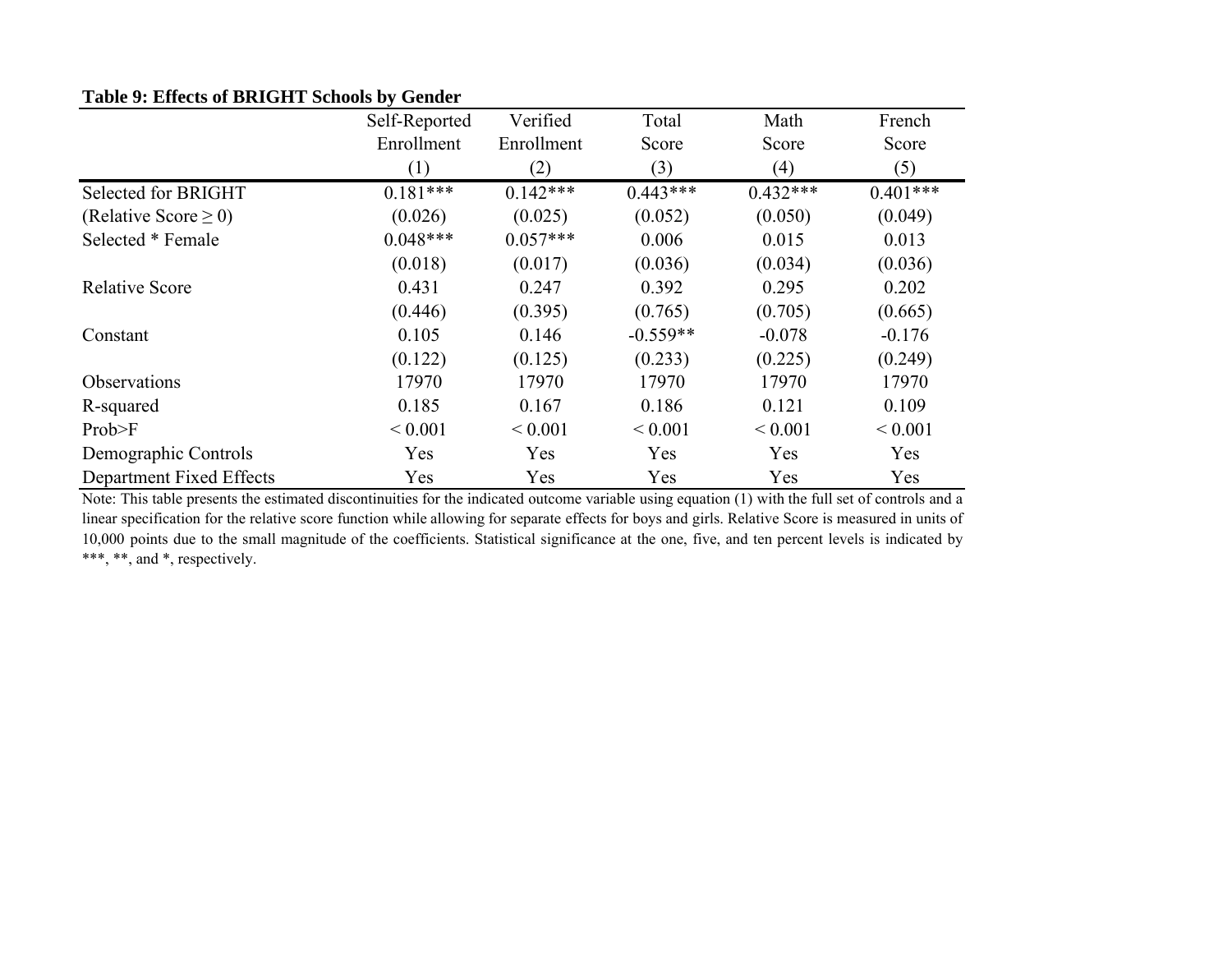|                            | <b>Enrollment</b> |                 |                   | <b>Total Score</b> |                 |                   | <b>Math Score</b> |                   | <b>French Score</b> |                   |
|----------------------------|-------------------|-----------------|-------------------|--------------------|-----------------|-------------------|-------------------|-------------------|---------------------|-------------------|
|                            | All               | All             | <b>Had School</b> | All                | All             | <b>Had School</b> | All               | <b>Had School</b> | All                 | <b>Had School</b> |
|                            | <b>Villages</b>   | <b>Villages</b> | in 2004           | <b>Villages</b>    | <b>Villages</b> | in 2004           | <b>Villages</b>   | in 2004           | <b>Villages</b>     | in 2004           |
| <b>Variables</b>           | (1)               | (2)             | (3)               | (4)                | (5)             | (6)               | (7)               | (8)               | (9)                 | (10)              |
| <b>BRIGHT School</b>       | $0.138***$        | $0.126***$      | $0.147***$        | $0.377***$         | $0.346***$      | $0.383***$        | $0.357***$        | $0.352***$        | $0.300***$          | $0.385***$        |
|                            | (0.027)           | (0.020)         | (0.046)           | (0.056)            | (0.043)         | (0.067)           | (0.043)           | (0.059)           | (0.041)             | (0.058)           |
| Any Village School         | $0.267***$        | $0.265***$      |                   | $0.284***$         | $0.323***$      |                   | $0.279***$        |                   | $0.311***$          |                   |
|                            | (0.034)           | (0.031)         |                   | (0.071)            | (0.066)         |                   | (0.069)           |                   | (0.055)             |                   |
| Constant                   | $0.184***$        | $-0.03$         | $0.790***$        | $-0.242***$        | $-0.691***$     | $1.114**$         | $-0.193$          | $.302***$         | $-0.303$            | $1.531***$        |
|                            | (0.027)           | (0.102)         | (0.165)           | (0.057)            | (0.218)         | (0.412)           | (0.215)           | (0.357)           | (0.233)             | (0.359)           |
| Order of Control Function  | None              | None            | Quadratic         | None               | None            | Quadratic         |                   |                   |                     |                   |
| Socio-Demographic Controls | No                | Yes             | Yes               | N <sub>0</sub>     | Yes             | Yes               | Yes               | Yes               | Yes                 | Yes               |
| <b>Fixed Effects</b>       | N <sub>0</sub>    | Yes             | Yes               | N <sub>0</sub>     | Yes             | Yes               | Yes               | Yes               | Yes                 | Yes               |
| <b>Observations</b>        | 17970             | 17970           | 1568              | 17970              | 17970           | 1568              | 17970             | 1568              | 17970               | 1568              |
| R-squared                  | 0.095             | 0.216           | 0.219             | 0.06               | 0.197           | 0.321             | 0.13              | 0.22              | 0.119               | 0.229             |

**Table 10: Relative Effect of School Improvement versus School Access**

Note: This table presents estimates of the relative effects of <sup>a</sup> BRIGHT school relative to <sup>a</sup> tradtitional school for the indicated outcomes. Columns one, two, four, seven, and nine presen<sup>t</sup> the results of an OLS regression, including the indicated controls. Columns three, six, eight, and ten present esitmates of the discontinuity using only the sample of children whose villages already had schools in 2004, before the BRIGHT program was started. Statistical significance at the one, five, and ten percent levels is indicated by \*\*\*, \*\*, and \*, respectively.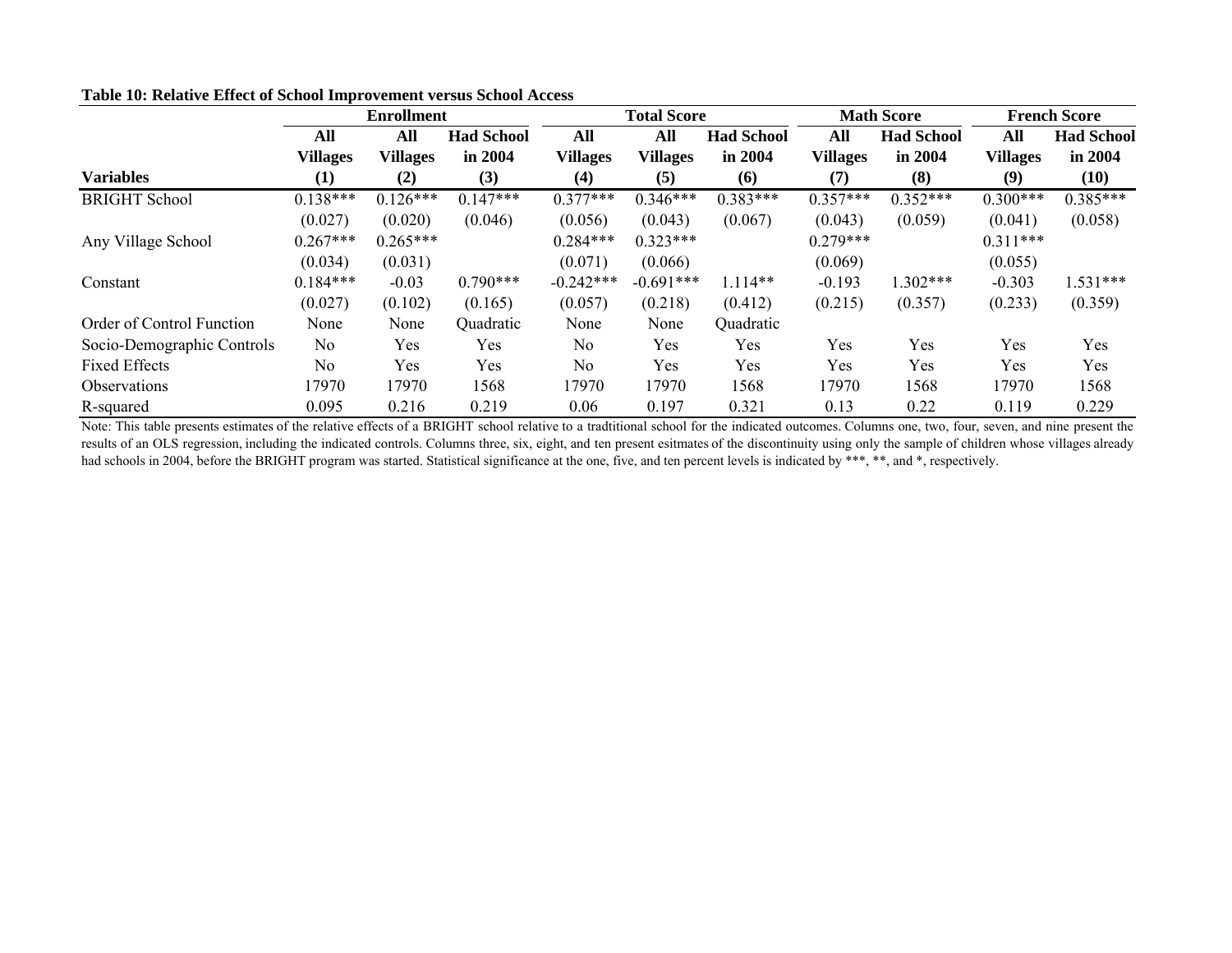### **Appendix: Cost Effectiveness Calculations**

This appendix presents our estimates of the cost-effectiveness of the BRIGHT intervention. In Section A, we present our strategy for estimating the costs of both BRIGHT and traditional government public schools. In Section B, we present the cost-effectiveness estimates of the BRIGHT program as implemented. In Section C, we present the marginal cost-effectiveness of moving from a traditional government school to a BRIGHT school.

A key issue underlying the analyses presented in this memo is that although we have reasonably reliable information on the costs associated with the BRIGHT program, the information on the costs of the government schools is much less reliable. In fact, we obtained two cost estimates of building a typical government school—and one is 2.4 times the other. Although we tried to investigate why the two estimates were so different, we do not feel enough confidence in the information gathered to favor one estimate over the other. We therefore present our cost-effectiveness estimates under two scenarios: one based on the high-cost estimate of the government schools (scenario I), and the other based on the low-cost estimate (scenario II). All cost-effectiveness estimates are measured in 2007 U.S. dollars.

### **A. Estimating the Costs of the Schools**

We begin with a detailed estimate of the costs of the various components in the schools. These are presented in Table A9. These estimates were obtained from the Millennium Challenge Corporation (MCC) and the Burkina Faso Ministry of Education. As explained in the text, we received two estimates of costs from the Ministry, which are presented as scenarios I and II. Panel A contains costs that are estimated to last for the 40-year lifetime of the building. Panel B lists costs that recur on an annual basis, and Panel C contains maintenance costs that need to be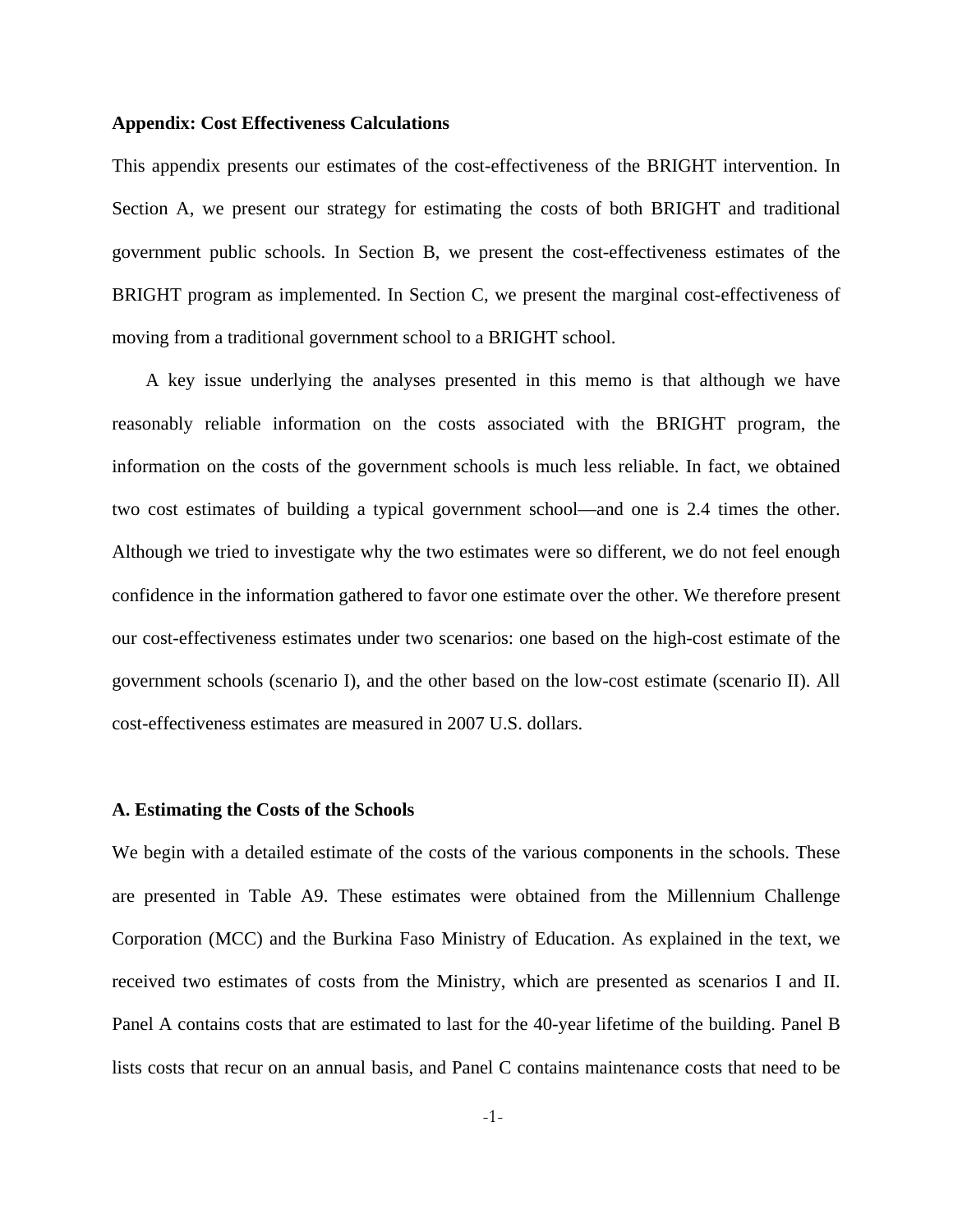spent every five years. It is important to note that for scenario I, we were given a lump sum cost that included many of the amenities that are broken out for the BRIGHT schools and for scenario II. In addition, for scenario II (and for the maintenance costs in scenario I), we were unable to obtain cost estimates for individual amenities. In scenario I, we use the same cost estimates as for the BRIGHT schools. In scenario II, we use the BRIGHT cost estimates reduced by the ratio of the cost of the BRIGHT and government school complex to account for the fact that the government normally spent less than the amounts required by the BRIGHT program.

To calculate the total cost for each panel, we have to take into account that not all schools have each amenity. We thus provide the associated probability that each amenity is present. We can then take the sum of each amenity multiplied by the fraction of schools with the given amenity to calculate the average cost per school for each panel.

To calculate the incremental cost of the BRIGHT intervention, we need to take into account the fact that villages on either side of the discontinuity had either access to a BRIGHT school, access to government schools, or no access to any school. Table A10 contains the fractions of villages that had the specified type of school for villages just below the cutoff (control) and villages just above the cutoff (treatment). Clearly, the treatment villages overwhelmingly have BRIGHT schools, while the control villages have a combination of mostly government schools and no schools.

The ultimate annual costs are then presented in Table A11. We first calculate the estimates for the BRIGHT and government schools for each scenario in the first two rows. To do this, we depreciate the total costs for each panel of Table A9 by the indicated period and add the resulting per-year costs together. We assume a constant rate of depreciation so that, for example, the total fixed cost of a BRIGHT school of \$101,232 results in an annual cost of \$2,530.80 when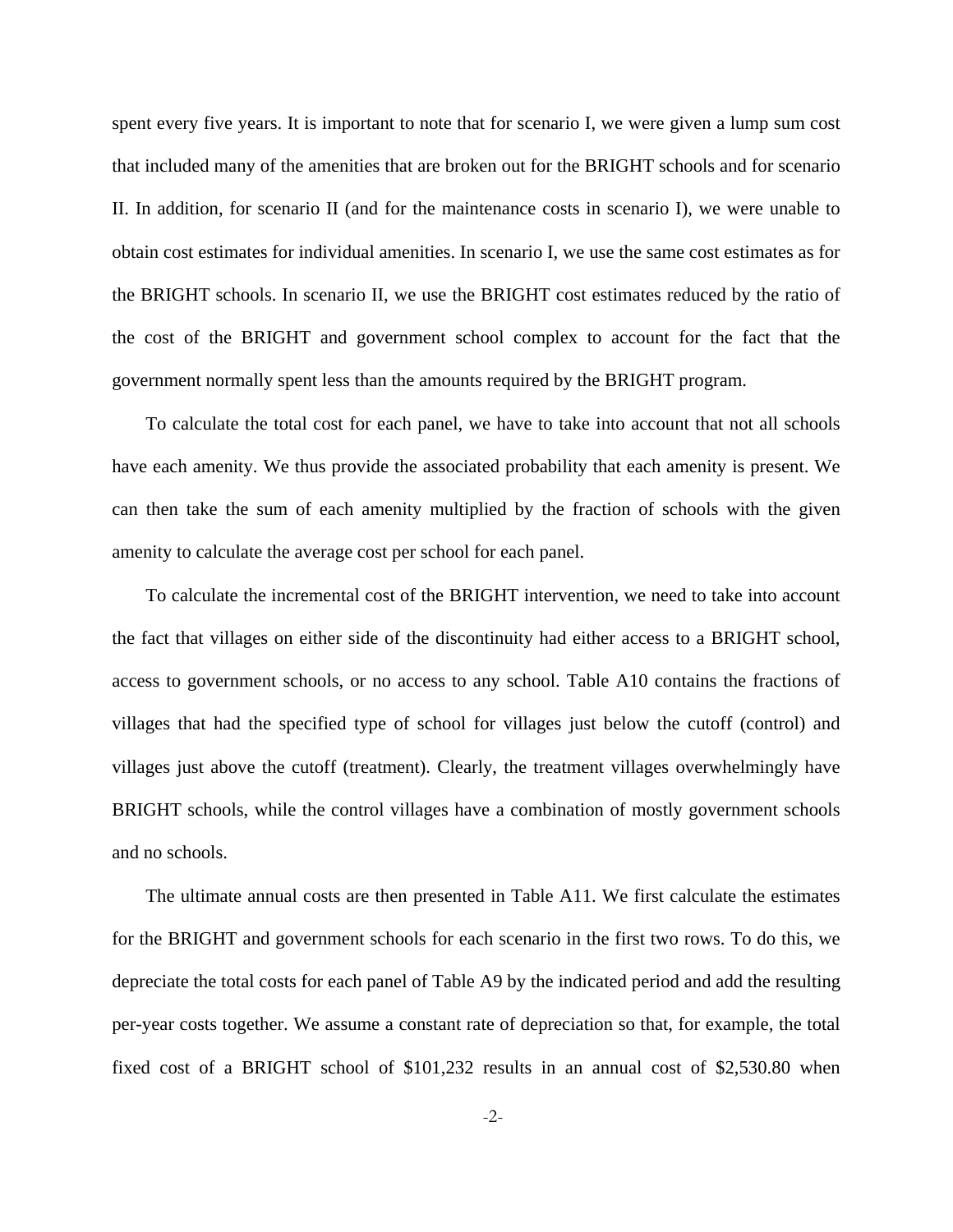calculated over the estimated 40-year lifespan. The total annual cost (\$12,059) is then calculated by adding the total amortized fixed cost to the amortized maintenance costs (\$300) and the total of the annual costs (\$9,229).

The estimates for the treatment and control villages are based on the estimates for the BRIGHT and government schools. Using the probabilities presented in Table A10, we weight the costs of the government and BRIGHT schools. So, for example, the annual cost for a treatment village is 0.91 times the cost of a BRIGHT school added to 0.04 times the cost of a government school. Row 5 then contains the difference in cost between a selected and a nonselected village and row 6 contains the difference between a BRIGHT school and a government school.

Finally, Table A12 contains the estimates of our outcome variables for the villages and the schools. In Panel A, all of the estimates are taken from regressions similar to those presented in Tables 6 and 7. The estimates for the non-selected villages are taken from regressions similar to those in column 2, but without the department-level fixed effects, so that the estimate of the coefficient on the constant term is then an estimate of the average for villages directly to the left of the discontinuity. The estimate for the selected villages is then the estimate for the nonselected villages plus our estimate of the treatment effect from our preferred specification in column 1 of Tables 6 and 7. The estimates in Panel B are similar to those in Panel A, but they are taken from columns 1, 2, 4, and 5 of Table 10 instead.

#### **B. Cost-Effectiveness of the BRIGHT Program as Implemented**

Table A13 presents the key information used to calculate the cost-effectiveness of the BRIGHT program as implemented. The costs presented in the table are on a per-year basis (enrollment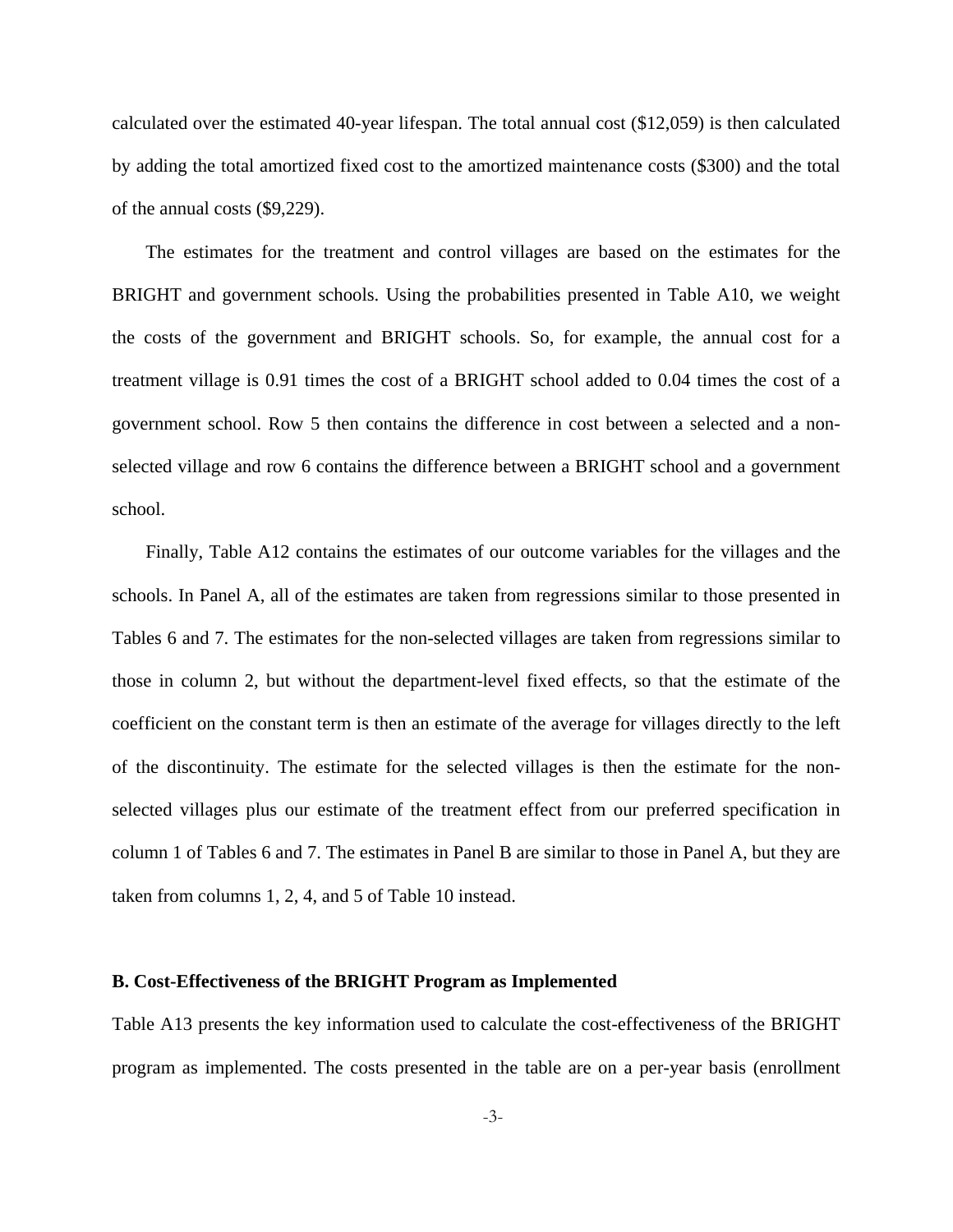figures) or per-2.5-year basis (test scores figures), because the choice to enroll is an annual decision made by parents, while the children's test scores reflect learning that occurred in the first 2.5 years of the BRIGHT program. The difference in outcomes presented are based on the impacts estimated using the regression discontinuity design presented in Table A12.

To estimate the cost-effectiveness of BRIGHT, we first estimated the costs associated with providing the program in the villages close to the eligibility cutoff and then divided this amount by the impact estimates (which are based on this same set of villages). In the case of enrollment, we divided the costs of BRIGHT over one year by the impact on the number of enrolled children. In the case of test scores, we divided the *per child* costs over 2.5 years by the impact in test scores measured in 0.1 of a standard deviation.

The cost-effectiveness of BRIGHT at increasing enrollment is \$62.50 per student per year under scenario I, and \$69.71 per student per year under scenario II (Table A13). The cost of improving test scores is \$7.11 per student per 0.1 of a standard deviation over the 2.5 years of the intervention under scenario I and \$7.94 per student per 0.1 of a standard deviation under scenario II.

**C. Marginal Cost-Effectiveness of Moving from a Government School to a BRIGHT School**  While the estimates presented in Section B measure the cost-effectiveness of BRIGHT relative to what would have happened in the absence of the program (that is, the counterfactual), they are not directly comparable to other interventions that have been recently evaluated and for which we have cost-effectiveness information. Almost all these other education interventions are addon programs for existing schools. Because BRIGHT involves building schools, it is reasonable to expect that the cost of BRIGHT will be much higher than the cost of interventions that take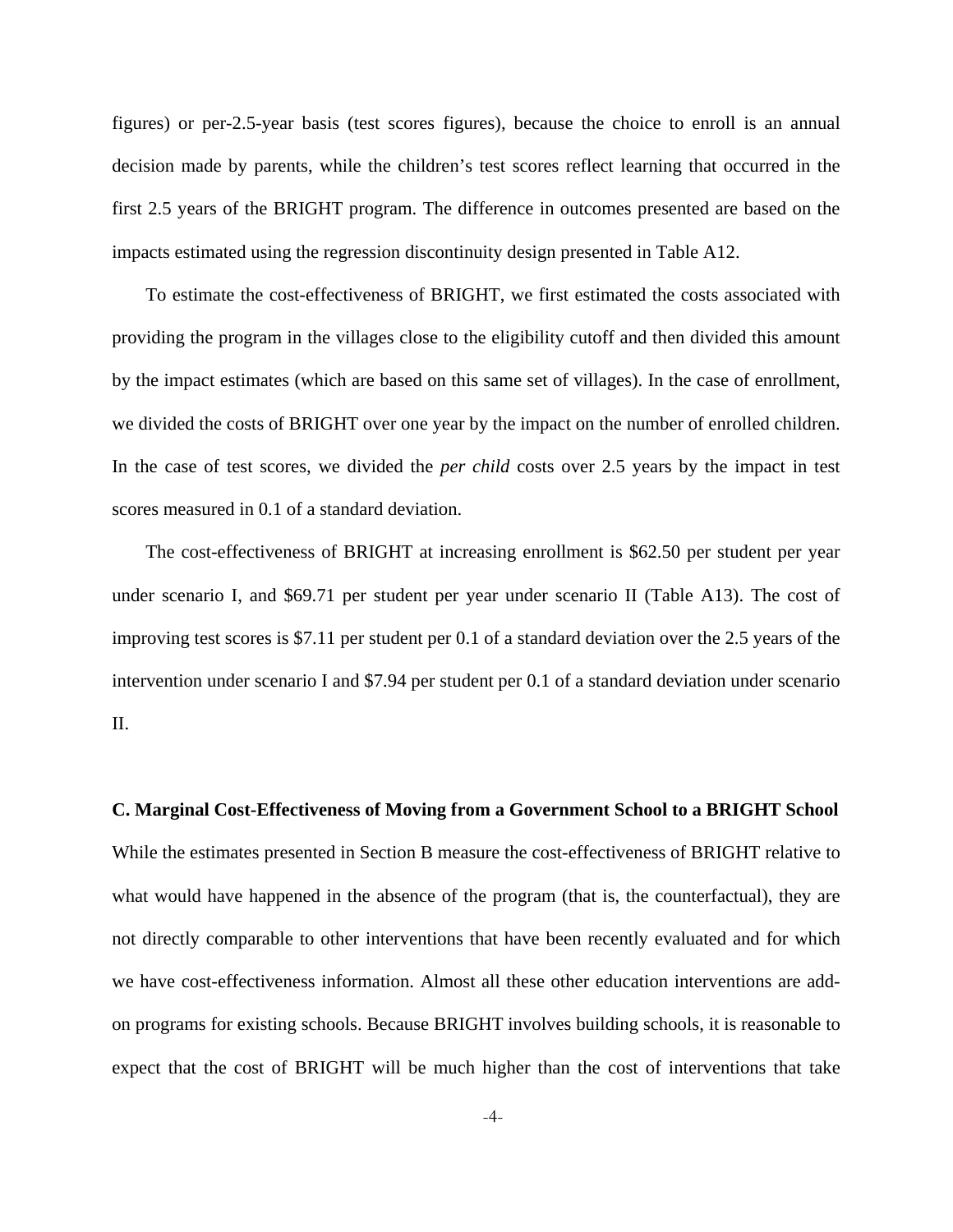advantage of existing schools. Moreover, the comparison is problematic because those other interventions can only be implemented in places where a school already exists; therefore, they would not be viable interventions for the 40 percent of villages that would not have a school in the absence of BRIGHT. In this section, we present the cost-effectiveness estimates of building a BRIGHT school in a village where a government school is already planned. Since the government school is already planned, it makes sense to compare the marginal benefits of investing more in infrastructure to produce a BRIGHT school versus investing the additional funds in some of the other add-on programs that have been evaluated in the literature.

The key advantage of these marginal cost-effectiveness estimates over the ones presented in the previous section is that they are more comparable to cost-effectiveness estimates of other interventions in the literature. The key disadvantage is that they rely on impact estimates that are less reliable than the ones used in Section V, because they depend on the results presented in Section VI, which require additional assumptions.

To construct this estimate, we divided the difference in cost between a BRIGHT school and a government school by the impacts in enrollment and test scores that are due to a higher quality school (that is, the estimated impacts of BRIGHT relative to a government school). It is important to note that while the previous estimate is an average cost-effectiveness calculation, this one is a marginal cost-effectiveness calculation because it compares the change in costs to the change in benefits from the program.

The marginal cost-effectiveness of the increase in enrollment is \$38.15 per student per year under scenario I and \$58.01 under scenario II. The marginal cost-effectiveness of the change in test scores is \$3.79 per student per 0.1 of a standard deviation over two years under scenario I and \$5.76 under scenario II in Table A14.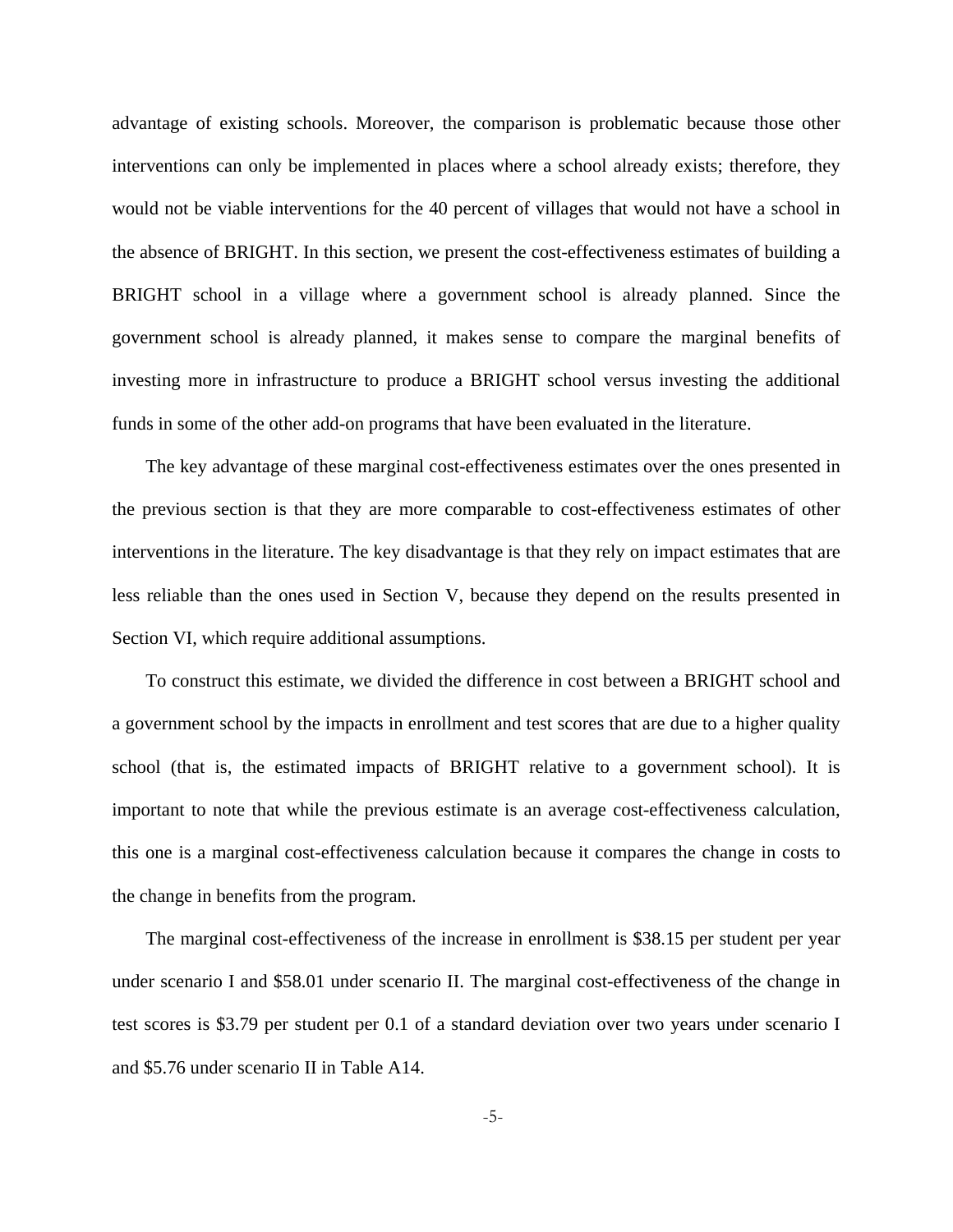To get a broad sense of the magnitude of these cost-effectiveness estimates, we compared them to cost-effectiveness estimates of other education interventions in the literature. The BRIGHT cost-effectiveness estimates are in the mid-range for both enrollment and for test scores (Tables A15 and A16). It is important to note that most of these other interventions were also add-ons evaluated in traditional government schools and are thus viable comparisons to the marginal cost-effectiveness of the BRIGHT schools.

Nevertheless, these comparisons require caution for a number of reasons. First, since some interventions may affect multiple outcomes, such as health and schooling (as in the deworming intervention), the overall effectiveness of such programs will be understated when calculating a cost-effectiveness estimate for schooling alone. Second, costs of similar interventions could vary across countries. Third, different measures of enrollment were used in different research papers. Fourth, the impacts of BRIGHT on test scores are driven partly by the additional enrollment produced by the program, whereas in many of the other interventions, the impact is based on students already enrolled in school. Finally, some of these programs involve transfers, in which case some of the real cost for the social planner is the cost of raising funds, that is, the deadweight loss associated with raising funds (see Kremer et al., 2007). To the extent that the cost of raising funds differs by country, cost-effectiveness comparisons need to be exercised with caution.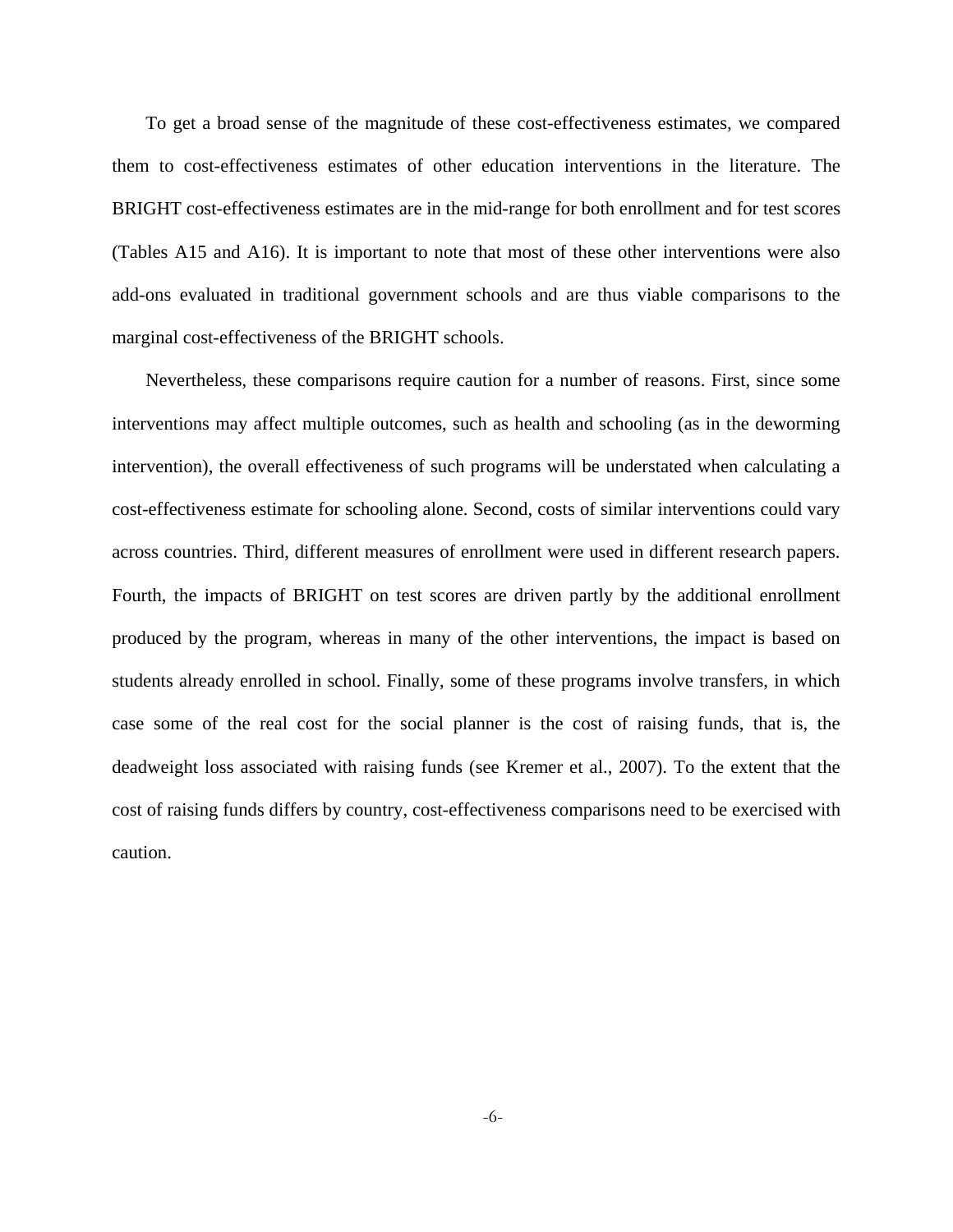### **D. References**

- Angrist, Joshua, E. Bettinger, E. Bloom, E. King, and M. Kremer. "Vouchers for Private Schooling in Colombia: Evidence from a Randomized Natural Experiment." *The American Economic Review*, vol. 92, no. 5, 2002, pp. 1535–1558.
- Duflo, Esther, Pascaline DuPas, and Michael Kremer. "Peer Effects, Pupil-Teacher Ratios, and Teacher Incentives." Hanover, NH: Dartmouth College, Department of Economics, 2007.
- Glewwe, Paul, Michael Kremer, and Sylvie Moulin. "Textbooks and Test Scores: Evidence from a Prospective Evaluation in Kenya." Cambridge, MA: Harvard University, Department of Economics, 2003.
- Glewwe, Paul, Ilias Nauman, and Michael Kremer. "Teacher Incentives." Working paper no. 9671. Cambridge, MA: National Bureau of Economic Research, 2003.
- Glewwe, Paul, Michael Kremer, Sylvie Moulin, and Eric Zitzewitz. "Retrospective vs. Prospective Analyses of School Inputs: The Case of Flip Charts in Kenya." *Journal of Development Economics*, vol. 74, no. 1, 2004, pp. 251–268.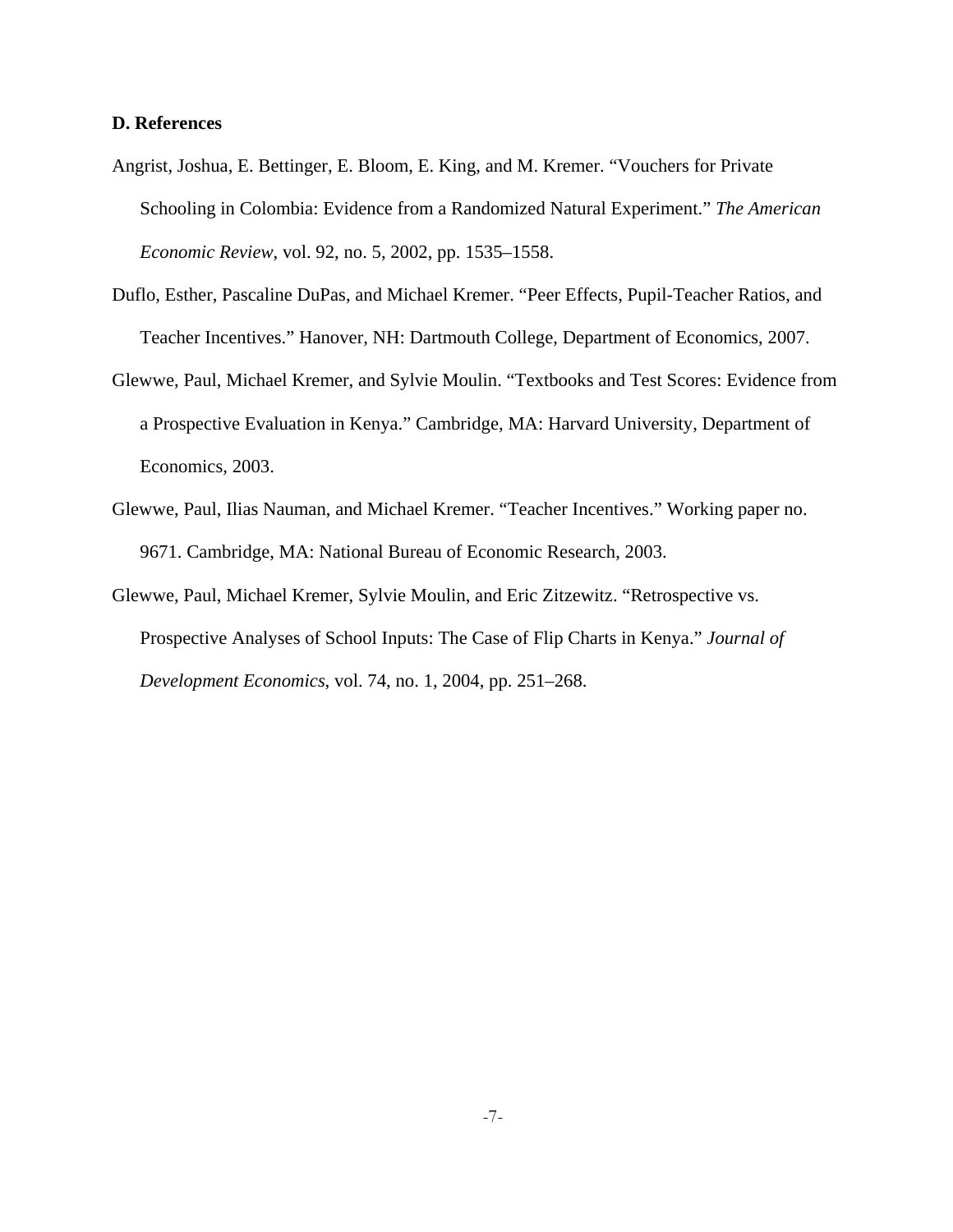|                             | (1)            | (2)            | (3)              | (4)        | (5)        | (6)        |
|-----------------------------|----------------|----------------|------------------|------------|------------|------------|
| Selected for BRIGHT         | $0.320***$     | $0.355***$     | $0.318***$       | $0.336***$ | $0.317***$ | $0.243***$ |
| (Relative Score $\geq 0$ )  | (0.051)        | (0.044)        | (0.056)          | (0.058)    | (0.055)    | (0.081)    |
| <b>Relative Score</b>       | 1.057          |                | 1.142            | $-0.088$   | 1.277      |            |
|                             | (0.758)        |                | (1.195)          | (2.191)    | (1.207)    |            |
| Relative Score <sup>2</sup> |                |                | $-0.398$         |            |            |            |
|                             |                |                | (4.282)          |            |            |            |
| Relative Score X Selected   |                |                |                  | 1.379      |            |            |
|                             |                |                |                  | (2.476)    |            |            |
| Constant                    | $0.541***$     | $0.523***$     | $0.542***$       | $0.529***$ |            | $0.661***$ |
|                             | (0.120)        | (0.120)        | (0.121)          | (0.122)    |            | (0.108)    |
| <b>Observations</b>         | 287            | 287            | 287              | 287        | 287        | 104        |
| R-squared                   | 0.339          | 0.334          | 0.34             | 0.34       |            | 0.283      |
| Prob>F                      | $\overline{0}$ | $\overline{0}$ | $\boldsymbol{0}$ | $\theta$   |            | 0.341      |
| Prob > Chi <sup>2</sup>     |                |                |                  |            | 0.1        |            |
| Department Fixed Effects    | Yes            | Yes            | Yes              | Yes        | Yes        | Yes        |
| Model                       |                |                |                  | Interacted | Quadratic  | Rel Score  |
|                             | Quadratic      | Linear         | Cubic            | Quadratic  | Probit     | < 40       |

### **Table A1: Effects of BRIGHT Schools on Existance of a School**

Note: This table presents estimates of the estimated discontinuity in the relationship between being selected for the BRIGHT program and the existance of any school in <sup>a</sup> village at the time of the follow-up survey using the indicated specification for equation (1). Relative Score is measured in units of 10,000 points due to the small magnitude of the coefficients. Statistical significance at the one, five, and ten percen<sup>t</sup> levels is indicated by \*\*\*, \*\*, and \*, respectively.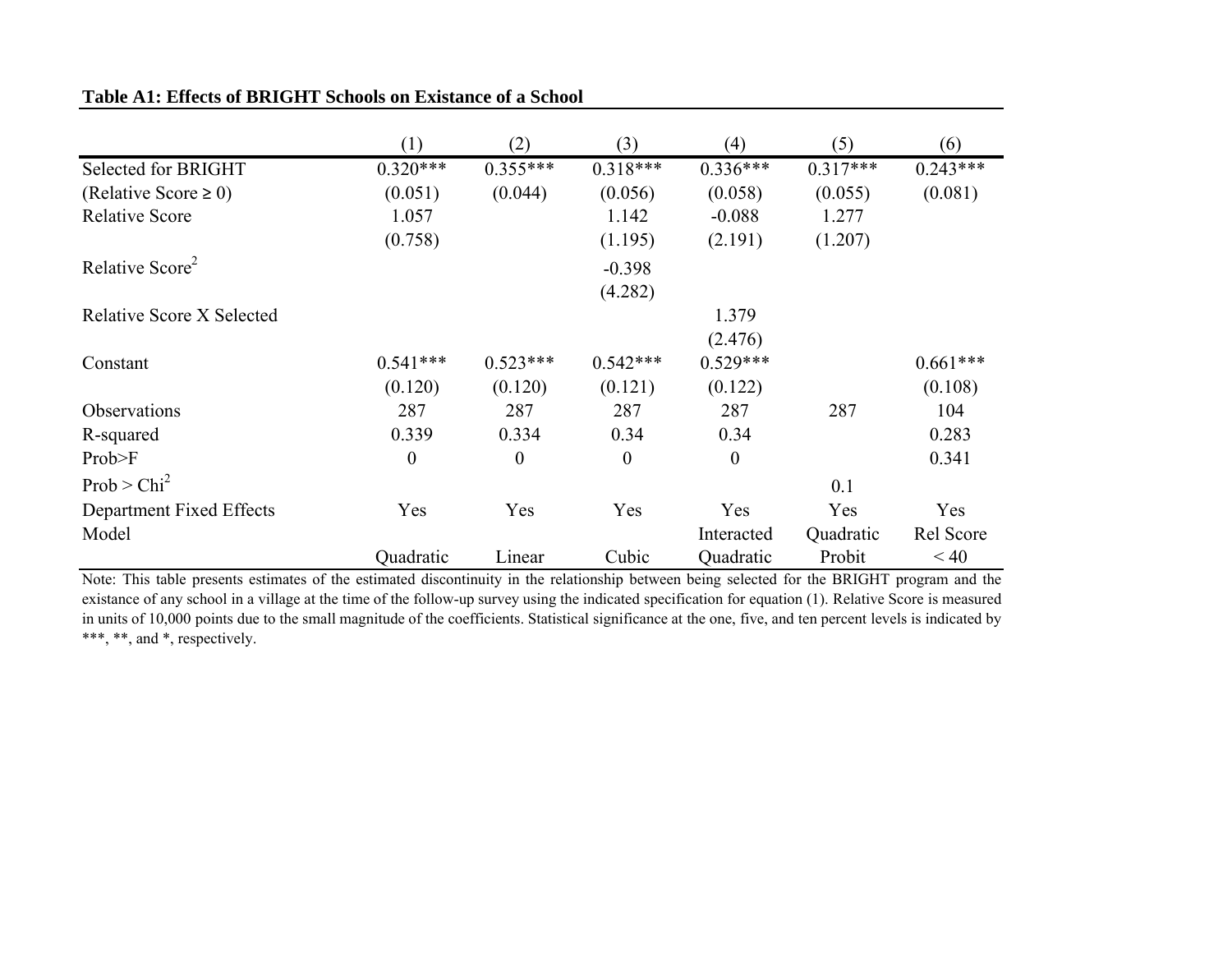| Table AZ: Comparison of Schools Attended by Students from Selected and Non-Selected Villa |                     |                     |                |
|-------------------------------------------------------------------------------------------|---------------------|---------------------|----------------|
|                                                                                           | Average             | Average             | Estimated      |
|                                                                                           | <b>Schools Near</b> | <b>Schools Near</b> | Discontinuity, |
|                                                                                           | Non-Selected        | Selected            | All            |
|                                                                                           | Villages            | Villages            | Schools        |
|                                                                                           | (1)                 | (2)                 | (3)            |
| <b>Panel A: Girl Friendly Characteristics</b>                                             |                     |                     |                |
| <b>Feeding Program</b>                                                                    | 0.503               | 0.746               | $0.235***$     |
|                                                                                           |                     |                     | (0.057)        |
| Feeding Program:                                                                          | 0.105               | 0.371               | $0.202***$     |
| Dry Rations                                                                               |                     |                     | (0.046)        |
| <b>Toilets</b>                                                                            | 0.327               | 0.721               | $0.398***$     |
|                                                                                           |                     |                     | (0.057)        |
| Toilets, Gender Segregated                                                                | 0.24                | 0.619               | $0.372***$     |
|                                                                                           |                     |                     | (0.057)        |
| Daycare                                                                                   | 0.006               | 0.066               | $0.054**$      |
|                                                                                           |                     |                     | (0.023)        |
| <b>Panel B: School Resources</b>                                                          |                     |                     |                |
| <b>Insufficient Textbooks</b>                                                             | 0.737               | 0.584               | $-0.187***$    |
|                                                                                           |                     |                     | (0.056)        |
| <b>Insufficient Desks</b>                                                                 | 0.357               | 0.188               | $-0.257***$    |
|                                                                                           |                     |                     | (0.054)        |
| <b>Water Supply</b>                                                                       | 0.263               | 0.614               | $0.344***$     |
|                                                                                           |                     |                     | (0.058)        |
| Number of Usable Rooms                                                                    | 2.509               | 3.063               | $0.514***$     |
|                                                                                           |                     |                     | (0.160)        |
| Number of Blackboards                                                                     | 2.402               | 3.057               | $0.620***$     |
|                                                                                           |                     |                     | (0.168)        |
| Number of Blackboards,                                                                    | 1.42                | 2.886               | $1.442***$     |
| Legible for All Students                                                                  |                     |                     | (0.349)        |
| <b>Panel C: Teacher Characteristics</b>                                                   |                     |                     |                |
| Number of Teachers                                                                        | 2.536               | 2.759               | 0.264          |
|                                                                                           |                     |                     | (0.185)        |
| Number of Teachers,                                                                       | 0.464               | 1.101               | $0.598***$     |
| Female                                                                                    |                     |                     | (0.128)        |
| Number of Teachers,                                                                       | 0.08                | 0.127               | $-0.03$        |
| <b>Post Secondary Training</b>                                                            |                     |                     | (0.046)        |
| Number of Teachers,                                                                       | 1.643               | 2.032               | $0.496***$     |
| > 5 Years Experience                                                                      |                     |                     | (0.154)        |
| Number of Teachers,                                                                       | 0.696               | 0.576               | $-0.146$       |
| Bet 5 and 10 Years Experience                                                             |                     |                     | (0.109)        |
| Number of Teachers,                                                                       | 0.196               | 0.152               | $-0.087*$      |
| > 10 Years Experience                                                                     |                     |                     | (0.051)        |
| Number of Teachers,                                                                       | 0.152               | 0.614               | $0.489***$     |
| <b>Gender Sensitivity Training</b>                                                        |                     |                     | (0.082)        |

**Table A2: Comparison of Schools Attended by Students from Selected and Non‐Selected Villages**

Note: This table presents estimates of the school characteristics for schools based on whether or not the village in which the school is located was selected for the BRIGHT program. These estimates are similar to those presented in Table 4, but these are estimated at the school level rather than at the child level. Columns one and two present the average characteristics for schools in villages that were not selected and school in villages selected for the program, respectively. Column three presents the estimated discontinuity in the given characteristic using equation (1) with no control variables and linear specification for the relative score function. Statistical significance at the one, five, and ten percent levels is indicated by \*\*\*, \*\*, and \*, respectively.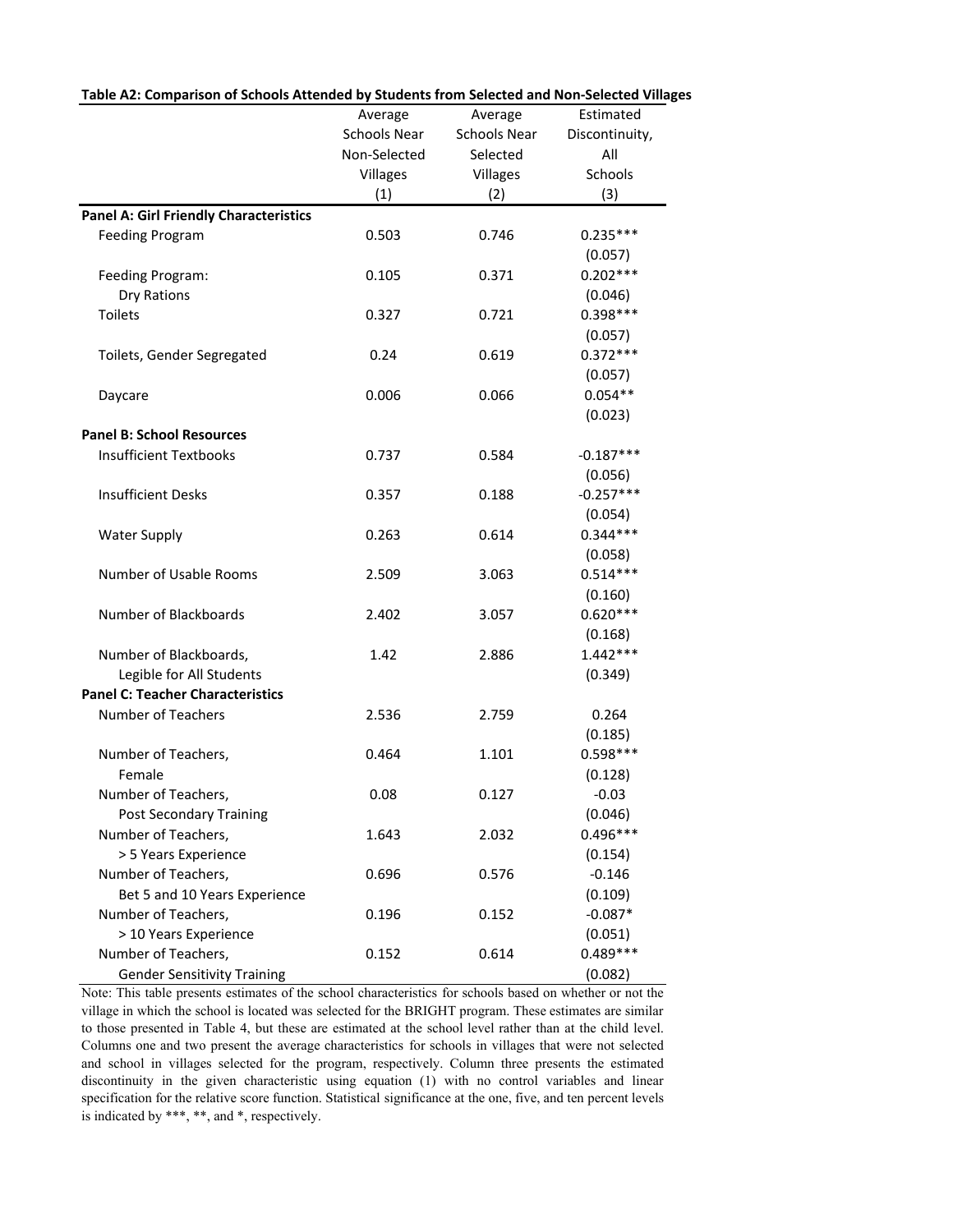|                                  | (1)         | (2)            | (3)         | (4)         | (5)         | (6)         | (7)            |
|----------------------------------|-------------|----------------|-------------|-------------|-------------|-------------|----------------|
| Selected for BRIGHT              | $0.169***$  | $0.176***$     | $0.177***$  | $0.154***$  | $0.151***$  | $0.191***$  | $0.145***$     |
| (Relative Score $\geq 0$ )       | (0.024)     | (0.025)        | (0.022)     | (0.027)     | (0.027)     | (0.026)     | (0.042)        |
| <b>Relative Score</b>            | 0.251       | 0.332          |             | 0.795       | 1.573       | 0.253       |                |
|                                  | (0.396)     | (0.422)        |             | (0.662)     | (1.283)     | (0.420)     |                |
| Relative Score <sup>2</sup>      |             |                |             | $-2.613$    |             |             |                |
|                                  |             |                |             | (1.819)     |             |             |                |
| <b>Relative Score X Selected</b> |             |                |             |             | $-1.591$    |             |                |
|                                  |             |                |             |             | (1.401)     |             |                |
| Constant                         | 0.131       | $0.410***$     | 0.127       | 0.141       | 0.152       |             | $0.263***$     |
|                                  | (0.125)     | (0.104)        | (0.124)     | (0.126)     | (0.127)     |             | (0.068)        |
| Observations                     | 17970       | 17970          | 17970       | 17970       | 17970       | 17970       | 6448           |
| R-squared                        | 0.166       | 0.12           | 0.166       | 0.167       | 0.167       |             | 0.085          |
| Prob>F                           | ${}< 0.001$ | ${}< 0.001$    | ${}< 0.001$ | ${}< 0.001$ | ${}< 0.001$ |             | ${}< 0.001$    |
| Prob > Chi <sup>2</sup>          |             |                |             |             |             | ${}< 0.001$ |                |
| Demographic Controls             | Yes         | N <sub>o</sub> | Yes         | Yes         | Yes         | Yes         | N <sub>o</sub> |
| Department Fixed Effects         | Yes         | Yes            | Yes         | Yes         | Yes         | Yes         | N <sub>o</sub> |
| Model                            |             |                |             |             | Interacted  | Quadratic   | Rel Score      |
|                                  | Quadratic   | Quadratic      | Linear      | Cubic       | Quadratic   | Probit      | < 40           |

# **Table A3: Effects of BRIGHT Schools on Verified Enrollment**

Note: This table presents estimates of the estimated discontinuity in the relationship between being selected for the BRIGHT program and whether or not <sup>a</sup> child was observed in class during the survey of the child's school using the indicated specification for equation (1). Relative Score is measured in units of 10,000 points due to the small magnitude of the coefficients. Statistical significance at the one, five, and ten percent levels is indicated by \*\*\*, \*\*, and \*, respectively.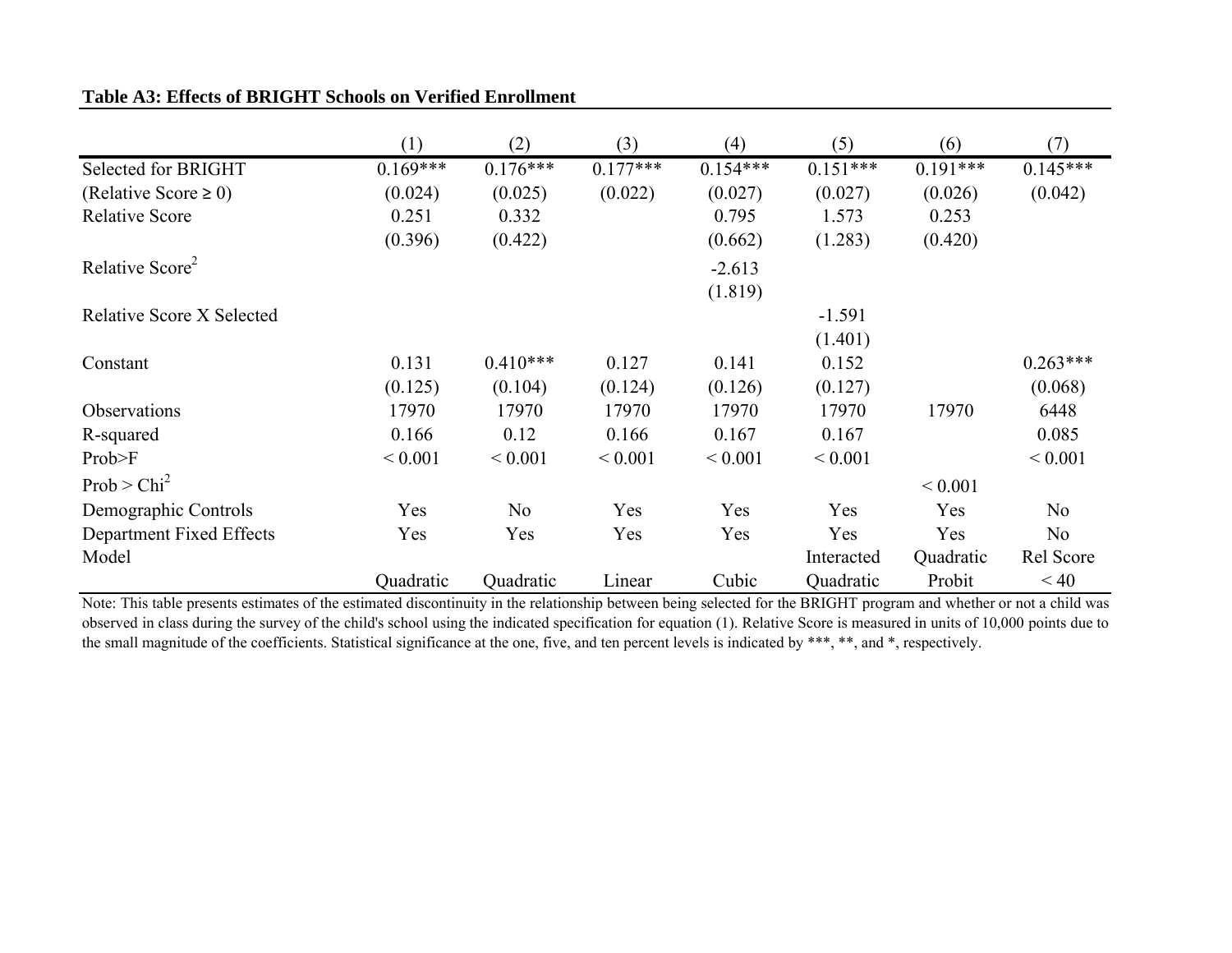|                           | Collecting  |             | Fetching    | Caring for  | Tending     | Help         | Help     |
|---------------------------|-------------|-------------|-------------|-------------|-------------|--------------|----------|
|                           | Firewood    | Cleaning    | Water       | Siblings    | Animals     | Farming      | Shopping |
|                           | (1)         | (2)         | (3)         | (4)         | (5)         | (6)          | (7)      |
| Selected for BRIGHT       | $-0.080***$ | $-0.046**$  | $-0.049***$ | $-0.059***$ | $-0.071***$ | $-0.021*$    | $-0.014$ |
| (Relative Score $\geq$ 0) | (0.021)     | (0.020)     | (0.018)     | (0.021)     | (0.019)     | (0.012)      | (0.022)  |
| <b>Relative Score</b>     | $-0.076$    | 0.235       | $-0.05$     | 0.021       | $-0.331$    | 0.116        | 0.183    |
|                           | (0.293)     | (0.206)     | (0.245)     | (0.183)     | (0.256)     | (0.111)      | (0.173)  |
| Constant                  | $0.456***$  | 0.108       | $0.541***$  | $0.465***$  | $0.357***$  | $0.260**$    | 0.141    |
|                           | (0.133)     | (0.111)     | (0.094)     | (0.126)     | (0.105)     | (0.118)      | (0.111)  |
| <b>Observations</b>       | 17911       | 17919       | 17920       | 17922       | 17922       | 17923        | 17923    |
| R-squared                 | 0.166       | 0.207       | 0.177       | 0.183       | 0.15        | 0.171        | 0.263    |
| Prob>F                    | 0           | $\mathbf 0$ | 0           | 0           | 0           | $\mathbf{0}$ | 0        |
| Demographic Controls      | Yes         | Yes         | Yes         | Yes         | Yes         | Yes          | Yes      |
| Department Fixed Effects  | Yes         | Yes         | Yes         | Yes         | Yes         | Yes          | Yes      |

# **Table A4: Effects of BRIGHT Schools on Children's Activities**

Note: This table presents estimates of the discontinuity in the relationship between the probability that <sup>a</sup> child engages in the indicated activity and the child's village being selected for the BRIGHT program using equation (1) with all control variables and a linear specification for the relative score variable. Relative Score is measured in units of 10,000 points due to the small magnitude of the coefficients. Statistical significance at the one, five, and ten percent levels is indicated by \*\*\*, \*\*, and \*, respectively.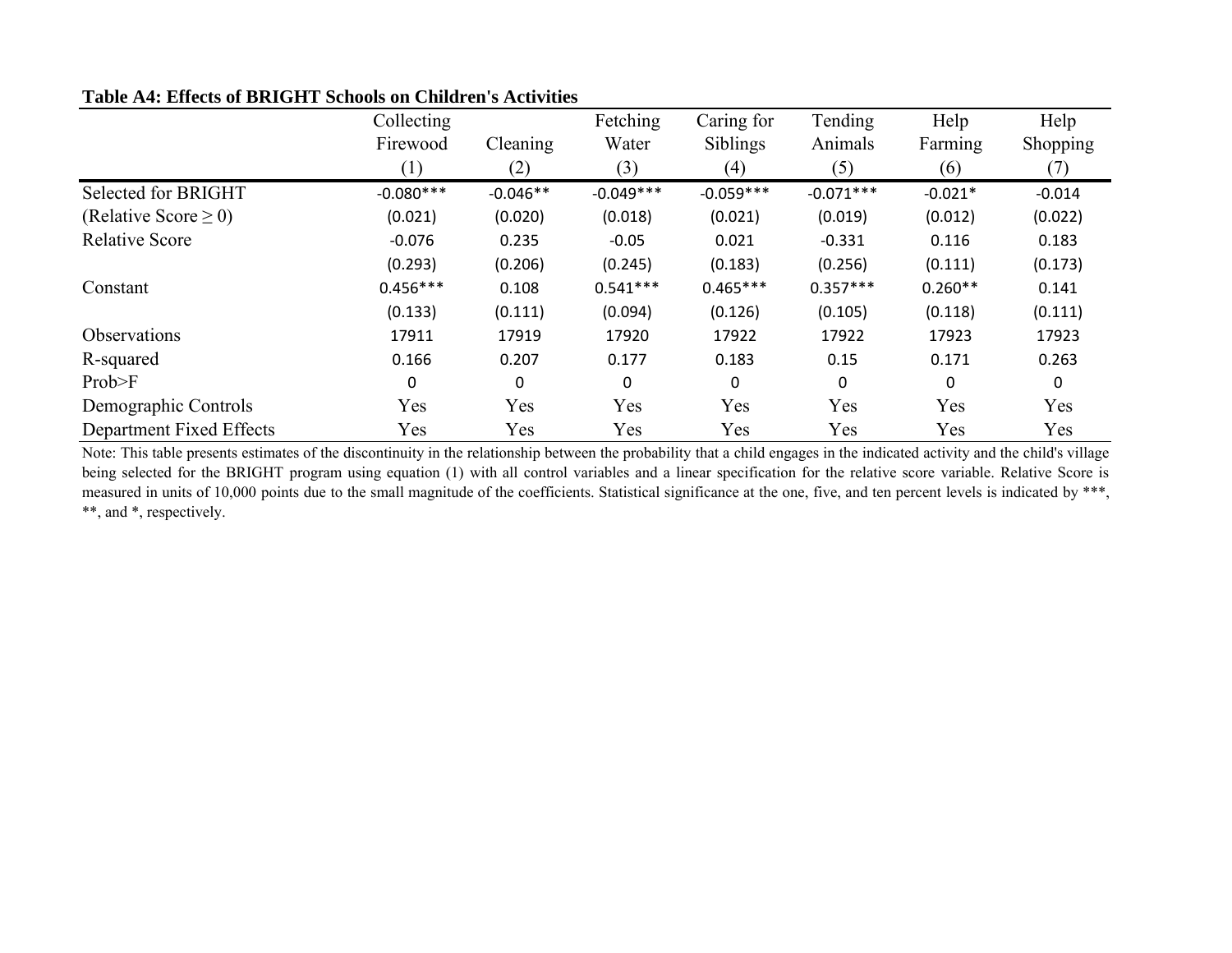|                                  | (1)         | (2)            | (3)         | (4)          | (5)         | (6)         |
|----------------------------------|-------------|----------------|-------------|--------------|-------------|-------------|
| Selected for BRIGHT              | $0.439***$  | $0.437***$     | $0.449***$  | $0.407***$   | $0.434***$  | $0.315***$  |
| (Relative Score $\geq 0$ )       | (0.049)     | (0.050)        | (0.041)     | (0.051)      | (0.051)     | (0.073)     |
| <b>Relative Score</b>            | 0.296       | 0.468          |             | $1.460*$     | 0.648       |             |
|                                  | (0.706)     | (0.749)        |             | (0.755)      | (1.799)     |             |
| Relative Score <sup>2</sup>      |             |                |             | $-5.592**$   |             |             |
|                                  |             |                |             | (2.186)      |             |             |
| <b>Relative Score X Selected</b> |             |                |             |              | $-0.424$    |             |
|                                  |             |                |             |              | (2.208)     |             |
| Constant                         | $-0.082$    | 0.034          | $-0.087$    | $-0.061$     | $-0.077$    | $-0.081$    |
|                                  | (0.226)     | (0.157)        | (0.224)     | (0.228)      | (0.227)     | (0.131)     |
| Observations                     | 17970       | 17970          | 17970       | 17970        | 17970       | 6448        |
| R-squared                        | 0.121       | 0.109          | 0.12        | 0.121        | 0.121       | 0.064       |
| Prob>F                           | ${}< 0.001$ | ${}< 0.001$    | ${}< 0.001$ | ${}_{0.001}$ | ${}< 0.001$ | ${}< 0.001$ |
| Demographic Controls             | Yes         | N <sub>0</sub> | Yes         | Yes          | Yes         | Yes         |
| Department Fixed Effects         | Yes         | Yes            | Yes         | Yes          | Yes         | Yes         |
| Model                            |             |                |             |              | Interacted  | Rel Score   |
|                                  | Quadratic   | Quadratic      | Linear      | Cubic        | Quadratic   | < 40        |

# **Table A5: Effects of BRIGHT Schools on Math Test Scores**

Note: This table presents estimates of the estimated discontinuity in the relationship between being selected for the BRIGHT program and the child's total math score using the indicated specification for equation (1). Relative Score is measured in units of 10,000 points due to the small magnitude of the coefficients. Statistical significance at the one, five, and ten percent levels is indicated by \*\*\*, \*\*, and \*, respectively.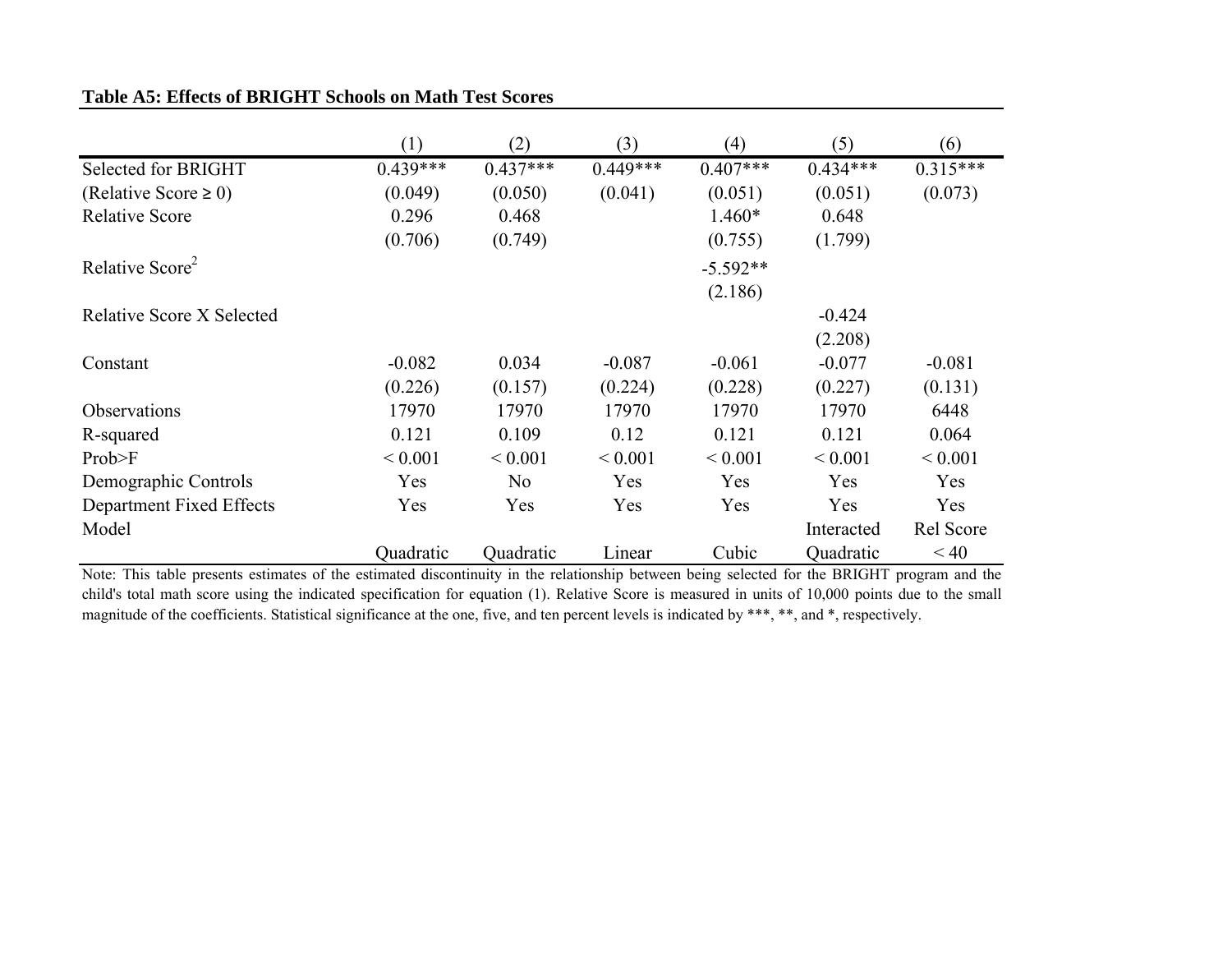|                                  | (1)         | (2)            | (3)         | (4)         | (5)         | (6)         |
|----------------------------------|-------------|----------------|-------------|-------------|-------------|-------------|
| Selected for BRIGHT              | $0.407***$  | $0.405***$     | $0.413***$  | $0.374***$  | $0.402***$  | $0.265***$  |
| (Relative Score $\geq 0$ )       | (0.045)     | (0.047)        | (0.038)     | (0.047)     | (0.046)     | (0.067)     |
| <b>Relative Score</b>            | 0.202       | 0.403          |             | 1.389*      | 0.528       |             |
|                                  | (0.665)     | (0.704)        |             | (0.802)     | (1.675)     |             |
| Relative Score <sup>2</sup>      |             |                |             | $-5.699**$  |             |             |
|                                  |             |                |             | (2.258)     |             |             |
| <b>Relative Score X Selected</b> |             |                |             |             | $-0.392$    |             |
|                                  |             |                |             |             | (2.054)     |             |
| Constant                         | $-0.18$     | 0.015          | $-0.183$    | $-0.158$    | $-0.174$    | 0.005       |
|                                  | (0.248)     | (0.198)        | (0.248)     | (0.249)     | (0.248)     | (0.133)     |
| Observations                     | 17970       | 17970          | 17970       | 17970       | 17970       | 6448        |
| R-squared                        | 0.109       | 0.097          | 0.109       | 0.109       | 0.109       | 0.064       |
| Prob>F                           | ${}< 0.001$ | ${}< 0.001$    | ${}< 0.001$ | ${}< 0.001$ | ${}< 0.001$ | ${}< 0.001$ |
| Demographic Controls             | Yes         | N <sub>0</sub> | Yes         | Yes         | Yes         | Yes         |
| Department Fixed Effects         | Yes         | Yes            | Yes         | Yes         | Yes         | Yes         |
| Model                            |             |                |             |             | Interacted  | Rel Score   |
|                                  | Quadratic   | Quadratic      | Linear      | Cubic       | Quadratic   | < 40        |

# **Table A6: Effects of BRIGHT Schools on French Test Scores**

Note: This table presents estimates of the estimated discontinuity in the relationship between being selected for the BRIGHT program and the child's total French score using the indicated specification for equation (1). Relative Score is measured in units of 10,000 points due to the small magnitude of the coefficients. Statistical significance at the one, five, and ten percent levels is indicated by \*\*\*, \*\*, and \*, respectively.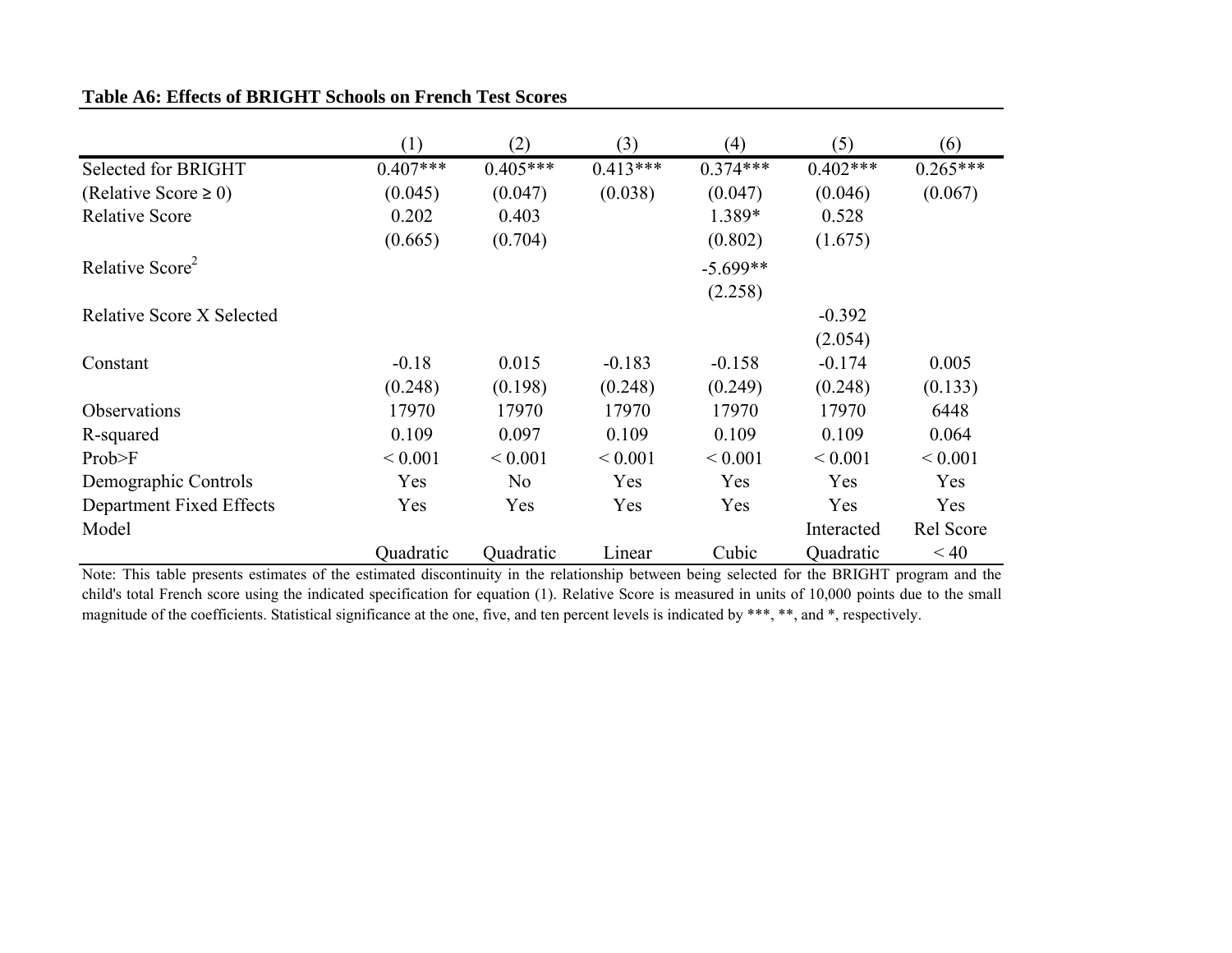| Household                 |                  | <b>Any School-MCC School-</b> |                   | <b>Household Assets/</b>     |                  | <b>Any School- MCC School-</b> |                   |
|---------------------------|------------------|-------------------------------|-------------------|------------------------------|------------------|--------------------------------|-------------------|
| <b>Characteristics</b>    | <b>No School</b> | <b>No School</b>              | <b>Any School</b> | <b>Child Characteristics</b> | <b>No School</b> | <b>No School</b>               | <b>Any School</b> |
| Number of Members         | 11.074           | $-0.313$                      | 0.183             | <b>Basic Flooring</b>        | 0.943            | $-0.003$                       | $-0.021$          |
|                           |                  | (0.495)                       | (0.393)           |                              |                  | (0.019)                        | (0.018)           |
| Number of Kids            | 5.819            | 0.086                         | 0.277             | <b>Basic Roof</b>            | 0.542            | 0.04                           | $-0.049$          |
|                           |                  | (0.252)                       | (0.215)           |                              |                  | (0.060)                        | (0.051)           |
| Head is Male              | 0.987            | $-0.009$                      | 0.006             | Number or Radios             | 0.746            | $\Omega$                       | 0.013             |
|                           |                  | (0.006)                       | (0.006)           |                              |                  | (0.062)                        | (0.051)           |
| Head's Age                | 48.735           | $-0.392$                      | $-0.825$          | Number of Phones             | 0.143            | $0.065**$                      | $-0.016$          |
|                           |                  | (0.694)                       | (0.584)           |                              |                  | (0.030)                        | (0.031)           |
| Head's Years of Schooling | 0.106            | 0.035                         | 0.056             | Number of Watches            | 0.793            | 0.056                          | $-0.042$          |
|                           |                  | (0.039)                       | (0.043)           |                              |                  | (0.069)                        | (0.054)           |
| Religion: Muslim          | 0.565            | 0.042                         | $-0.033$          | Number of Bikes              | 1.522            | $-0.066$                       | 0.006             |
|                           |                  | (0.055)                       | (0.047)           |                              |                  | (0.107)                        | (0.098)           |
| Religion: Animist         | 0.293            | $-0.042$                      | 0.022             | Number of Cows               | 5.619            | 0.03                           | 0.048             |
|                           |                  | (0.047)                       | (0.040)           |                              |                  | (0.746)                        | (0.559)           |
| Religion: Christian       | 0.135            | $-0.003$                      | 0.014             | Number of Motorbikes         | 0.271            | 0.03                           | 0.019             |
|                           |                  | (0.031)                       | (0.027)           |                              |                  | (0.033)                        | (0.029)           |
| Language: Fulfude         | 0.149            | 0.036                         | 0.024             | Number of Carts              | 0.68             | $-0.014$                       | $-0.028$          |
|                           |                  | (0.045)                       | (0.043)           |                              |                  | (0.058)                        | (0.049)           |
| Language: Gulmachema      | 0.304            | $-0.019$                      | $-0.019$          | Child's Age                  | 8.837            | $-0.121**$                     | 0.053             |
|                           |                  | (0.068)                       | (0.056)           |                              |                  | (0.059)                        | (0.050)           |
| Language: Moore           | 0.401            | $-0.003$                      | $-0.014$          | Child is Male                | 0.558            | $-0.024*$                      | $-0.011$          |
|                           |                  | (0.070)                       | (0.057)           |                              |                  | (0.014)                        | (0.009)           |
| Ethnicity: Gourmanche     | 0.307            | $-0.015$                      | $-0.014$          | Head's Child                 | 0.906            | $-0.022$                       | $-0.012$          |
|                           |                  | (0.068)                       | (0.057)           |                              |                  | (0.018)                        | (0.017)           |
| Ethnicity: Mossi          | 0.414            | $-0.004$                      | $-0.025$          | Head's Grandchild            | 0.045            | 0.016                          | $-0.012$          |
|                           |                  | (0.070)                       | (0.057)           |                              |                  | (0.013)                        | (0.010)           |
| Ethnicity: Peul           | 0.146            | 0.023                         | 0.026             | Head's Neice/Nephew          | 0.031            | $-0.001$                       | $0.011*$          |
|                           |                  | (0.044)                       | (0.041)           |                              |                  | (0.006)                        | (0.006)           |

### **Table A7: Comparison by Village School Status**

Note: This table compares the average characteristics of children from villages based on the type of school presen<sup>t</sup> in the village. The first column presents the average characteristics for children living in villages with no school. The second column presents the difference in average characteristics for children living in villages with non-BRIGHT schools versus those living in village with no schools. The third column then presents the relative difference in characteristics between children living in villages with BRIGHT schools and those living in villages with non-BRIGHT schools. Statistical signficance at the one, five, and ten percent levels is indicated by \*\*\*, \*\*, and \*, respectively.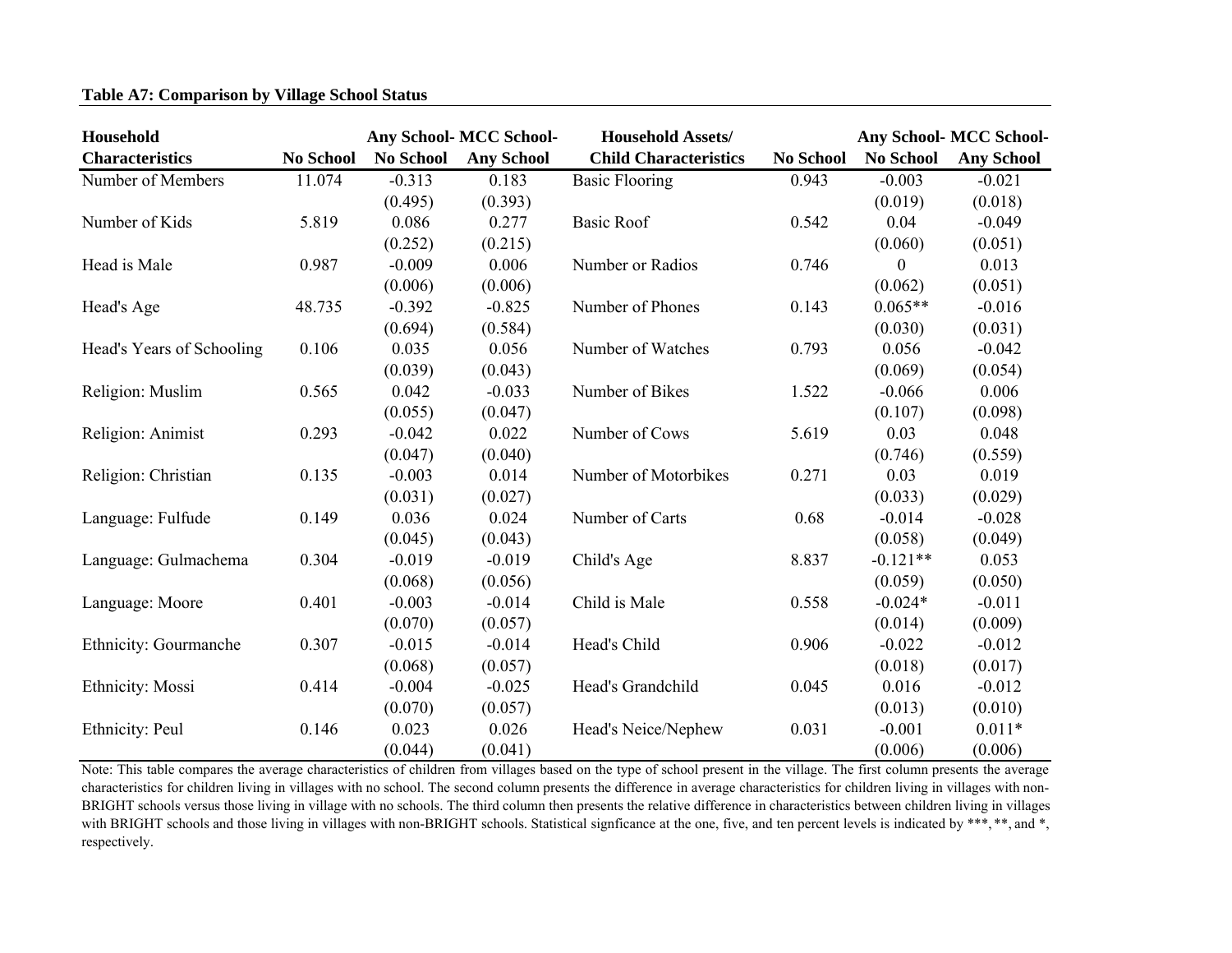### **Table A8: Scoring Survey for Assignment of Villages to BRIGHT Program**

#### **Question (Score)**

- 1. Number of 7-year-old girls in your village. (+1 pt per girl)
- 2. Number of girls between 7 and 12 years old in your village. (+1 pt per girl)
- 3. Number of girls between 7 and 12 years old in your village that are in school. (+1 pt per girl)
- 4. Distance to travel to the nearest school.  $(+1 \text{ if } bet 0 \text{ and } 5 \text{ km}, -1 \text{ if } > 6 \text{ km})$
- 5. Number of students at the nearest school. (+1 pt per student)
- 6. Number of classrooms at the nearest school. (+1 if no rooms, -1 if rooms exist)
- 7. Number of villages within 3km radius.  $(+1 \text{ if bet } 0 \text{ and } 5 \text{ km}, -1 \text{ if } > 6 \text{ km})$
- 8. Number of schools for all nearby villages in question 7. (-1 for each school, +1 if none exist)
- 9. Distance to the closest schools in villages listed in question 7. (For each village,  $+1$  if bet 0 and 5 km,  $-1$  if  $> 6$ km)
- 10. Number of girls between 7 and 12 years old in the villages in question 7. (+1 pt per girl)
- 11. Distance from your village to a high school (+1 if bet 0 and 20km, -1 if > 20km)
- 12. Number of students at the high school. (+1 per student)
- 13. Name of town where the high school is located. (Not scored)
- 14. What is your plan for assuring that all girls will be in school? (+1 pt for each action or plan)
- 15. What is your plan for helping with the unskilled labor needed to build the school? (+1 pt for each action or plan)
- 16. What is your plan for teaching the students' parents to read and write? (+1 pt for each action or plan)

### 17. How do you propose to participate in the management of the school? (+1 pt for each action or plan)

Note: This table contains the individual quesitons that comprise the scoring forumula for determing the selection of a village into the BRIGHT program.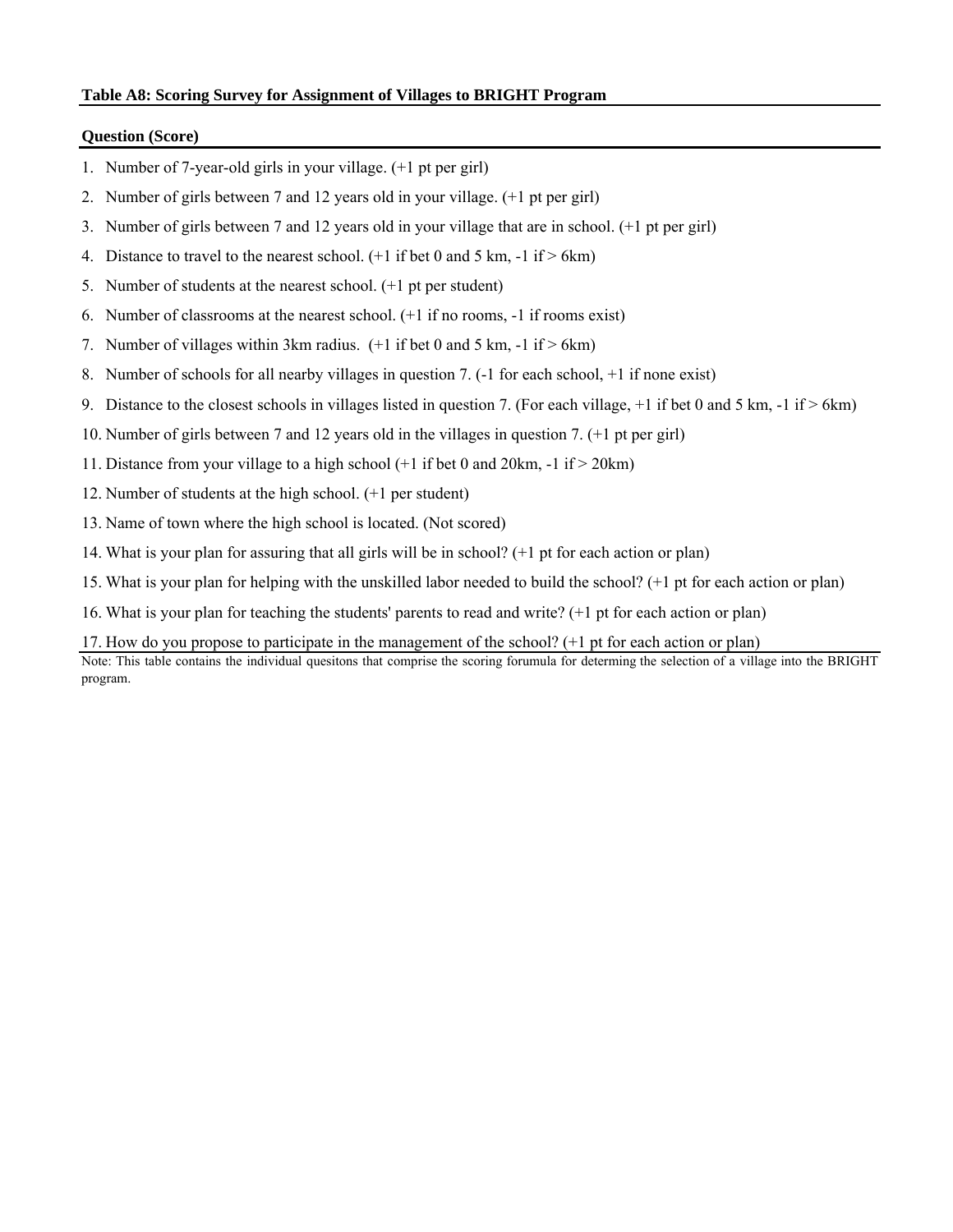|           |                                                |                | <b>Bright</b>            | <b>Government Schools</b> |            |                                 |  |
|-----------|------------------------------------------------|----------------|--------------------------|---------------------------|------------|---------------------------------|--|
|           |                                                |                | % Schools                |                           |            | % Schools                       |  |
|           |                                                |                | Cost (\$US) with Amenity | <b>Scenario I</b>         |            | <b>Secnario II with Amenity</b> |  |
| <b>A.</b> | <b>Fixed Costs Over School Life (40 Years)</b> |                |                          |                           |            |                                 |  |
|           | School Complex <sup>1</sup>                    | \$83,366       | 1                        | $$67,391^2$               | \$26,087   |                                 |  |
|           | Playground                                     | \$138          | 1                        | \$0                       | $$59^3$    |                                 |  |
|           | <b>Construction Supervision</b>                | \$1,087        | 1                        | \$0                       | $$467^3$   |                                 |  |
|           | M & E Coordination                             | \$1,087        | 1                        | \$0                       | $$467^3$   |                                 |  |
|           | Water Supply                                   | \$9,034        | 0.743                    | \$0                       | $$0^4$     | 0.246                           |  |
|           | Has Preschool                                  | \$7,744        | 0.081                    | \$0                       | $$3330^3$  | 0.015                           |  |
|           | Toilets                                        | \$3,790        | 0.846                    | \$0                       | $$1630^3$  | 0.292                           |  |
|           | Separate Toilets (for boys and girls)          | \$3,790        | 0.779                    | \$0                       | $$1,630^3$ | 0.262                           |  |
|           | <b>Total Fixed Costs</b>                       | \$101,232      |                          | <u>\$67,391</u>           | \$28,614   |                                 |  |
|           | <b>B.</b> Annual Costs (1 Year)                |                |                          |                           |            |                                 |  |
|           | Take-Home Ration                               | \$1,435        | 0.449                    | \$1,435                   | \$1,435    | 0.185                           |  |
|           | <b>Teacher Salary</b>                          | $$7,746^5$     | 1                        | $$8,440^5$                | $$8,440^5$ | 1                               |  |
|           | <b>Total Annual Costs</b>                      | \$9,229        |                          | \$7,885                   | \$7,885    |                                 |  |
|           | C. Other Costs (5 Years)                       |                |                          |                           |            |                                 |  |
|           | Maintenance                                    | \$1,500        | 1                        | $$1,500^6$                | $$645^3$   | $\mathbf{1}$                    |  |
|           | <b>Total Other Costs</b>                       | <u>\$1,500</u> |                          | \$1,500                   | \$645      |                                 |  |

### **Table A9: Costs Associated with Each Type of School**

Note: Cost estimates for BRIGHT schools were obtained from the Mellinium Challenge Corporation directly while cost estimates for the government schools were obtained from the Ministry of Education.

<sup>1</sup>School complex includes both school building comprised of 3 classrooms and teachers' houses.

 $2$ School complex costs for Scenario I include the cost of the classrooms, teachers' houses, well, and other fixed costs.

 $3$ We were unable to find cost estimates for these amenities. Costs are estimated by taking the costs for the BRIGHT schools and reducing them in proportion to the relative cost of a BRIGHT and Government school building with three classrooms. The resulting calculation is to estimate the costs of these amenities at 43 percent of the cost of the same amenity for a BRIGHT school.

4 Schools under this scenario did not include the construction of a well.

 ${}^{5}$ Teacher salary is estimated by multiplying our estimate for the annual salary of a teacher (\$3,045) by the number of teachers in each type of school. This is 2.544 for the BRIGHT schools and 2.772 for the government schools.

<sup>6</sup>We were unable to obtain estimates of this cost. Given that this is the higher cost scenario, we include the cost at the same rate as for the BRIGHT schools.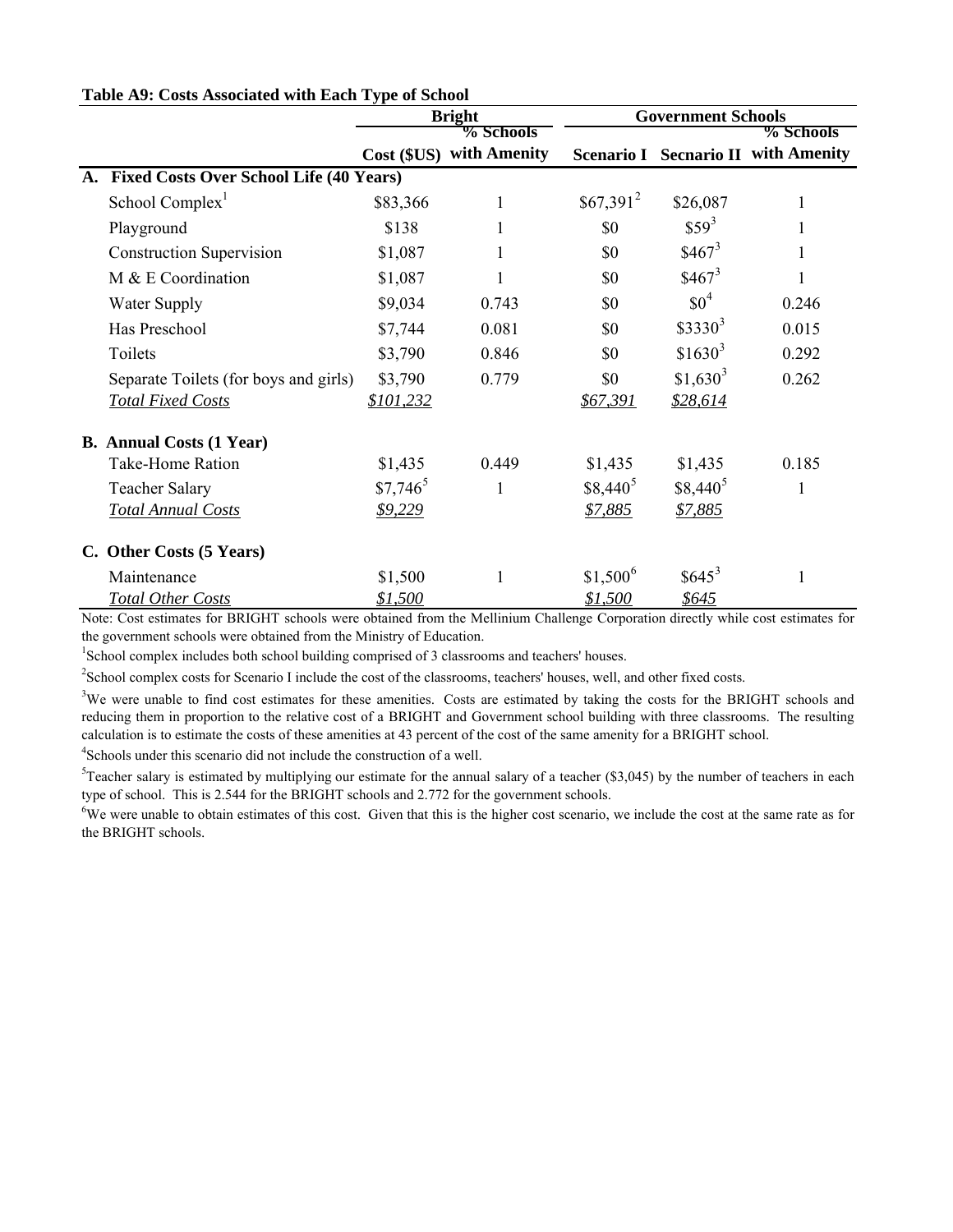| <b>Table A10: Fraction of villages with schools</b> |                 |                 |  |  |  |  |  |
|-----------------------------------------------------|-----------------|-----------------|--|--|--|--|--|
| <b>Non-Selected</b>                                 |                 | <b>Selected</b> |  |  |  |  |  |
| <b>School Type</b>                                  | <b>Villages</b> | <b>Villages</b> |  |  |  |  |  |
| <b>Bright</b>                                       | 0.034           | 0.912           |  |  |  |  |  |
| Government                                          | 0.582           | 0.044           |  |  |  |  |  |
| None                                                | 0.384           | 0.046           |  |  |  |  |  |

**Table A10: Fraction of villages with schools**

Note: The fraction of villages with BRIGHT schools is based on the coefficients of a regression similar to that presented in column one of Table 2 but without department fixed effects. The estimates of the fraction of villages with government schools are calculated using the estimates from a regression similar to the one presented in column one of Table 3 without department fixed effects.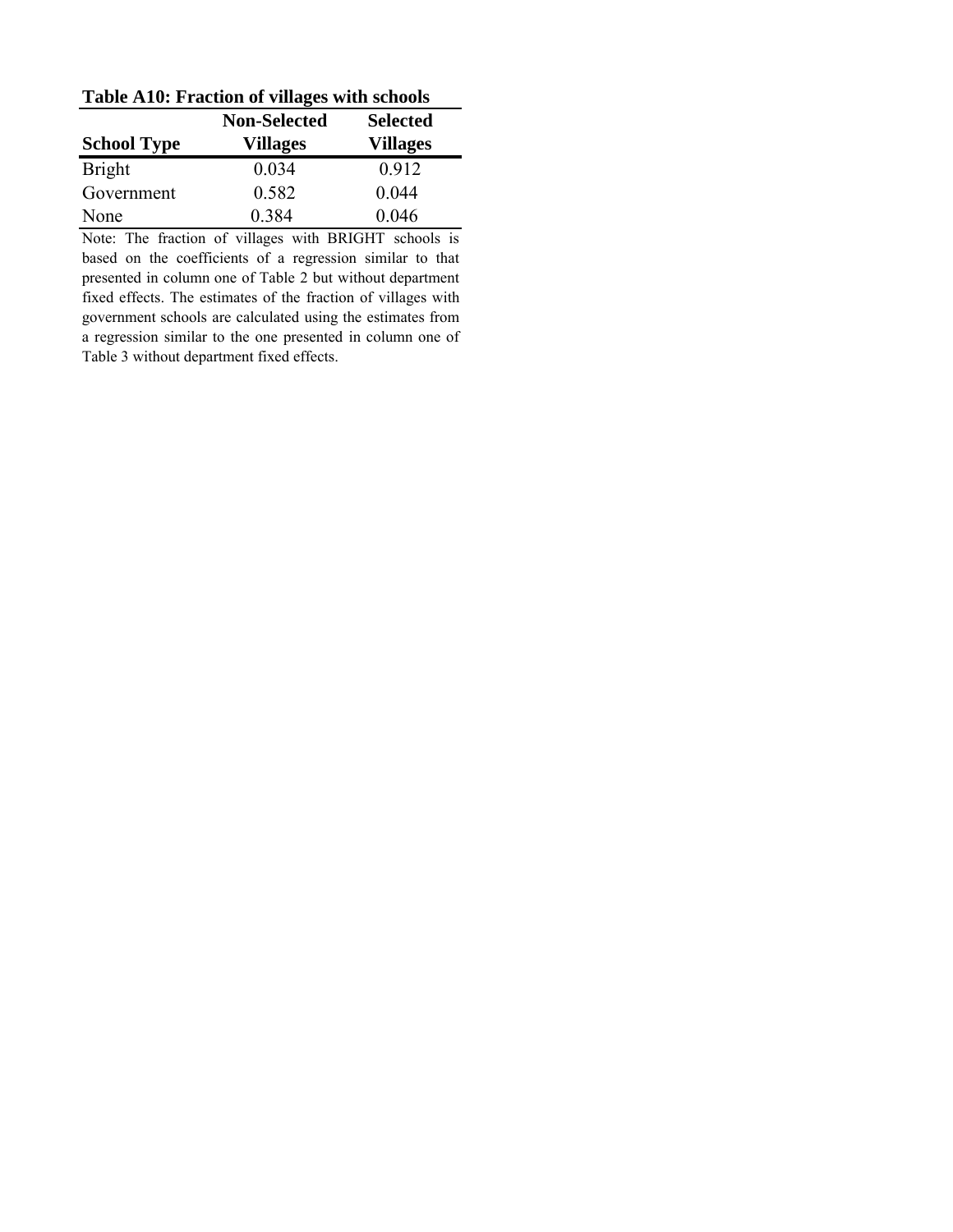## **Table A11:Annual Costs**

|                                         | <b>Scenario I</b> | <b>Scenario II</b> |
|-----------------------------------------|-------------------|--------------------|
| <b>BRIGHT School</b>                    | \$12,059          | \$12,059           |
| Government School                       | \$9,869           | \$8,729            |
| Selected Village at Discontinuity       | \$11,432.36       | \$11,382.18        |
| Non-Selected Village at Discontinuity   | \$6,153.95        | \$5,490.23         |
| Selected less Non-Selected              | \$5,278           | \$5,892            |
| <b>Additional Cost of Bright School</b> | \$2,190           | \$3,330            |

Note: All estimates are calculated by ammoratizing the costs from Table A8 over the specified time period using straight-line depreciation. The cost of placing a school in a Selected Village is determined by using the ratio of schools for villages that are just over the cut-off point for receiveing a BRIGHT school listed in Table A9. The cost of placing a school in a Non-Selected Village is determined by using the ratio of schools for villages that are just under the cut-off point for receiveing a BRIGHT school listed in Table A9. The marginal cost of turning a planned (but not constructed) government school into a BRIGHT school is just the difference in cost between the two types of schools.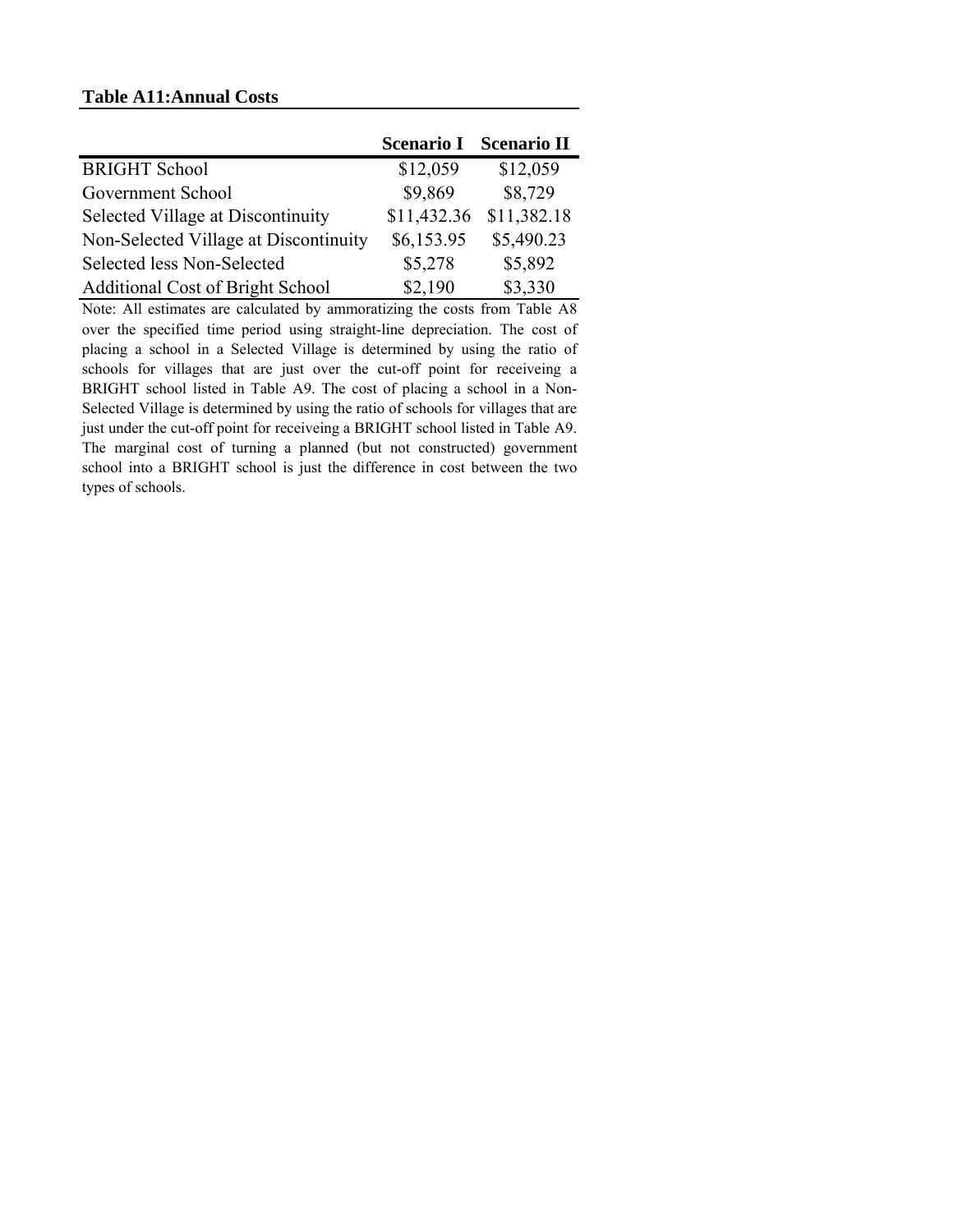|                                                | <b>Fraction Enrolled</b> | <b>Enrollment</b> | <b>Total Scores</b> |  |  |  |
|------------------------------------------------|--------------------------|-------------------|---------------------|--|--|--|
| <b>Panel A: Estimates at the Discontinuity</b> |                          |                   |                     |  |  |  |
| <b>Selected Villages</b>                       | 0.555                    | 230.88            | 0.367               |  |  |  |
| Non-Selected Villages                          | 0.352                    | 146.432           | $-0.079$            |  |  |  |
| <b>Panel B: Village Level Averages</b>         |                          |                   |                     |  |  |  |
| With BRIGHT Schools                            | 0.589                    | 245 024           | 0.388               |  |  |  |
| With Government Schools                        | 0.451                    | 187.616           | 0.042               |  |  |  |

## **Table A12: Estimated Benefits for Each Type of Intervention**

Note: Estimates in Panel A are taken from regressions similar to those presented in Tables 6 and 7. The estimates for the non-selected villages are taken from regressions similar to those in column two, but without the department level fixed effects. We calculated the estimate for the selected villages by adding the estimate for the non-selected villages to our estimate of the treatment effect from our preferred specification in column one of Tables 6 and 7. The estimates presented in Panel B are created using the same methodology as those in Panel A but using the esitmates from columns one, two, four, and five of Table 10 instead.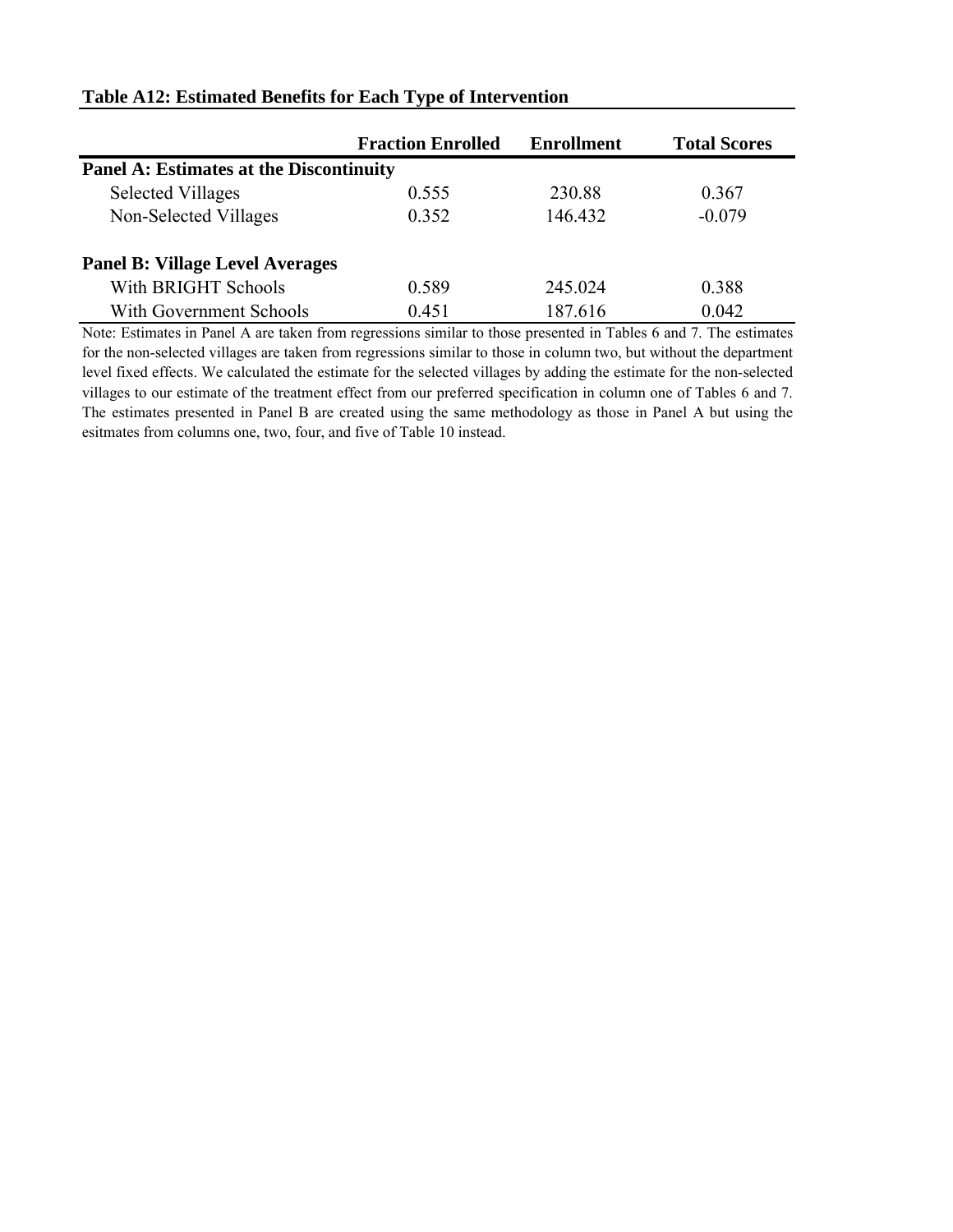|                                                              | <b>Enrollment</b> |                    | <b>Test Scores</b> |                    |
|--------------------------------------------------------------|-------------------|--------------------|--------------------|--------------------|
|                                                              | <b>Scenario I</b> | <b>Scenario II</b> | <b>Scenario I</b>  | <b>Scenario II</b> |
| <b>Panel A: Costs</b>                                        |                   |                    |                    |                    |
| <b>BRIGHT Villages</b>                                       | \$11,432          | \$11,382           | \$28,581           | \$28,455           |
| <b>Comparison Villages</b>                                   | \$6,154           | \$5,490            | \$15,385           | \$13,726           |
| Difference in Costs                                          | \$5,278           | \$5,892            | \$13,196           | \$14,730           |
| <b>Panel B: Outcomes</b>                                     |                   |                    |                    |                    |
| <b>BRIGHT Villages</b>                                       | 231               | 231                | 0.37               | 0.37               |
| <b>Comparison Villages</b>                                   | 146               | 146                | $-0.08$            | $-0.08$            |
| Difference in Outcomes ( <i>i.e.</i> Impacts)                | 84                | 84                 | 0.45               | 0.45               |
| <b>Panel C: Cost-Effectiveness</b>                           |                   |                    |                    |                    |
| Enrollment (One additional student per year)                 | \$62.50           | \$69.77            |                    |                    |
| Test Scores (One Tenth of a standard deviation in two years) |                   |                    | \$7.11             | \$7.94             |

## **Table A13: Cost-Effectiveness of BRIGHT as Implemented**

Note: This table presents the estimated cost-effectiveness of the BRIGHT program as implemented. Panel A summarizes the estimated costs. For enrollment, these are annual costs. For test scores, the costs are calculated over 2.5 years. Panel B provides the estimates gains due to the program based on the impact esitmates provided in Tables 6, 7, and A11. Finally, Panel C provides the estimated cost-effectiveness in US\$ 2007.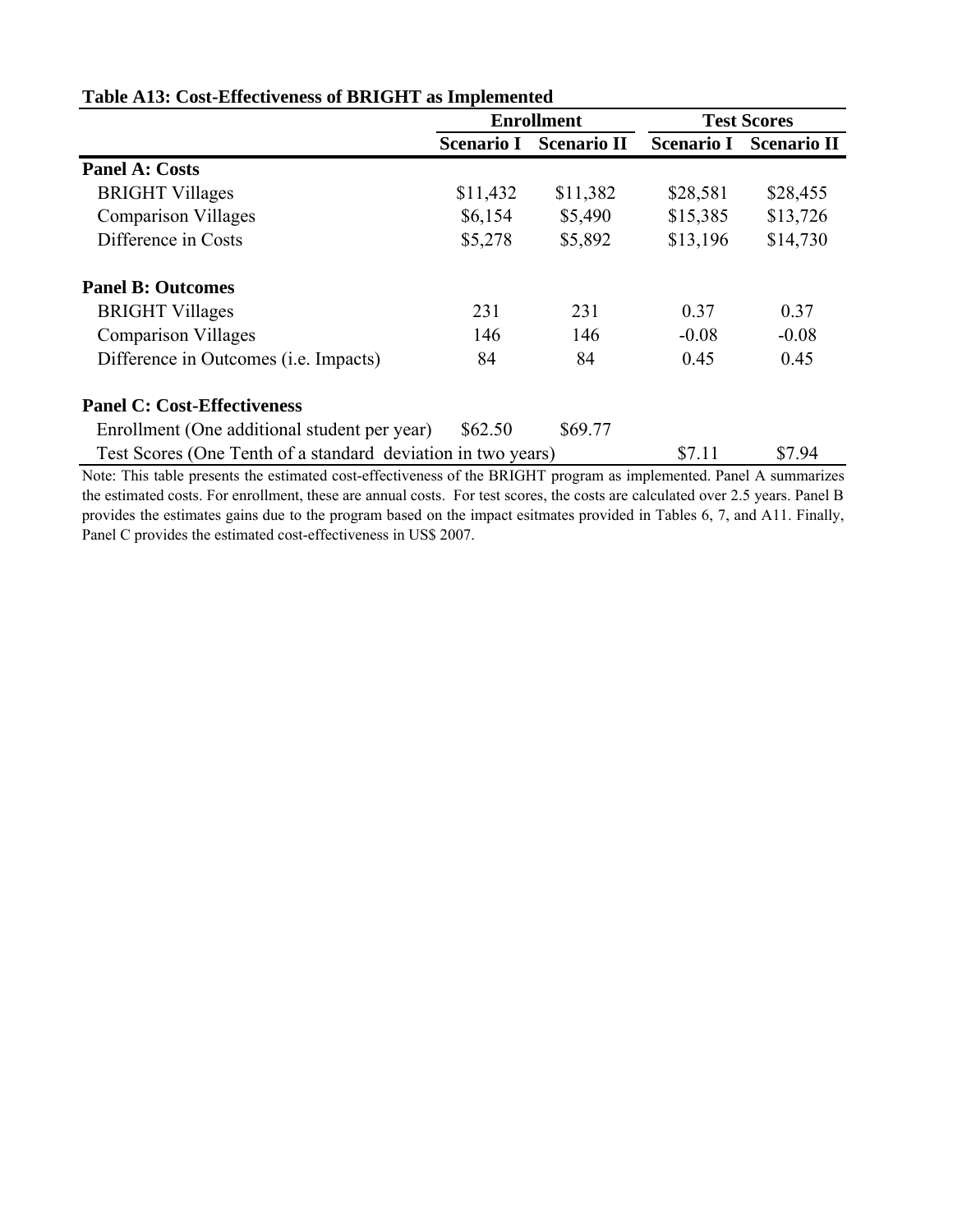|                                                              | Enrollment |             | <b>Test Scores</b> |                        |
|--------------------------------------------------------------|------------|-------------|--------------------|------------------------|
|                                                              | Scenario I | Scenario II |                    | Scenario I Scenario II |
| <b>Panel A: Costs</b>                                        |            |             |                    |                        |
| <b>BRIGHT Schools</b>                                        | \$12,059   | \$12,059    | \$30,148           | \$30,148               |
| Government Schools                                           | \$9,869    | \$8,729     | \$24,673           | \$21,822               |
| Difference in Costs                                          | \$2,190    | \$3,330     | \$5,475            | \$8,326                |
| <b>Panel B: Outcomes</b>                                     |            |             |                    |                        |
| <b>BRIGHT Schools</b>                                        | 245        | 245         | 0.39               | 0.39                   |
| Government Schools                                           | 188        | 188         | 0.04               | 0.04                   |
| Difference in Outcomes ( <i>i.e.</i> Impacts)                | 57         | 57          | 0.59               | 0.59                   |
| <b>Panel C: Cost Effectiveness</b>                           |            |             |                    |                        |
| Enrollment (One additional student per year)                 | \$38.15    | \$58.01     |                    |                        |
| Test Scores (One Tenth of a standard deviation in two years) |            |             | \$3.79             | \$5.76                 |

## **Table A14: Cost-Effectiveness of the BRIGHT Specific Amenities**

Note: This table presents the estimated cost-effectiveness of the amenities that are unique to the BRIGHT program. Panel A summarizes the estimated costs. For enrollment, these are annual costs. For test scores, the costs are calculated over 2.5 years. Panel B provides the estimates gains due to the program based on the impact esitmates provided in Tables 10 and A11. Finally, Panel C provides the estimated cost-effectiveness in US\$ 2007.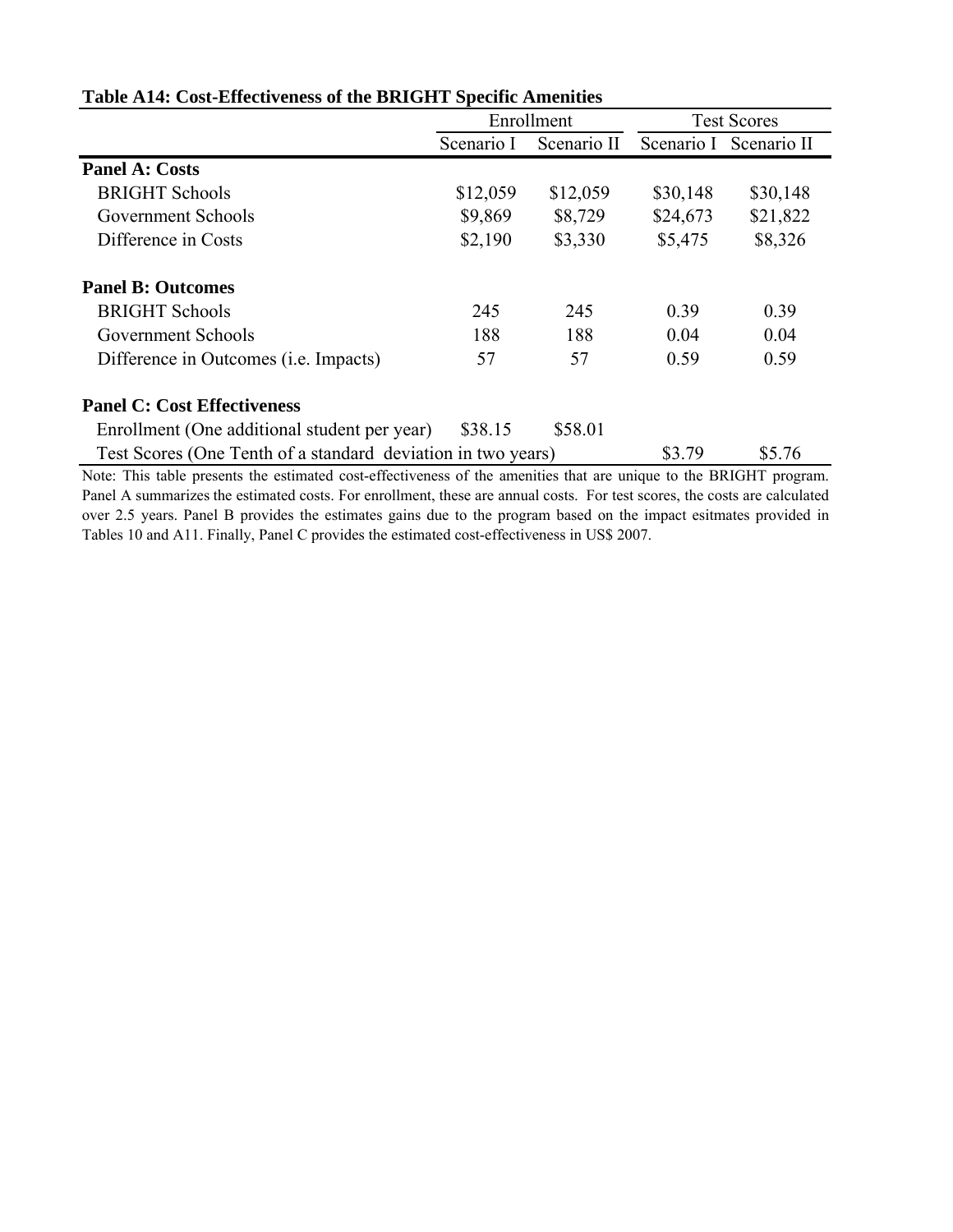| <b>Intervention</b>          | Country     | Cost Eff. | <b>Study</b>                                            |
|------------------------------|-------------|-----------|---------------------------------------------------------|
| Extra teachers (OB)          | India       | \$2.81    | Chin (2005)                                             |
| Deworming                    | Kenya       | \$4.36    | Miguel and Kremer (2004)                                |
| Iron & deworming             | India       | \$34.31   | Bobonis, Miguel, and Sharma (2004)                      |
| Village-Based Schools        | Afghanistan | \$39.57   | Burde and Linden (2011)                                 |
| School meals                 | Kenya       | \$43.34   | Vermeersch and Kremer (2005)                            |
| Teacher incentives           | India       | \$67.64   | Duflo, Hanna, and Ryan (2007)                           |
| School construction          | Indonesia   | \$83.77   | Duflo (2001)                                            |
| School uniforms $(a)$        | Kenya       | \$95.82   | Evans, Kremer and Ngatia (2008)                         |
| School uniforms(b)           | Kenya       | \$130.82  | Kremer, Moulin, and Namunyu (2003)                      |
| Cash incentives for teachers | Kenya       |           | No impacts Glewwe, Nauman, and Kremer (2003)            |
| Textbook provision           | Kenya       |           | No impacts Glewwe, Kremer, and Moulin (2003)            |
| Flip chart provision         | Kenya       |           | No impacts Glewwe, Kremer, Moulin, and Zitzewitz (2004) |

**Table A15: Cost-Effectiveness Estimates of Other Education Interventions on School Enrollment**

Note: Cost needed to achieve an impact of one additional student enrolled in school per year. Measured in 2007 US\$ (Evans and Ghosh, 2008; Kremer, Miguel, and Thornton, 2008; He, Linden, and MacLeod, 2008). The estimates in this table are different than the ones presented in Evans and Ghosh (2008) for two reasons: First, their estimates were in 1997 US\$, whereas we have expressed them in 2007 US\$. Second, they presented "education budget cost-effectiveness" of interventions, which accounts for the deadweight loss associated with raising the necessary funds, whereas we present the original estimates given by the authors of the studies (adjusted to 2007 US\$).